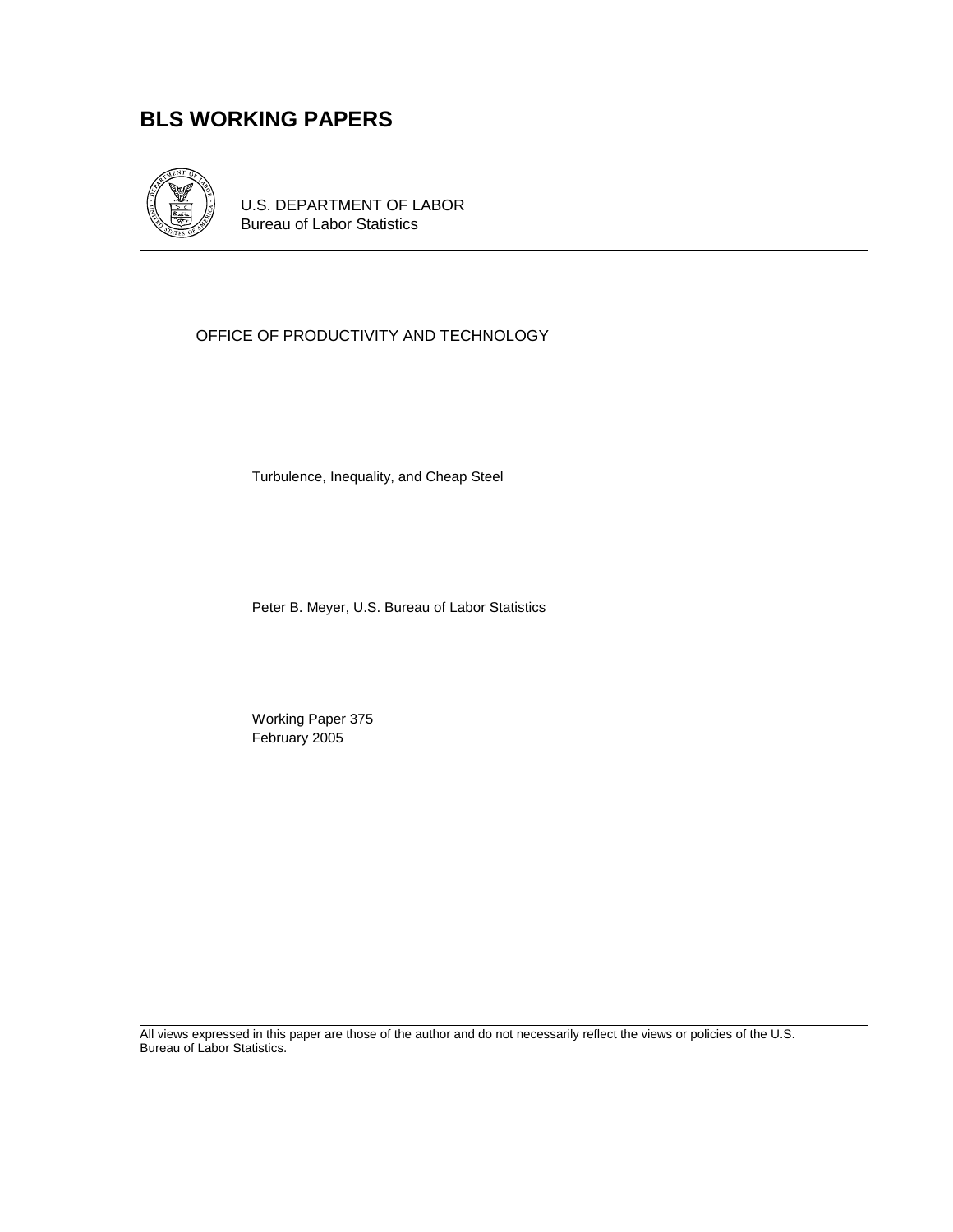# **Turbulence, inequality, and cheap steel**

Peter B. Meyer Office of Productivity and Technology U.S. Bureau of Labor Statistics February 2, 2005

#### **Abstract**

Iron and steel production grew dramatically in the U.S. when mass production technologies for steel were adopted in the 1860s. According to new measures presented in this study, earnings inequality rose within the iron and steel industries about 1870, perhaps because technological uncertainty led to gambles and turbulence. Firms made a variety of technological choices and began formal research and development. Professional associations and journals for mechanical engineers and chemists appeared. A national market replaced local markets for iron and steel. An industrial union replaced craft unions. As new ore sources and cheap water transportation were introduced, new plants along the Great Lakes outcompeted existing plants elsewhere. Because new iron and steel plants in the 1870s were larger than any U.S. plants had ever been, cost accounting appeared in the industry and grew in importance. Uncertainty explains the rise in inequality better than a skill bias account, according to which differences among individuals generate greater differences in wages. Analogous issues of inequality come up with respect to recent information technology.

Feedback to meyer.peter@bls.gov is welcome. My thanks to Joseph Davis, Mercedes Delgado-Garcia, Joseph Ferrie, Thomas Geraghty, Knick Harley, Thomas Maloney, Joel Mokyr, Leo Sveikauskas, Christopher Taber, Walter Wessels, Thomas Wiseman, John Woodruff, many other colleagues and seminar participants, and especially to Mercedes Delgado-Garcia and Slil (Lynn) Siripong for entering and editing much of the data. All views expressed in this paper are those of the author and do not necessarily reflect the views or policies of the U.S. Bureau of Labor Statistics.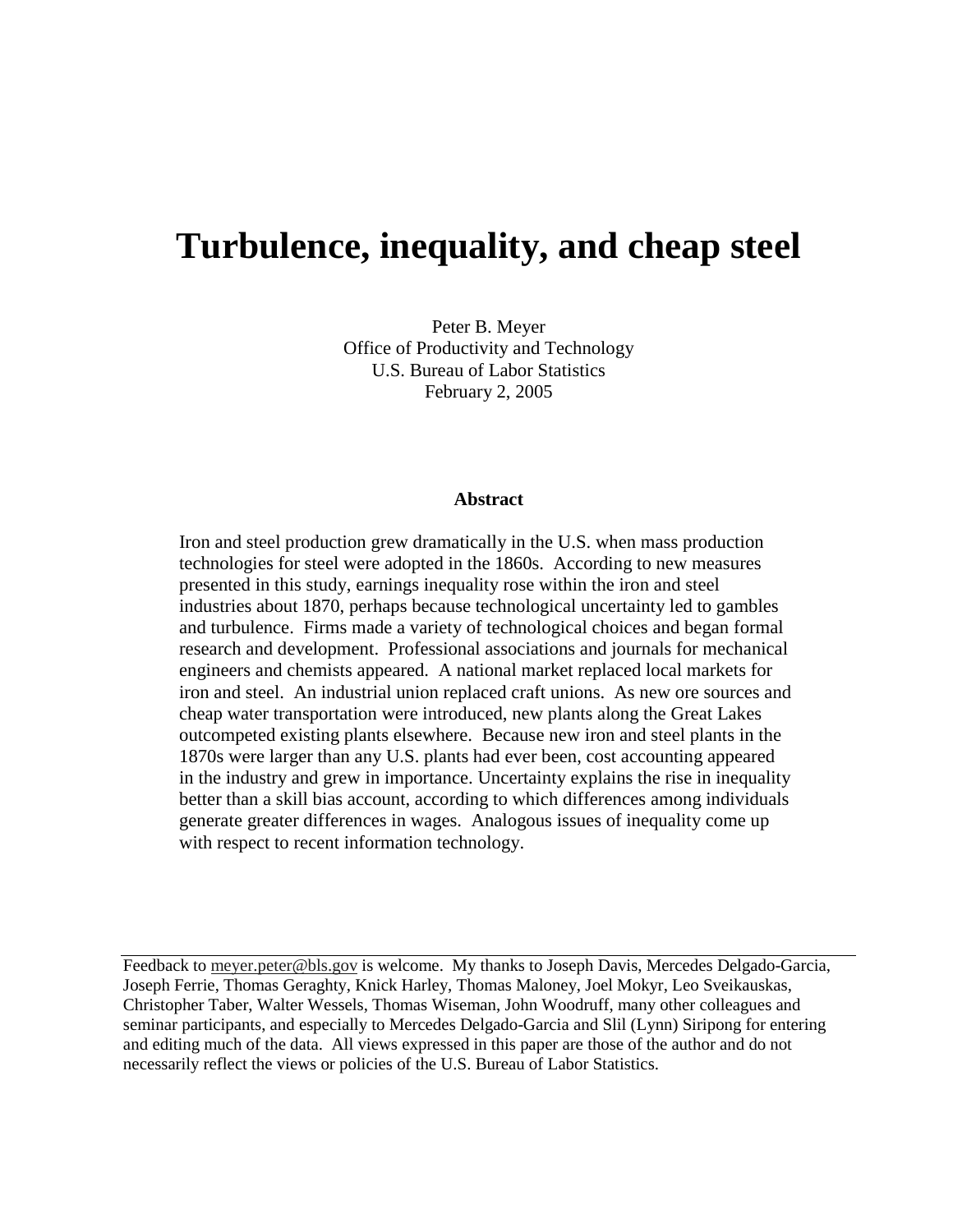#### **1.0 Introduction**

This paper investigates earnings inequality in the context of the introduction and rapid growth of mass production methods for making steel in the U.S. after 1865. There is an analogy to the appearance and growth of new information technology since the 1960s. In both of these cases, major technological changes had macroeconomic effects: steel principally through its use in railroads, and semiconductors mainly through their application in computers. In both cases earnings inequality rose in an affected population of workers.

In the context of rapid technological change, the Greenwood and Yorukoglu (1997) model and similar dynamic models make predictions which match the evidence presented here. A sharp decline in prices and costs attributable to technological change coincided with a productivity slowdown and a rise in earnings inequality. After the technology matured, productivity boomed. These stylized facts describe both the steel case and the information age case.

This paper presents measures of the dispersion of wages within each of several industries for each year from 1850 to 1881, based on wage data from a survey of establishments conducted by the U.S. Census Bureau. This evidence shows that in the industries producing iron and steel, earnings dispersion increased as the new technologies were adopted. Earnings dispersion did not rise in the other industries at that time.

Uncertainty about the new technology and its effects may have caused this increase in wage inequality in the iron industries. Since they did not know the future of the technology or the industry, employers and workers chose from a variety of possible strategies and made a variety of gambles, whose outcomes varied greatly. Greater variation in choices led to more variability in outcomes, including wages, so there was a greater variance in the distribution of wages at the time of technological turbulence. In this phase of adaptation to the new technology, new skills are developed. This *technological uncertainty* hypothesis fits the evidence on mass production steel well, and may also apply to the computer age.

#### **2.0 Iron and steel technology of 1870**

Useful iron products in 1870 took three general forms: pig iron, wrought iron, and steel. *Pig iron* has 2.5% to 6% carbon and is the easiest to make from most iron ore. It is *brittle*, meaning it can break when other materials might bend. It can be cast into molds to make, for example, stoves or pots, and so may be *cast iron*. When pig iron is heated to a high enough temperature that carbon and other elements separate away as slag, the chemically near-pure iron product that remains is *wrought iron* or *bar iron*. When bent, it tends to remain bent rather than break. Wrought iron can be forged (pounded) into shapes such as cans, hinges, and rails.

A mixture of pig iron and wrought iron, with approximately 2% carbon, is *steel*. Steel is more *elastic* than other iron materials, so after being bent it tends to return to its previous shape. Various steels are ideal for cutlery, railroad ties, armor plating, and structural elements of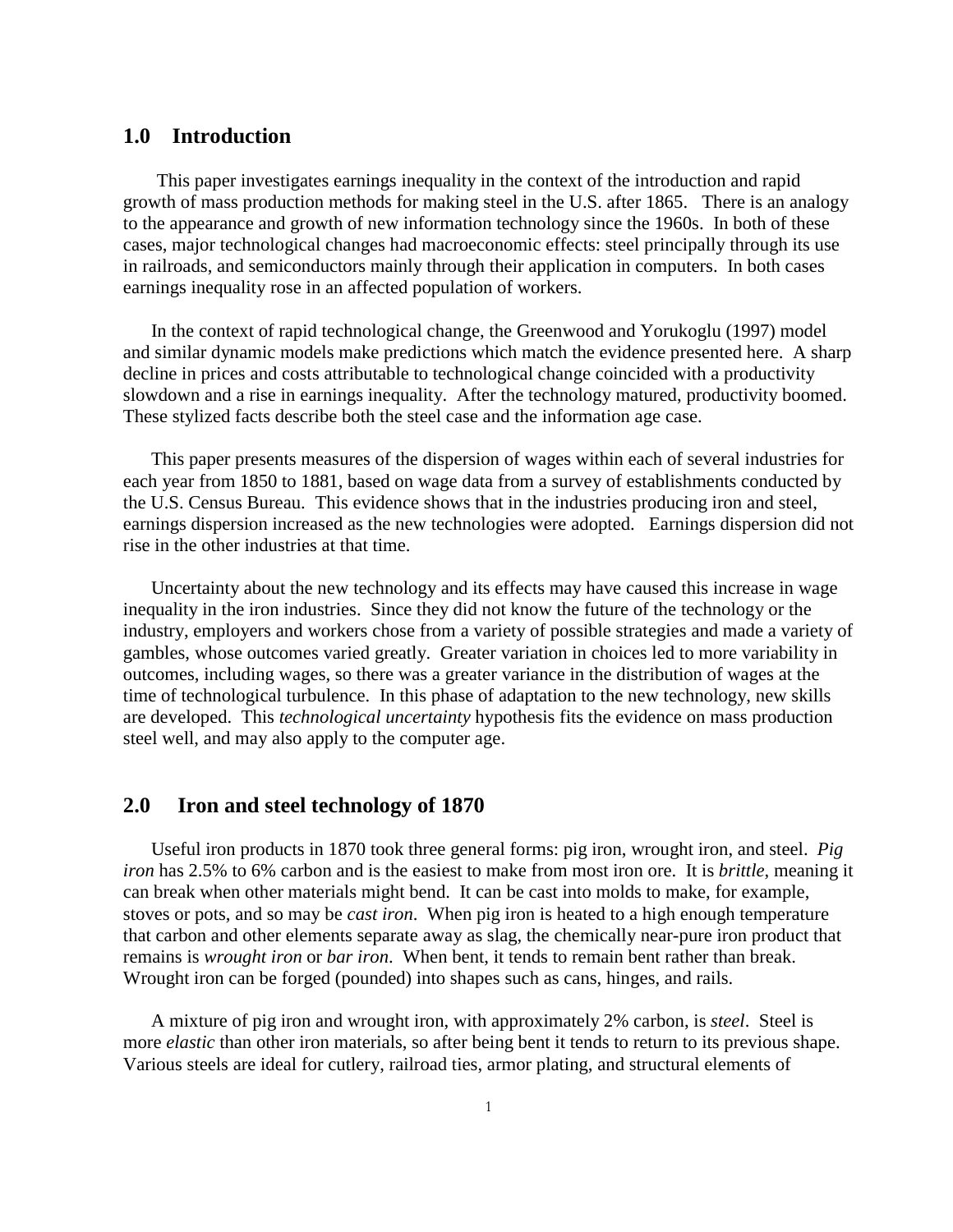buildings. The labor intensive steel making techniques called *crucible steel* and *cementation steel* were too expensive to make rails profitably, but were used for products with high value per weight like edge tools and cutlery. Many useful variations of pig iron, wrought iron, and steel were based on the kinds of original ore used, the amount of carbon in the final product, the admixtures (such as manganese and nickel), and other details of the production process.

In the 1850s and 1860s European inventors developed two new approaches to steel making which were suitable for mass production. In one, the *Bessemer steel* process, molten iron was poured into a giant vessel called a Bessemer converter. Then pressurized air was blown through the liquid. The heat and air burned carbon away, and if the air flow were cut off at the right time the resulting mixture would be steel. Bessemer steel technology was established in Britain by 1859 and experiments with it began in the U.S. in 1863. After several years and many failures the technology became established and production grew quickly for the rest of the century. The Bessemer steel process worked quickly but did not create very high quality output.

The *open hearth* processes took longer but made higher quality steel. The *acid open hearth* process produces higher quality but more expensive steel. It was invented about 1868 and gradually grew in importance. The *basic* (meaning alkaline) process, introduced in 1878, made open-hearth steel from a different kind of ore. There were also efforts to use a similar method called *puddled steel*.

Railroads made of steel could sustain heavier trains, and lasted eight or more times as long, as wrought iron rails. Demand for steel rails was so high that American plants sold all the good rails they could make, and more rails were imported from Britain. Even so, the price of steel fell during the first twenty years of mass production as the technology of production improved greatly. The menu of iron and steel materials expanded too. Some new materials were better than previous ones, and others had niche purposes. Industrial makers and users knew of many differences among them, but the chemical contents, properties, and mechanisms were not well understood. Railroads were willing to take some risks to work with steel. Many innovations in iron and steel production were put to use. By 1920 steel had replaced wrought iron in most applications including the railroads.

Along with the dramatic effects of the introduction of the new steel-making processes, there were a cluster of related changes in the technology and industry. Iron ore was discovered and mined around the Great Lakes. Much bigger plants were built, usually near the Great Lakes because ore could be shipped cheaply over water. These changes in materials supply and technology took place in a context of an ongoing boom in railroad-building which created enormous but volatile demand for iron and steel.

Every year in the 1860s and 1870s steel rails were imported from British firms, at first because their technology was superior, and thereafter because U.S. producers could not satisfy domestic demand. U.S. firms first sold Bessemer steel in the late 1860s and production became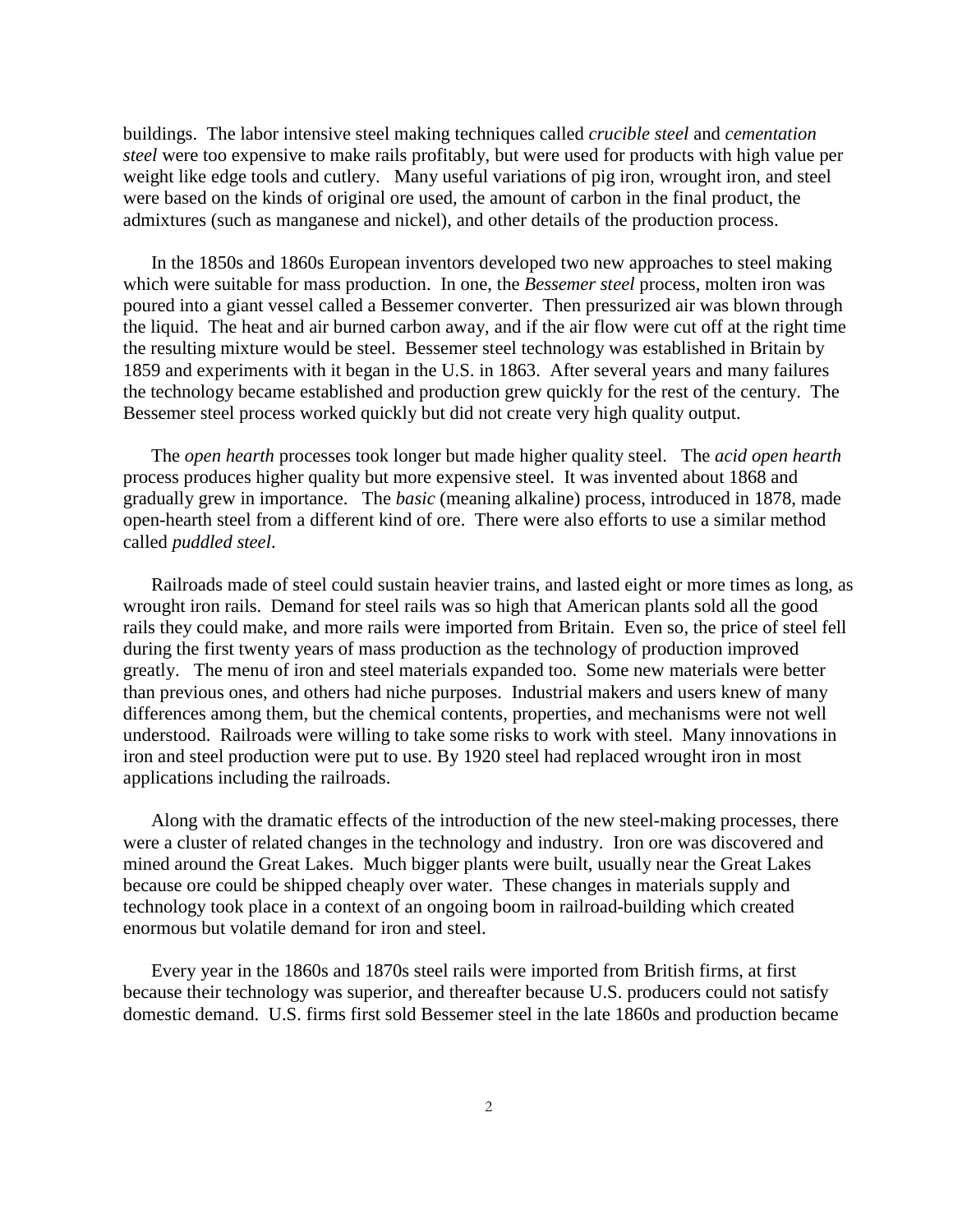more efficient until it had exceeded the best practices elsewhere.<sup>1</sup> There were several causes for this. (1) There were high tariffs on imports, 45% for steel and most steel products until 1870, then even higher; Temin (p. 173) estimated a rate of 100% by 1877. (2) American producers benefited from enormous domestic demand, especially from the railroads as they crossed the continent. Economies of scale in the newer iron and steel technologies gave American plants an efficiency advantage as well. (3) Iron ore in the U.S. tended to be low in phosphorus, which was required for the Bessemer technology. American ores also had little silicon, which was needed for the open hearth technology. Low silicon ore had to be blown more rapidly through the converter. (Carr and Taplin, pp. 154-155) These input differences drove American designs in slightly different directions from British ones. (4) British safety regulations prevented most uses of steel in buildings from 1859-1877, to an extent that held back Bessemer steel production (Carr and Taplin, p. 162). (5) The U.S. environment supported greater financial risk taking.

U.S. commercial production of Bessemer steel exploded from about 10,000 tons in 1869 to one million tons in 1880 and continued to grow thereafter, as shown in Figure 1. Around ninety percent of this steel went into railroads. The price of the steel fell by about 50% as shown in Figure 2 as production capacity grew and the technology improved. Employment in the steelmaking and steel-using industries rose sharply in this period, as shown in Table 10.



To summarize: The Bessemer and open hearth processes were invented in the period from 1856 to 1878, and all cheap, mass produced steel from then through 1920 came from these processes. This introduced much variation into the materials and methods of production of iron

<sup>&</sup>lt;sup>1</sup> By 1874 British expert Isaac Lowthian Bell described some U.S. blast furnaces, Bessemer works, and rolling mills as better than the best British ones (Carr and Taplin, p. 44 and p. 53). French, German, and Belgian ironmakers were also near the technological frontier in 1860. British firms were the leaders, and in the simplified description here, producers outside the U.S. and Britain are left out.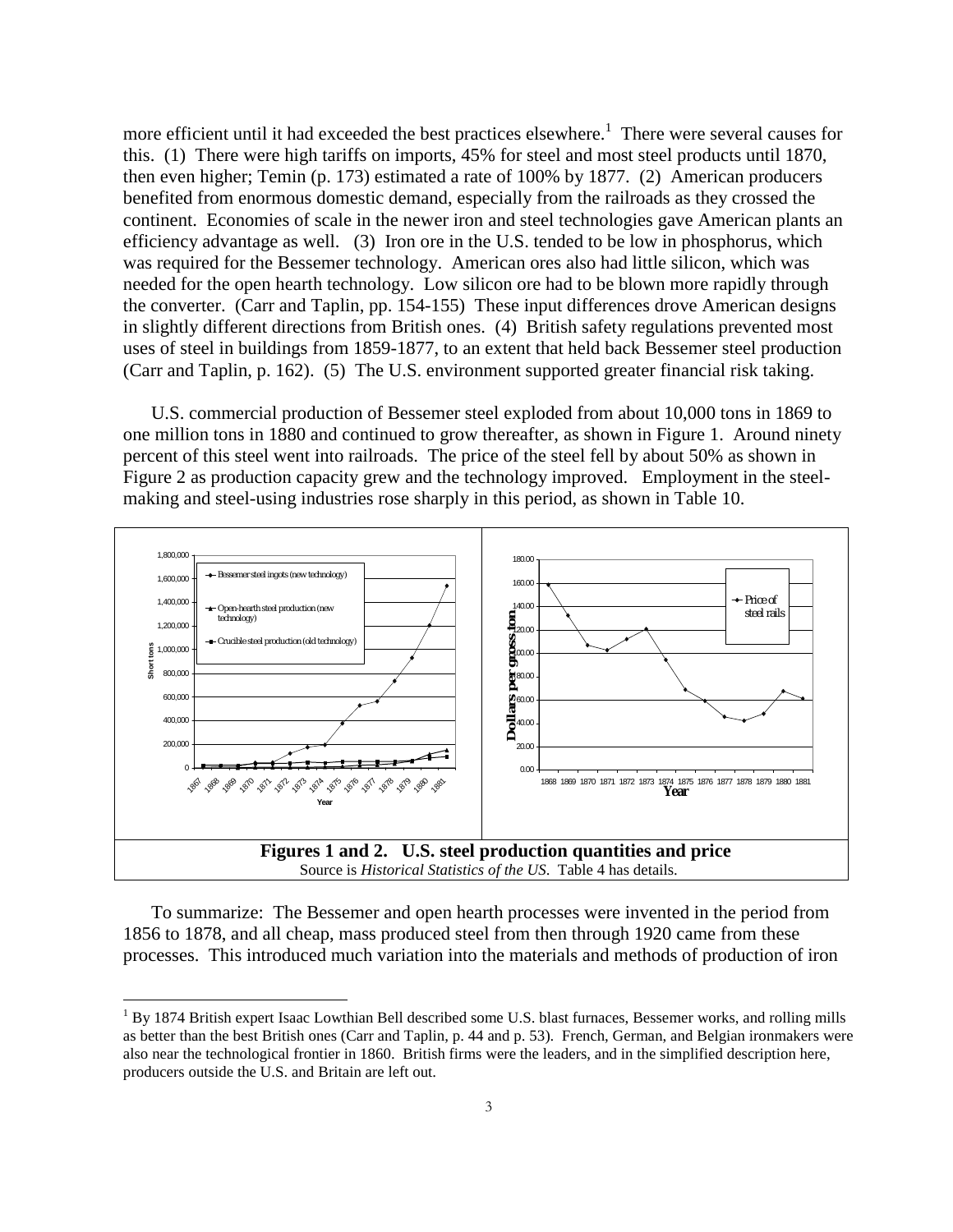and steel. The variation declined slowly after 1880 as standardization occurred and various aspects of the new production methods became common knowledge.

#### **3.0 Wage data from the Weeks report**

The statistical hypothesis of interest is that earnings inequality rose during the takeoff of cheap steel. The data to examine this hypothesis come from a survey on wages in manufacturing published with the 1880 Census. It is called the Weeks report for Joseph D. Weeks, the Census special agent who supervised the survey. In the survey, manufacturing establishments reported jobs and the wages paid retrospectively for some set of years up till the time they were asked. The data set has 104,413 observations of wages per job-year, mostly from 1860-1880, but including observations from 1801 to 1884. Colleagues and I have entered and edited the data, which is available online (Meyer, 2004). The survey covered the 48 industries listed in Table 5.

In the Weeks report, establishments reported descriptive information about themselves, including a list of job titles and some information about the wages, salaries, or piece rates paid. Most establishments were also complete firms, but in a few cases two establishments of a single firm are reported to be in different industries. Usually the wage information is the average wage paid by job title, but other times it is the range of wages or a representative wage. Occasionally the number of employees with that job title were reported or implied or other information about them is given. For the purposes of measuring wage inequality, each observation has a wage, associated with a job title, industry, and city or state location. There is often other information about the establishment drawn from the Weeks report or other sources.

The report lists daily wages where possible but some pay was reported on a weekly or monthly basis, or in piece rates such as a specified payment per bushel, ton, or other unit of output. The inequality measures used here require that wages be expressed in a common unit of measure. All the time unit measures were converted to daily rates. Another 3,500 observations, with piece rate wages (such as an amount of dollars per thousand nails produced) were excluded from this study.

The data do not form a balanced panel. Because almost all of the data were reported by firms doing business in 1880, data reported in earlier years has been selected by survival bias and has retrospective bias to the degree that data from earlier years was reconstructed by the firms. The Weeks report did not sample individuals. It surveyed firms, only about half of whom responded, and did so with a partial list of job titles and years. Also one does not know whether a jobholder 1880 was the same person who held the job in 1879. Few statistical adjustments were made here for these issues, which I believe do not bias comparisons of wage inequality between industries.

A more serious problem for measuring earnings inequality is that unskilled laborers were underreported in the Weeks report data. Most establishments reported average wages of workers within a job title (like "Puddler" or "Laborer"), and did not report how many there were, or what the distribution of wages were within the job category. For example, at a particular firm there might be ten laborers but only one manager, yet the firm may have reported one observation per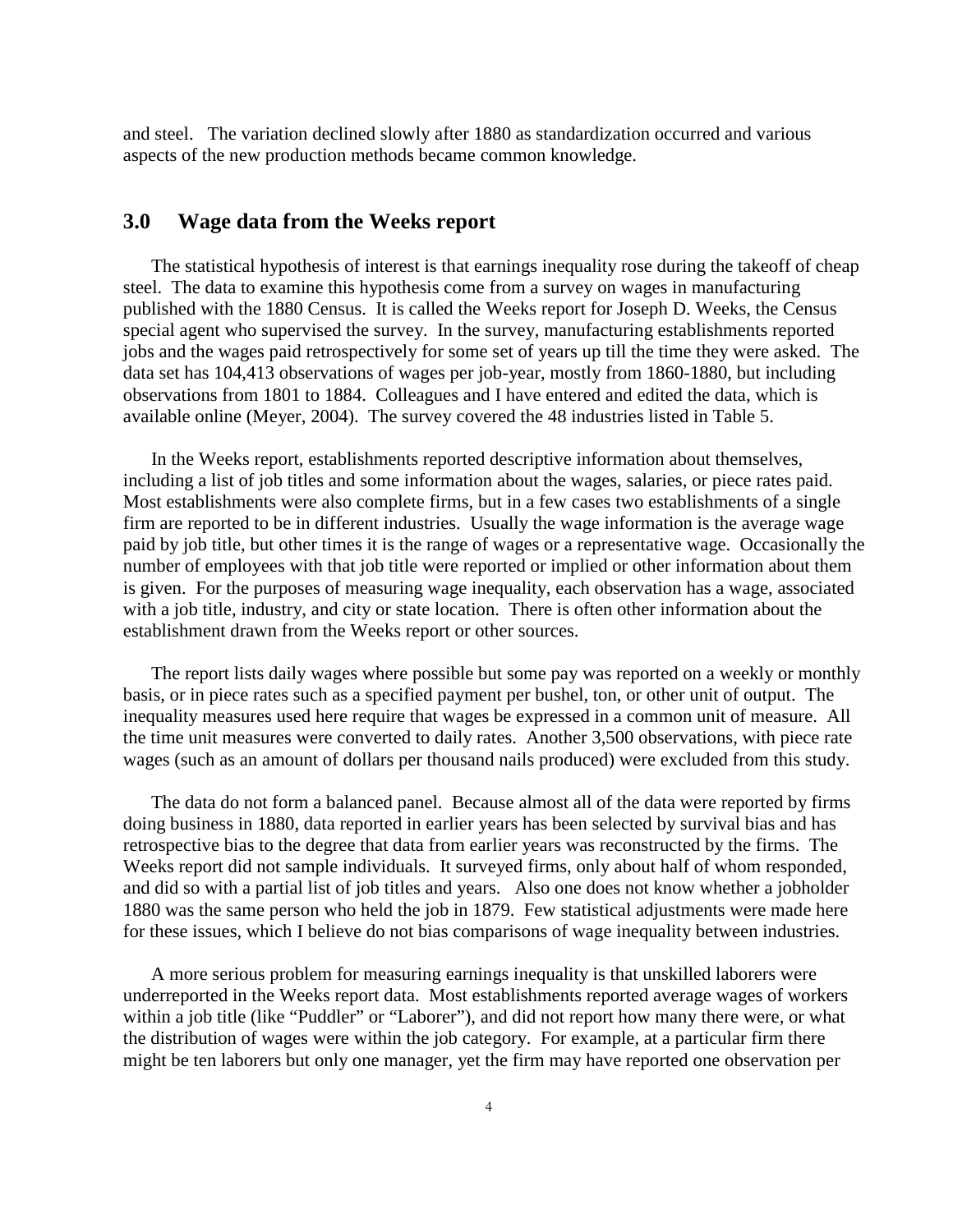year for each job title. A comparison of the job titles in the Weeks report to the 1880 Census job categories showed that unskilled laborers were definitely underrepresented so each laborer in the data was taken, in the inequality measures, to represent three laborers.<sup>2</sup> This weighting chosen improves the degree to which the data represents the population, but only roughly. It was not clear how much other jobs were underrepresented.

The measure of inequality one would get from a complete census could therefore be systematically different from the measures used here. Some variation is lost because sometimes we have an average wage for a job in place of a full list of wages. Furthermore we do not know how much workers in various occupations were undersampled. The net effect on inequality measures is probably to bias them up, since workers in other low wage occupations, such as helpers, were probably undersampled. They inequality measures are therefore not commensurate with those coming from a representative panel, but it is not clear they are biased for comparisons between two industries at the same time, or the same industry in different years.

#### **3.1. Wages and wage predictors**

 $\overline{a}$ 

Wages in the Weeks report data averaged \$1.92 per day for an adult man, \$1.21 for a woman, \$.67 for a boy, and \$.78 for a girl. The regression in Table 7 shows that holding job title constant, wages rose 1.2% per year in nominal terms. This was similar to the real effect since inflation was near zero overall. During the Civil War there was high inflation and after the Panic of 1873 there was a substantial deflation. These effects are visible in most of the wage series in the Weeks data. By modern standards wages were volatile, and jobs and wages were not protected from depressions.<sup>3</sup> Wages of common jobs are graphed over time in Figure 6.

Job titles were not standardized by the Census Bureau. Going through the data and reading secondary sources, I have created a second job title which is standardized as much as possible. Based on the standardized job titles, 173 jobs have 100 or more wage observations on adult white males. In total there here are approximately 85,000 such observations. Using this definition of occupation, the effect of occupation on wages are stable over time. Standard deviations around the coefficient on the dummy variable for a particular standardized occupations are usually near zero, which suggests we can know the average wage for each job with precision. Job effects by this definition are also stable over time – a regression of the job effects measured in the 1870- 1881 data on those in the 1850-1869 period and a constant explains 95% of the variation in the later period. The occupational titles make it possible to hold constant some facets of human capital, or skill, in statistical comparisons. In some regressions to follow, fixed effects are measured with dummy variables on standardized occupations.

<sup>&</sup>lt;sup>2</sup> Montgomery (1987, p. 64), cited an estimate that in the 1870s 10 to 20 percent of the workers around rolling mills and converters were day laborers. The fraction rose over the next two decades. The data set has 3211 wage observations on rolling mills in the 1870s, 148 of which are for laborers, so triple-counting each laborer matches both the Census data and Montgomery's estimate.

 $3$  For example, S. Allen (1987) documented that wage differences across industries vary from year to year ten times as much before 1890 as they did after World War II. Employment was minimally regulated, contracts were short, and turnover was high. Few employees earned steady salaries.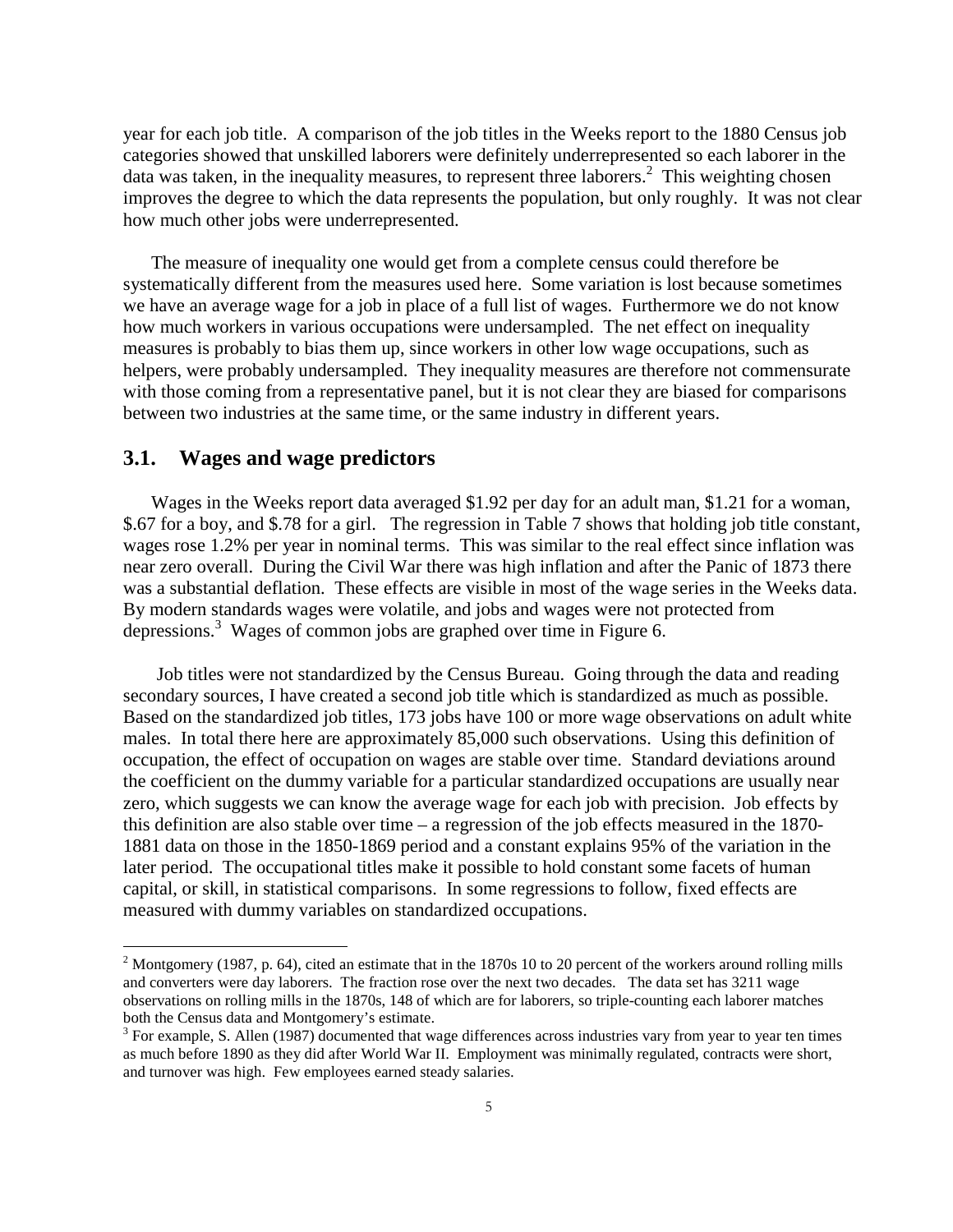Workers paid piece rates (that is, linearly by some measures of output) were paid slightly more per day than workers paid by time worked, holding all else constant. Because piece rates align incentives so closely to output measures, it was believed at the time that piece rate pay systems generated more effort, output, and wages.<sup>4</sup> When the survey reported piece rate wages without a daily earnings estimate, these observations had to be left out of this regression.

The materials of work indicate particular roles and skills and therefore predict wages. Job titles were coded as involving wood, metal, or heat based on key words. Common woodworker titles were carpenter, cabinet-maker, wood machinist, wood-chopper, and wood-worker. Over 80 jobs were metal-work jobs, including bar-roller, blacksmith, coppersmith, forger, iron machinist, molder's apprentice, pattern-maker, puddler, sheet-mill roller, and wire-straightener. Both wood and metal categories were skilled work, whose wages show premiums according to the wage regression in Table 8. Woodworking machinery had reached a technological plateau by  $1860^5$ whereas iron work experienced substantial technological change afterward. Perhaps because of this, metal workers received a slight rise in pay relative to wood workers starting about 1870. Workers who dealt with heat were paid 16% more, holding all else constant, according to the regression results. The phrase "hot work" was used at the time. Pay premiums for the use of heat and metal indicated that proximity to new technology was correlated to higher pay.

### **3.2. Wage dispersion**

 $\overline{a}$ 

The uncertainty hypothesis is about the worker's technological environment, not a statement about the worker's own attributes. It can be represented in an individual wage regression. Let there be two time periods, one shortly before and one shortly after a particular technological advance. Imagine a wage regression in which a matrix S has data on worker skills, data matrix *X* contains other attributes of employer, worker, and job role, and  $\alpha$  is a constant in the regression. The remaining errors in the model's prediction have mean zero and denoted by u below. The econometrician estimates the regression separately for the two time periods:

| $ln(wage_i) = \alpha_1 + \beta_1 X_i + \gamma_1 S_i + u_{1i}$ | for the early period | (1a) |
|---------------------------------------------------------------|----------------------|------|
| $ln(wage_k) = \alpha_2 + \beta_2 X_k + \gamma_2 S_k + u_{2k}$ | for the later period | (1b) |

If one found that  $\gamma_2>\gamma_1$ , this would support a claim that a skill bias had risen. If variance of  $u_2$  were greater than the variance of  $u_1$ , this would support the claim that there was more economic turbulence in the wage relationship in the second period. Therefore in principle skill bias and uncertainty-driven turbulence could occur simultaneously and be distinguished.

 $4$  For example, in British steelwork, tonnage rates of pay came out higher than time rates of pay (Carr and Taplin, p. 147). Clawson (1980, p.170) estimated piece rates produced 1/3 higher daily pay than day wages did. A U.S. Commissioner of Labor reported that employers found employees paid by piecework produced 15-25 percent more than those paid by the day, according to Montgomery (p. 150).

<sup>&</sup>lt;sup>5</sup> Rosenberg (1977) documents important improvements in wood machinery, which occurred mainly before 1850.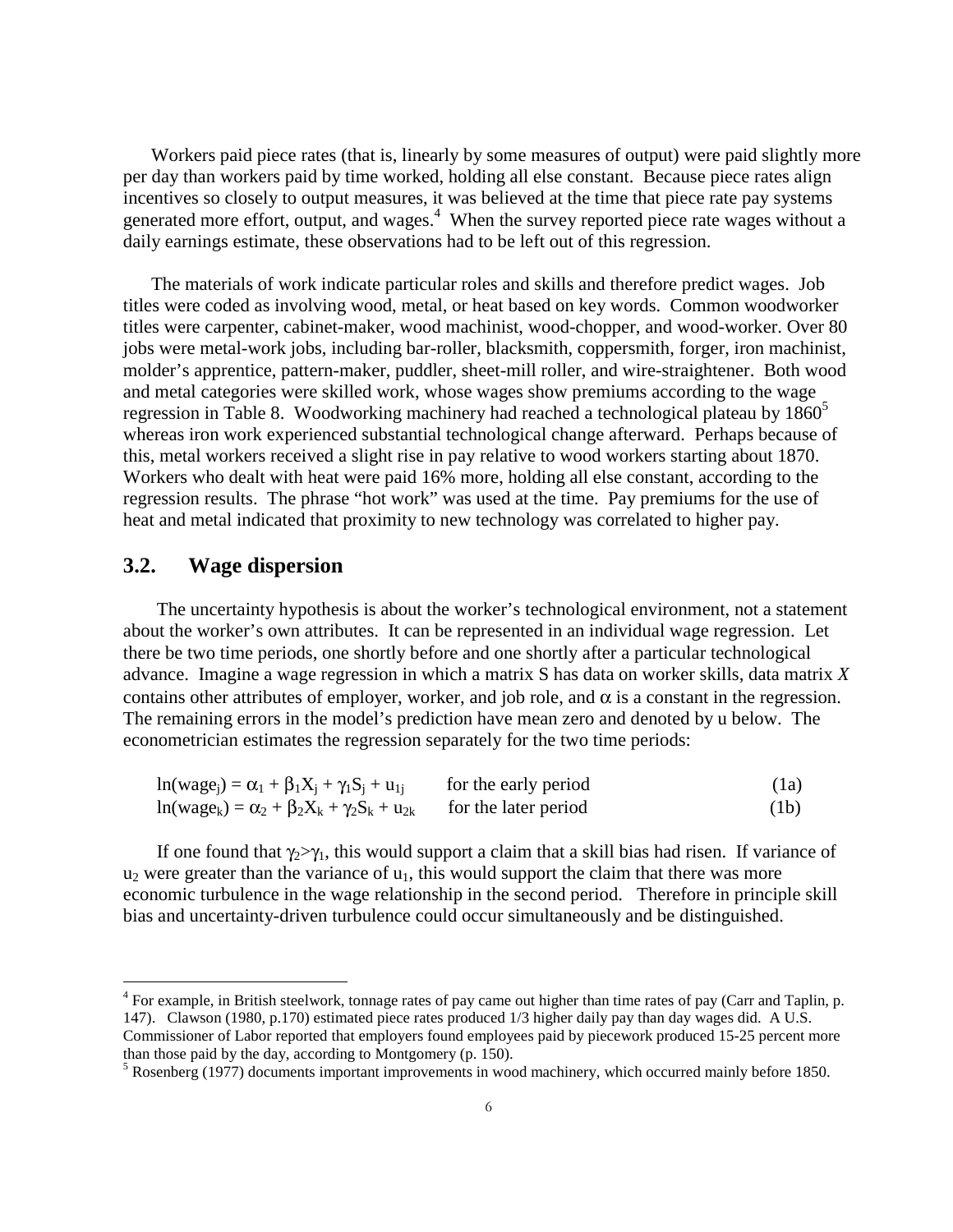In practice, they are not easy to distinguish because the empirical meanings of skill or human capital are subject to dispute. In a wage regression which includes the number of years of formal education spent by each worker, some analysts may treat this as a good proxy for skills. But this measure also incorporates institutional advantages the worker has, unrelated to skill. It is a result, first, of favorable opportunities available to the worker; second, it signals abilities of the worker apart from anything learned through education, and third, it represents certifications that the worker received which make the worker formally suitable for an employment position apart from any ability, skill, or prior advantage in opportunities.

Thus any misspecification of skills could lead an econometrician to misinterpret either phenomenon as the other kind. For example, missing data on a dimension of skill makes it appear that technological uncertainty is present. Going the other way, an econometrician may interpret, as measures of skill, variables which do not represent skill variations, in order to support a skill bias argument when the uncertainty argument is a better characterization.

The same issues arise in this study, where we do not have education but have fairly precise information about job title and content. Job title too has a mixture of path dependent results of opportunity, ability, skills, and certification-like outcomes of a worker's experience. Holding job title constant, as best we can, and comparing wage residuals, is one way of showing that some kind of turbulence increased from one period to the next. Apart from the wage evidence, we will see that previous structural relations and institutions were under strain, and that employers, workers, and investors were exploring new alternatives, opportunities, and risks. We can infer that the rules of their game were changing, and this produced winners and losers on many dimensions some of which appear random. Sometimes we can identify those dimensions, but conceptually some dimensions exist which we could understand but not measure.

Here, we have only one good measure of skills, which is the job title. We can show that residuals from some wage regressions were larger in magnitude in the iron and steel industries after 1870 than before. This tests the hypothesis that wage dispersion in one group rose, with the idea that a noisier *u* is built into those wages than other wages during this later period.

Earnings dispersion here is measured by the standard deviation of log-wages. This measure has the virtue that it is invariant to changes in the unit of measure, so if inflation caused all wages to grow by the same percentage, the measures of inequality would be unchanged. This makes it possible to avoid using any price index. The Gini index and the coefficient of variation of wages (which is a sample's standard deviation divided by the sample average) are measures of inequality within a group also have these advantages. I have found that the results to be shown do not tend to vary substantively with the choice of inequality measure.

The relevant industries in the data are *blast furnaces*, which make pig iron from ore, and *rolling mills*, which press iron or steel into useful shapes. Only establishments from these industries expanded into steel production. We can test directly whether the iron and steel wages were more unequal, statistically. In the next table we combine all iron and steel wage information into a before and after period, and compare this to all other wages in manufacturing.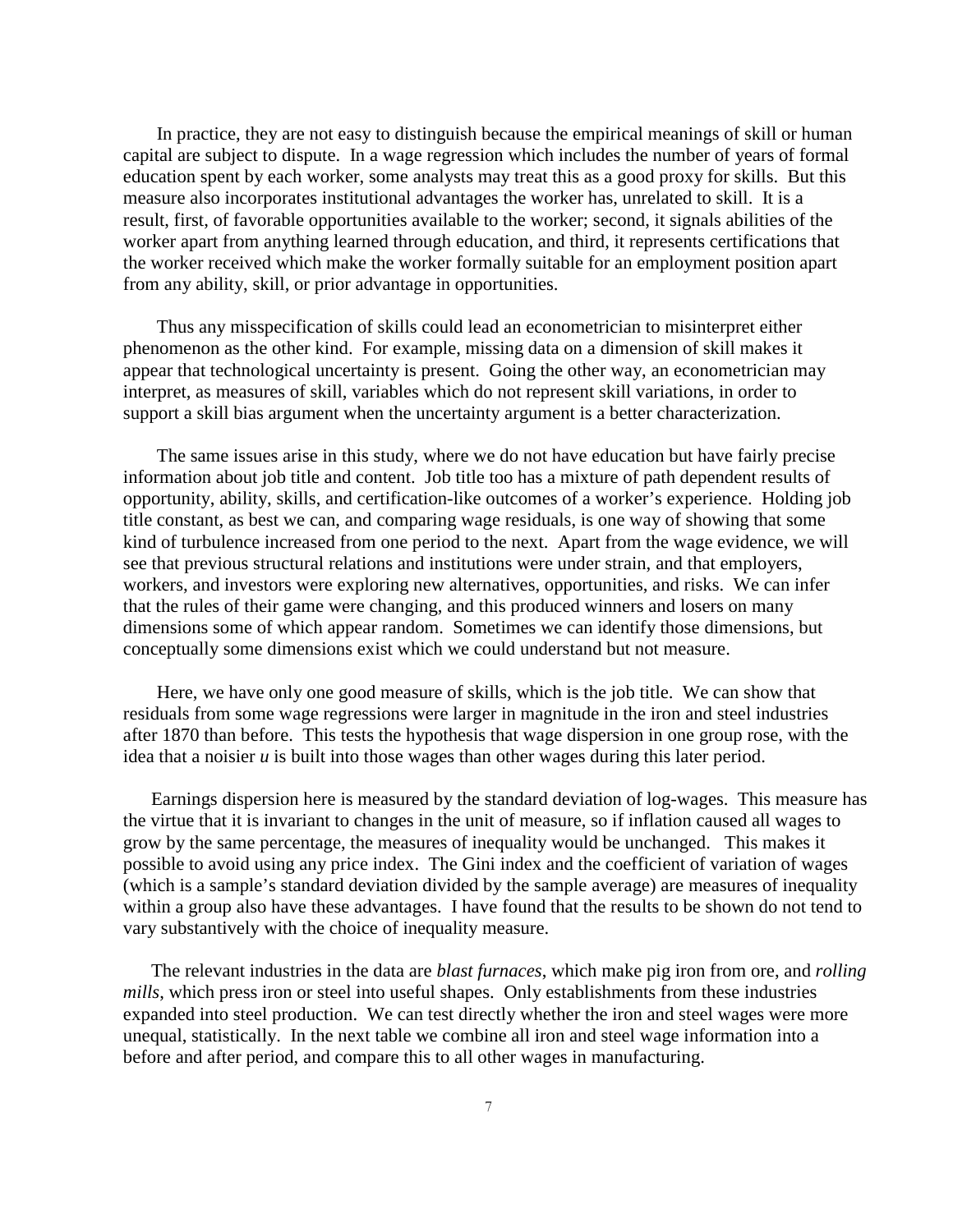First we regress all log-wages on year indicators, to detect cyclical and trend effects. The predicted values based on year are shown in Figure 7 (at the back). They show the effects of (a) rising wages with time, (b) the enormous inflation during the Civil War, and (c) the fall during the depressions after the panics of 1857 and 1873. If we subtract the wage predicted by the year dummy regression from the actual wage, what remains are residuals with mean zero each year, *whose dispersion can be compared between groups of years*. Dispersion is measured by variance here because the standard deviation of a sample variance is known.<sup>6</sup> Table 1a compares these wage residuals in iron and steel before 1869, and after, to wage residuals in other industry groups.

|                                    | Average of wage residuals, |                              |                          | Variance of               |
|------------------------------------|----------------------------|------------------------------|--------------------------|---------------------------|
|                                    |                            | after year effects removed   | wage residuals (standard |                           |
|                                    |                            | (sample size in parentheses) |                          | deviation in parentheses) |
|                                    | 1850-1869                  | 1870-1881                    | 1850-1869                | 1870-1881                 |
| Iron and steel establishments      | .079                       | .064                         | .198                     | .284                      |
| (blast furnaces and rolling mills) | $(N=2172)$                 | $(N=7251)$                   | (.010)                   | (.007)                    |
| All other establishments combined  | $-.005$                    | $-.008$                      | .292                     | .278                      |
|                                    | $(N=31662)$                | $(N=58614)$                  | (.003)                   | (.002)                    |
| Other metal work establishments    | .171                       | .109                         | .163                     | .161                      |
|                                    | $(N=5252)$                 | $(N=10215)$                  | (.005)                   | (.003)                    |
| Food/agriculture/forestry          | $-.066$                    | $-.063$                      | .306                     | .298                      |
|                                    | $(N=4082)$                 | $(N=9338)$                   | (.009)                   | (.006)                    |
| Textiles/leather                   | $-.211$                    | $-196$                       | .296                     | .317                      |
|                                    | $(N=12436)$                | $(N=19396)$                  | (.005)                   | (.004)                    |
| Wood work                          | .231                       | .156                         | .180                     | .185                      |
|                                    | $(N=6157)$                 | $(N=12865)$                  | (.005)                   | (.004)                    |
| Mining and other materials         | .107                       | .117                         | .338                     | .301                      |
|                                    | $(N=3735)$                 | $(N=6800)$                   | (.012)                   | (.007)                    |

**Table 1a Variation in iron and steel wages versus other manufacturing wages** 

Finding: variation of wage residuals grew most in the iron and steel industries.

Asymptotic  
Variance
$$
(\sigma_w^2)
$$
 =  $\frac{E[(w - \mu_w)^4] - \sigma_w^4}{n}$ 

<sup>&</sup>lt;sup>6</sup> The last column has the standard deviation of the measured variance. The sample variance of an estimated variance statistic is computed in Greene (1997, pp. 128-129) by the delta method applied to the sample variance computation. Let *w* be an observation from a distribution of log-earnings, *n* be the size of a sample of observations of *w*, *E[]* be the expectations operator,  $\mu_w$  be the mean of *w*, and  $\sigma_w$  be the standard deviation of *w*. Then for large *n*, the variance around the sample variance of *w* is estimated by:

Substituting sample analogs for  $E[(w-\mu_w)^4]$ ,  $\sigma_w^4$ , and *n* gives an estimate of the sampling variance around the estimated variance of log-wages. The square root of that quantity is the standard deviation and 1.96 times the standard deviation defines bounds for a 95% confidence interval. The derivation of this statistic depends on the assumption that the wages are a random sample of the industry population when in fact they were selected from establishments, which were stable enough to reply to a survey. So using this measure of variance, statistical significance is exaggerated, and no formal statistical significance tests are applied here.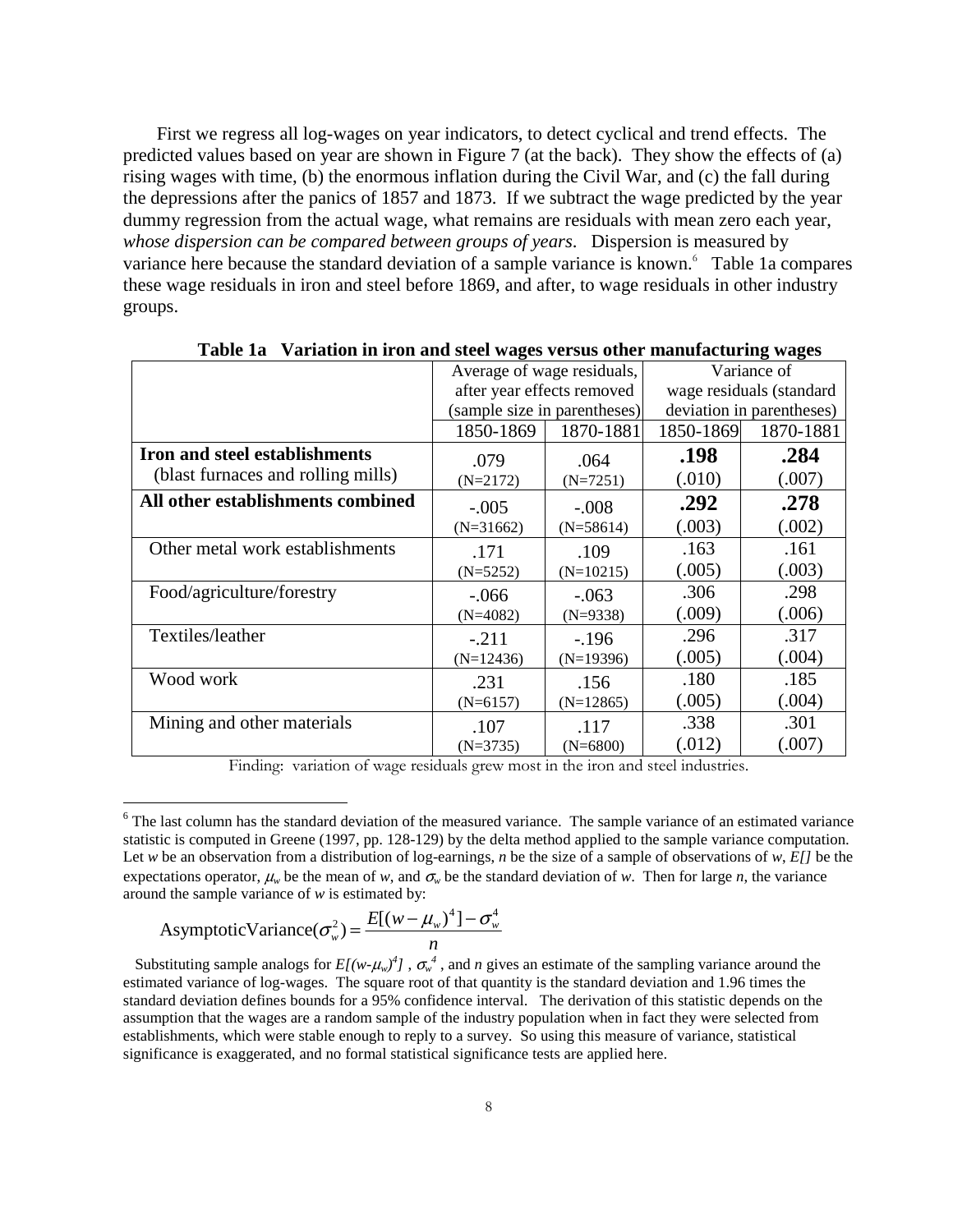The variance of the residuals in bold toward the top right rose in the iron and steel group but drifted down in the rest of the industries taken together, and in the most of the clusters of industries shown. This shows *the wage distribution spread out in iron and steel but not in other industries*.

Now consider a more substantive regression in which there are indicator variables for the most common occupations after the job titles have been standardized. Residuals from this regression are much smaller. The same effect exists in the residuals which are shown in Table 1b – again, the iron and steel residuals jump after 1870 but the others do not.

|                                   | Average of wage residuals, |                              |           |                           |
|-----------------------------------|----------------------------|------------------------------|-----------|---------------------------|
|                                   |                            | after regression on year     |           | Variance of               |
|                                   |                            | indicators and standardized  |           | wage residuals (standard  |
|                                   | job indicators             |                              |           | deviation in parentheses) |
|                                   |                            | (sample size in parentheses) |           |                           |
|                                   | 1850-1869                  | 1870-1881                    | 1850-1869 | 1870-1881                 |
| Iron and steel establishments     | $-.002$                    | $-.018$                      | .090      | .112                      |
|                                   | $(N=1915)$                 | $(N=5731)$                   | (.004)    | (.003)                    |
| All other establishments combined | .000                       | .002                         | .100      | .101                      |
|                                   | $(N=27276)$                | $(N=49932)$                  | (.001)    | (.001)                    |
| Other metal work establishments   | .044                       | .019                         | .073      | .063                      |
|                                   | $(N=4988)$                 | $(N=9452)$                   | (.002)    | (.002)                    |
| Food/agriculture/forestry         | $-.013$                    | $-.025$                      | .160      | .148                      |
|                                   | $(N=3392)$                 | $(N=7705)$                   | (.006)    | (.004)                    |
| Textiles/leather                  | $-.029$                    | $-.004$                      | .097      | .106                      |
|                                   | $(N=10602)$                | $(N=15945)$                  | (.002)    | (.002)                    |
| Wood work                         | .012                       | $-.014$                      | .086      | .089                      |
|                                   | $(N=5699)$                 | $(N=12168)$                  | (.003)    | (.002)                    |
| Mining and other materials        | .025                       | .051                         | .108      | .109                      |
|                                   | $(N=2595)$                 | $(N=4862)$                   | (.004)    | (.005)                    |

| Table 1b. Variation in iron and steel wages versus other manufacturing wages |  |
|------------------------------------------------------------------------------|--|
|                                                                              |  |

Note: regression includes only white adult men in the standardized jobs.

Changes in measurement methodology seem not change this basic finding. The use of some other metric of inequality makes only small differences. The use of the wage regression in Table 8, with many more substantive variables, reduces the residuals but still it jumps for the iron and steel sector and not elsewhere, as shown in Table 1c.

Thus this effect appears robust to variations in the regressors which include proxies for skill. The remainder of this section considers alternatives in measurement and alternative causes for the result in Table 1. For example, the weighting of the laborers to match their frequency in the population does not make much difference, basically because the variation that affects this measure of dispersion is the variation among high wages. Skipping the step of removing year effects, and simply using a using a time trend, or no adjustment at all to log-wages over time, produces a substantively similar result.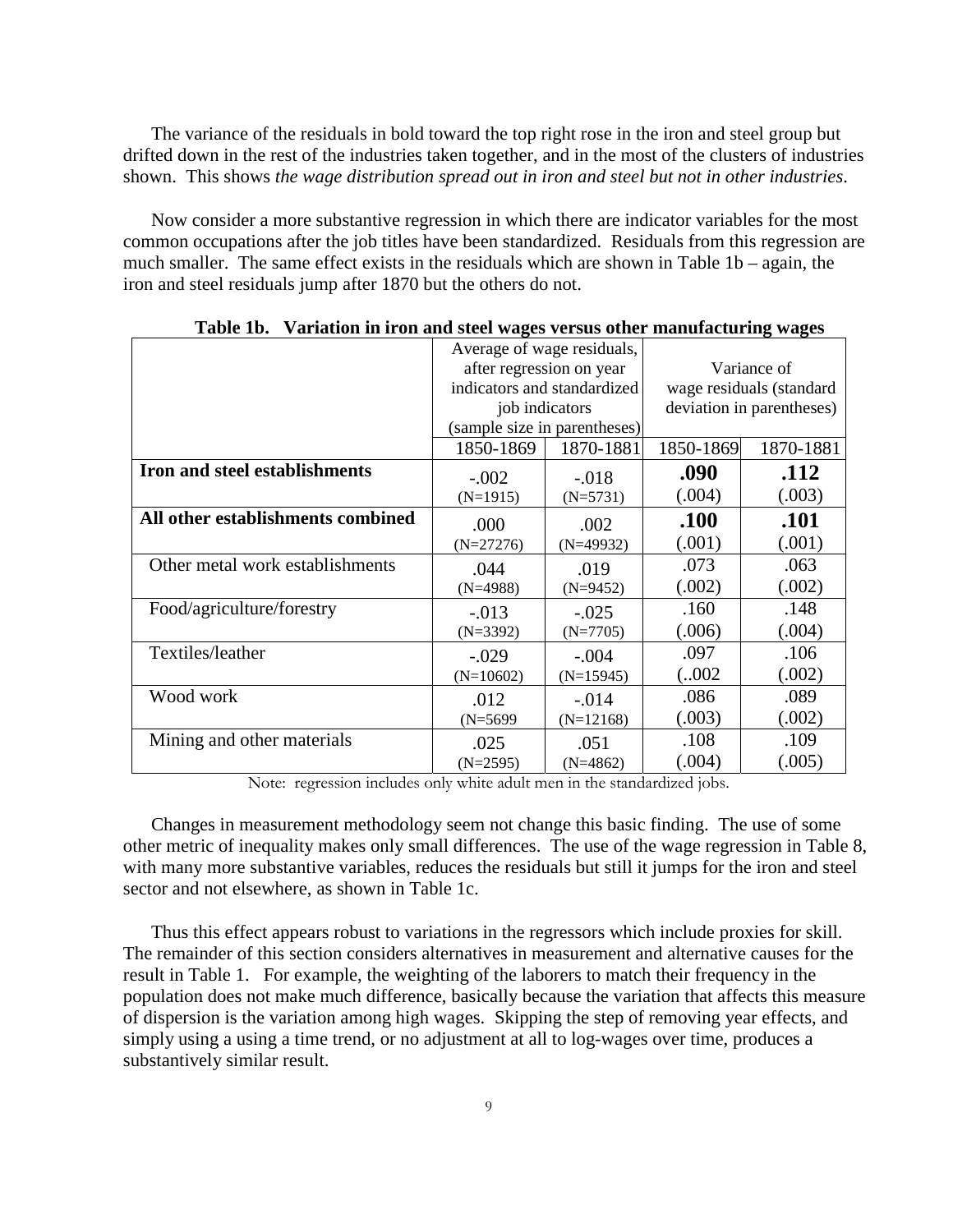|                                   | Average of wage residuals by  |                              |           |                            |  |
|-----------------------------------|-------------------------------|------------------------------|-----------|----------------------------|--|
|                                   | industry, after regression on |                              |           | Variance of                |  |
|                                   |                               | year indicators and          |           | wage residuals             |  |
|                                   |                               | standardized job indicators, |           | (standard deviation of the |  |
|                                   |                               | and other variables          |           | variance in parentheses)   |  |
|                                   |                               | (sample size in parentheses) |           |                            |  |
|                                   | 1850-1869                     | 1870-1881                    | 1850-1869 | 1870-1881                  |  |
| Iron and steel establishments     | .006                          | .000                         | .097      | .145                       |  |
|                                   | $(N=2172)$                    | $(N=7251)$                   | (.004)    | (.004)                     |  |
| All other establishments combined | $-.002$                       | .006                         | .120      | .121                       |  |
|                                   | $(N=31662)$                   | $(N=58614)$                  | (.002)    | (.001)                     |  |
| Other metal work establishments   | .045                          | .027                         | .075      | .069                       |  |
|                                   | $(N=5252)$                    | $(N=10215)$                  | (.002)    | (.002)                     |  |
| Food/agriculture/forestry         | $-.024$                       | $-.022$                      | .168      | .154                       |  |
|                                   | $(N=4082)$                    | $(N=9338)$                   | (.006)    | (.003)                     |  |
| Textiles/clothing/leather         | $-.049$                       | $-.016$                      | .119      | .136                       |  |
|                                   | $(N=12436)$                   | $(N=19396)$                  | (.002)    | (.002)                     |  |
| Wood work                         | .034                          | $-.003$                      | .099      | .102                       |  |
|                                   | $(N=6157)$                    | $(N=12865)$                  | (.003)    | (.002)                     |  |
| Mining and other materials        | .050                          | .090                         | .149      | .146                       |  |
|                                   | $(N=3735)$                    | $(N=6800)$                   | (.005)    | (.005)                     |  |

|  |  | Table 1c. Variation in iron and steel wages versus other manufacturing wages |
|--|--|------------------------------------------------------------------------------|

The regression from which these residuals come is shown in Table 8. It includes all observations from 1850-1880 with measures of daily earnings.  $R^2$  of the regression is .60. Laborers were weighted as three observations each.

Perhaps any substantively sensible wage regression on this data will have this property – that its residuals will be larger for the iron and steel industry after 1870 than before, and that this is not the case for other industries. This suggests there is a link to the technological change. We consider below how instead it might be caused by misspecifications.

One would get similar results in such comparisons if there were a long-lasting trend toward increasing inequality in the iron and steel business, even if there were no special change in or around 1869 in particular. Atack, Bateman, and Margo (2000) find in the Census of Manufactures that the presence of larger and larger firms seemed to be related to rising income inequality in this period. Certainly this is possible among the iron and steel firms, whose average size grew rapidly throughout the period. The Weeks report does not have enough direct information about firm size to address this hypothesis in particular, but Table 2 addresses the general possibility that there was a long lasting trend rise in iron and steel in particular. It has the results of a regression in which wage inequality, measured by the standard deviation of log-wages within an industry in one year, is the dependent variable. Holding constant a time trend, and a post-1869 indicator variable, and a time trend for the iron industries, the iron-making industries had a rise in earnings inequality as of about 1869. This evidence supports the finding of a structural break in 1869-70 rather than a trend.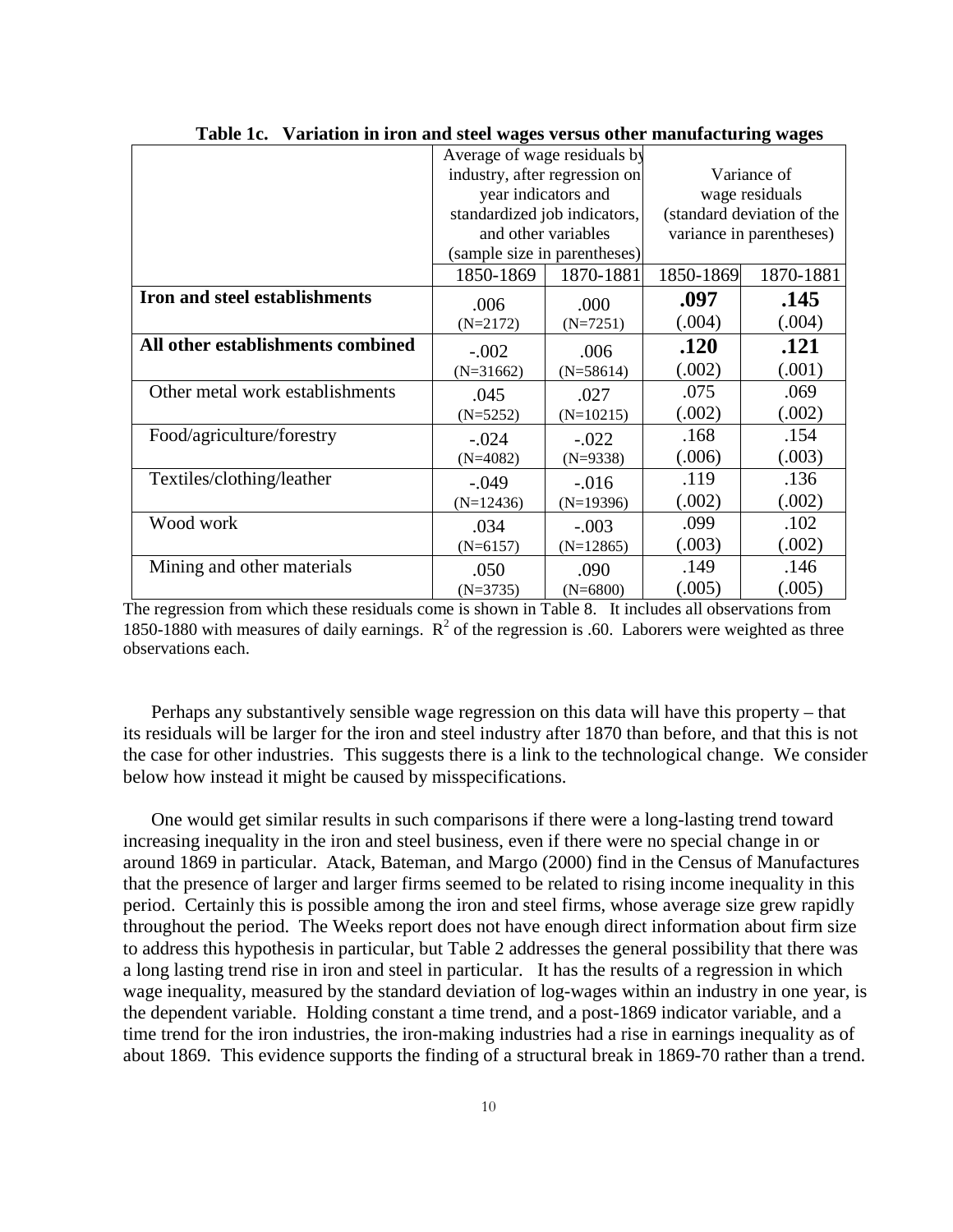| <b>Predictor</b>                                         | <b>Coefficient</b> | <b>Robust</b><br>standard<br>errors | p-value |
|----------------------------------------------------------|--------------------|-------------------------------------|---------|
| Year (1855 to 1881) minus 1869                           | .0003              | .001                                | .813    |
| Post-1869 indicator                                      | .022               | .018                                | .206    |
| Minerals and mining industries                           | $-.062$            | .021                                | .003    |
| Woodwork industries                                      | $-.044$            | .019                                | .023    |
| Agricultural or food processing industries               | $-.028$            | .021                                | .180    |
| Textiles and clothing industries                         | .075               | .022                                | .001    |
| Metal production and use industry (incl. iron and steel) | $-.083$            | .019                                | .000    |
| Iron and steel (blast furnace or rolling mill)           | .027               | .033                                | .414    |
| Year trend for iron and steel only                       | $-.004$            | .005                                | .354    |
| Iron blast furnace or rolling mill after 1869            | .120               | .050                                | .017    |

#### **Table 2. Predictors of wage dispersion within industry-years**

Notes: The dependent variable is standard deviation of weighted log-wages within industries each year. There are 1047 industry-year observations of this variable (27 years of 48 industries, excluding industry-years with fewer than 10 wage observations). An excluded category of industries is those making building materials. The coefficient on the constant is not shown. R-squared: 0.14.

Earnings inequality was higher in the industries making iron or steel, defined in the last row of Table 2, than in those same industries in the past or in other metals industries. If there were a longstanding trend in the inequality within these industries it should appear in the second to last row, but there does not seem to be any significant trend.

Many establishments appear first in the data in 1870 and the apparent break at 1870 could be partly an artifact of the data. Partly this is because so many firms reported retrospectively back precisely to 1870, both in iron and steel and in other industries. Outside iron and steel, there is a rise of 31% in the numbers of firms and wage observations in the data from 1869 to 1870. Within iron and steel, 84% more establishments and 145% more wage observations are reported in 1870 than in 1869. See Tables 5 and 6 for more specifics on the distribution of the data by industry and year. I have not adjusted for this, partly because new plants starting up in the context of a new steel technology are part of the phenomenon of interest. Analogously, new information technologies in the 1970s and 1980s created opportunities for a wave of startups.

#### **3.3 Labor demand, not labor supply**

One might think there were great changes in labor supply and that this effect has to do with the kinds of workers available. Indeed there was great immigration to the United States at this time. Estimates made in 1890 found that 55% of iron and steel workers were U.S.-born whites, 4% were U.S.-born blacks and 30% were born in Germany, Britain, or Ireland (Montgomery, p.25).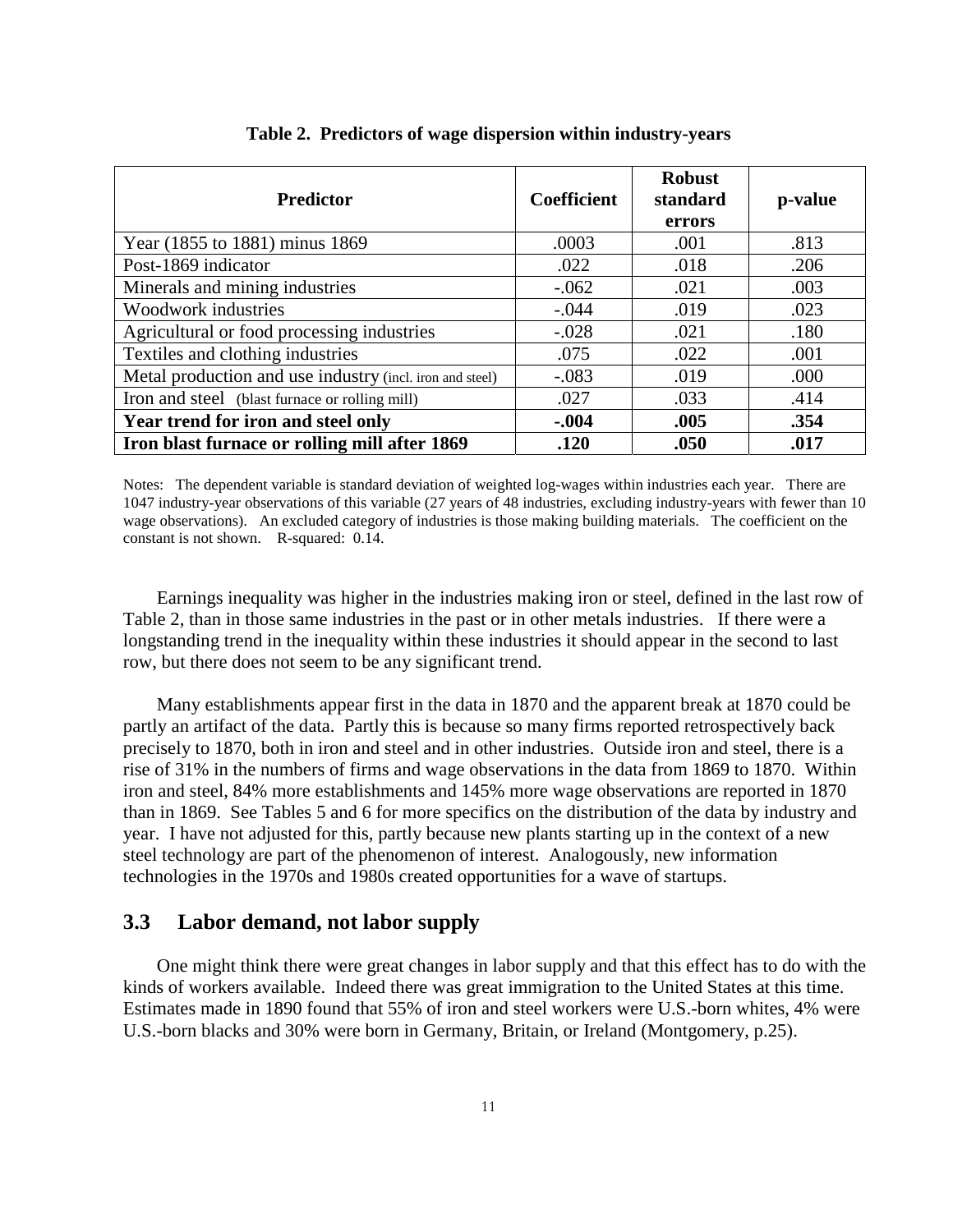Immigrants from eastern European made up a growing but still small fraction of the iron and steel work force.

 It is not clear whether immigration affected the iron and steel sector more than other industries. Table 9 compares the literacy levels of various subsets of workers based on 1850 through 1880 Census data. By any measure, the iron sector employed a growing fraction of the workforce, as shown in Table 10. Iron workers were somewhat more literate than the working population. Table 9 shows that the generally speaking, the populations of iron workers and of American workers in general became more literate with time. Too few respondents in these Censuses answered questions about citizenship and birthplace to make clear whether there was a change in the extent to which iron workers or the population at large were native born or citizens.<sup>7</sup> The evidence does not suggest there were distinctive changes in the workforce of iron and steel. Instead the inequality change is likely to be related to the technology change.

 To summarize: earnings inequality rose in the industries making iron and steel around 1870, when the new technologies of cheap steel arrived. Inequality did not rise in other manufacturing industries generally. This seems not to be a result of changes in the workforce, but could be a result of changes related to the technology.

### **4.0 Sources of the rise in inequality**

We have seen that there was dramatic technological change in the iron and steel sector, and a contemporaneous rise in earnings dispersion within just these industries. There are overlapping theories about why inequality would rise in response to technological change. Two of these ideas are *skill-biased technological change*, and the *uncertainty hypothesis*. 8

Both can be framed in the Greenwood-Yorukoglu (1997) model. It describes how a technology change which continually lowers capital equipment prices over time could cause employers to temporarily (a) invest more in capital, (b) exhibit lower productivity and earn lower profits, and (c) increase earnings inequality in the workforce. In that model, the rise in earnings inequality comes from variation in skill that makes workers differ in their capacity to adapt to the new technology. Knowing this, employers using new technology strongly prefer to hire skilled workers. This generates a rise in earnings inequality. Investment in wages for these individuals,

 $7$  This evidence is not shown here but is available from the author.

<sup>8</sup> There is also the *Kuznets curve*. Kuznets (1955) characterized industrialization as a process where a population shifts from low-wage agriculture to higher-wage industrial work. Workers all have similar low wages at the beginning of the process and similar high wages at the end, so only in the transition phase is there a high measure of inequality. Findings of this kind regarding nationwide income distributions have been reported and also disputed. In any case, an analogous transition could occur on the microeconomic, industry level if there was a transition from a well-defined previous earnings distribution for 1860 iron and steel work to a well defined one after the diffusion of new technologies (Rogers, 1995). A Kuznets curve may be fairly predictable if it is clear what the previous and future earnings distributions are. The situation described in this paper was too much in flux for a Kuznets-type description to apply, since that would describe a transition between two stable distributions.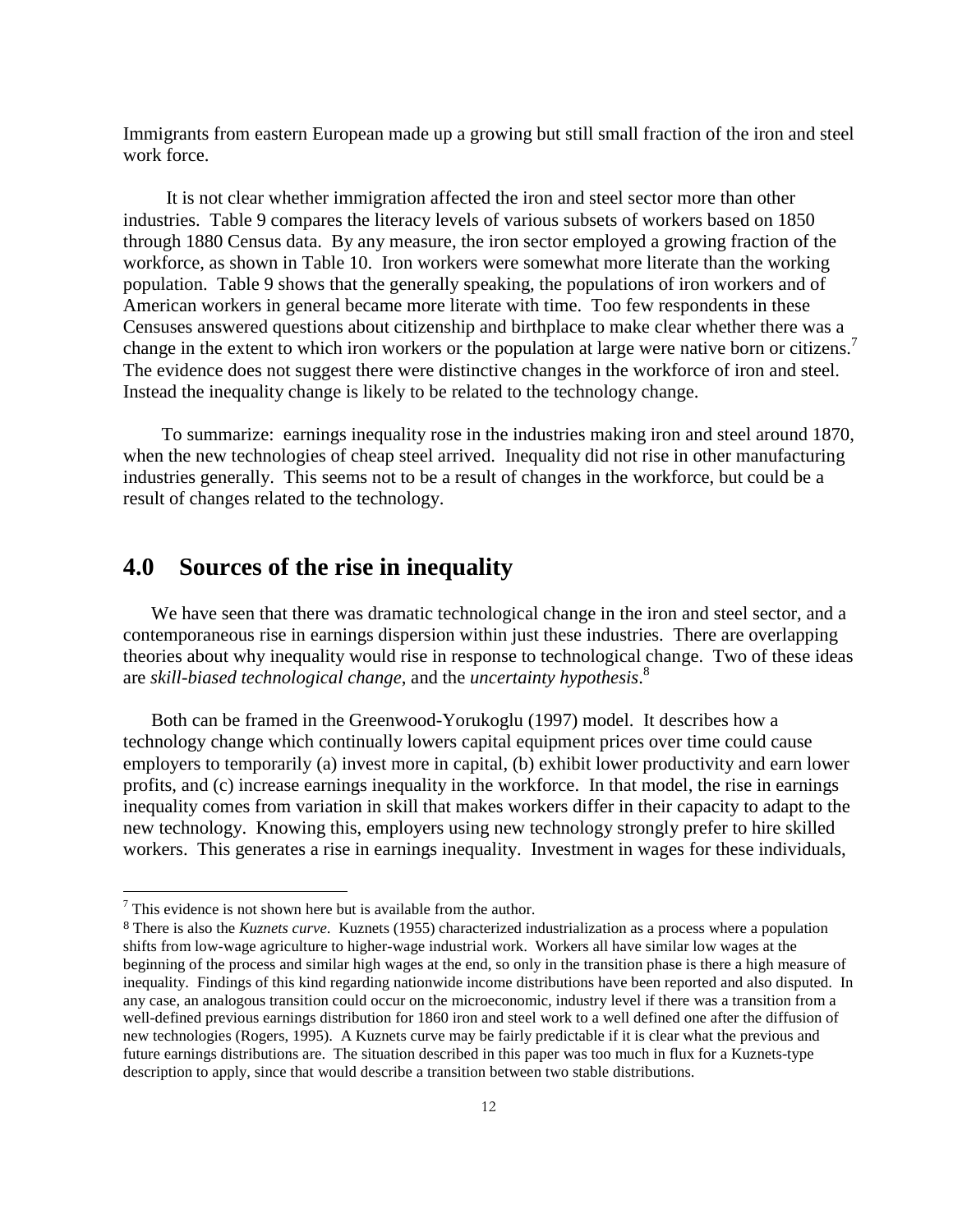and associated investment in experimentation with fast-obsolescing equipment raises costs without raising immediate revenue. Thus measured productivity declines at first; there is a productivity slowdown. Still, investments in equipment is optimal for the employer because it maximizes long run profits, compared to taking higher short run profits but becoming technologically obsolete later. The Greenwood-Yorukoglu account matches the evidence presented here – there was great investment into the iron sector, a rise in earnings inequality in that sector, and at least some evidence of a productivity slowdown, to be discussed later.

Since in the model employers preferred to hire skilled individuals, the rise in inequality of earnings was generated by a skill bias assumption: that workers with certain preexisting skills apply the new technology more productively than individuals without the skills. Another way this has been put is to take skills and employers' understanding as given, and then say that the technology is skill-biased. In modern regressions, skill is often measured by years of formal education. We have no such information on individuals in the Weeks report, only what is implicit in their job titles. To some analysts "skill" is defined to include the ability to adapt to new circumstances, but if so it is hard to measure it or know if it was learned, and so here we do not call that a skill.<sup>9</sup> A skill-bias might not be accompanied by technological or market uncertainty. It may be predictable, and a worker may be able to prepare. Skill is an attribute of the worker, not of the worker's context. Only demand for skill would vary by context.

This story can remain almost the same with an uncertainty hypothesis. Uncertainty is the state of not having enough knowledge to predict the future. The term *technological uncertainty* describes an environment in which the future production process is hard to predict. The uncertainty associated with innovative activities is greater than that associated with other economic activities such as trading, according to Dosi (1988): "[Innovation] involves not only lack of knowledge of the precise cost and outcomes of different alternatives, but often also lack of knowledge of what the alternatives are." The relevant uncertainty is greater if the players think future profits could be high. If instead profits are sure to be low, choices matter less. Malerba (1985, p. 32) characterized technological uncertainty well: "In a situation of uncertainty and change, firms cannot have a perfect knowledge of either the objective random distributions of technological opportunities in the industry, or of the change of these distributions over time." They depend on prior probability distributions "which are highly subjective and based on few, if any, observations." Not knowing what is possible, they guess, and place bets.

Here one assumes that because the environment has changed and adaptation is required, that there will be differentiation in productivity and wages among the population, whether correlated to individual attributes or not. Participants foresee that new technologies are likely to

<sup>&</sup>lt;sup>9</sup> Therefore this account of skill bias is restrictive, and does not account for all versions that appear in the economic literature. Recent works by Bresnahan, Brynjolfsson, and Hitt, for example, treat worker skills as useful for adaptation. This definition partly bridges the gap between what the description here calls the skill bias account and the uncertainty account. Because it depends on skills associated with workers, without institutional factors, it looks like the skill bias story depicted above. Because it is a temporary phenomenon, linked to the transition not the subsequent long-lasting state, it looks like the uncertainty account.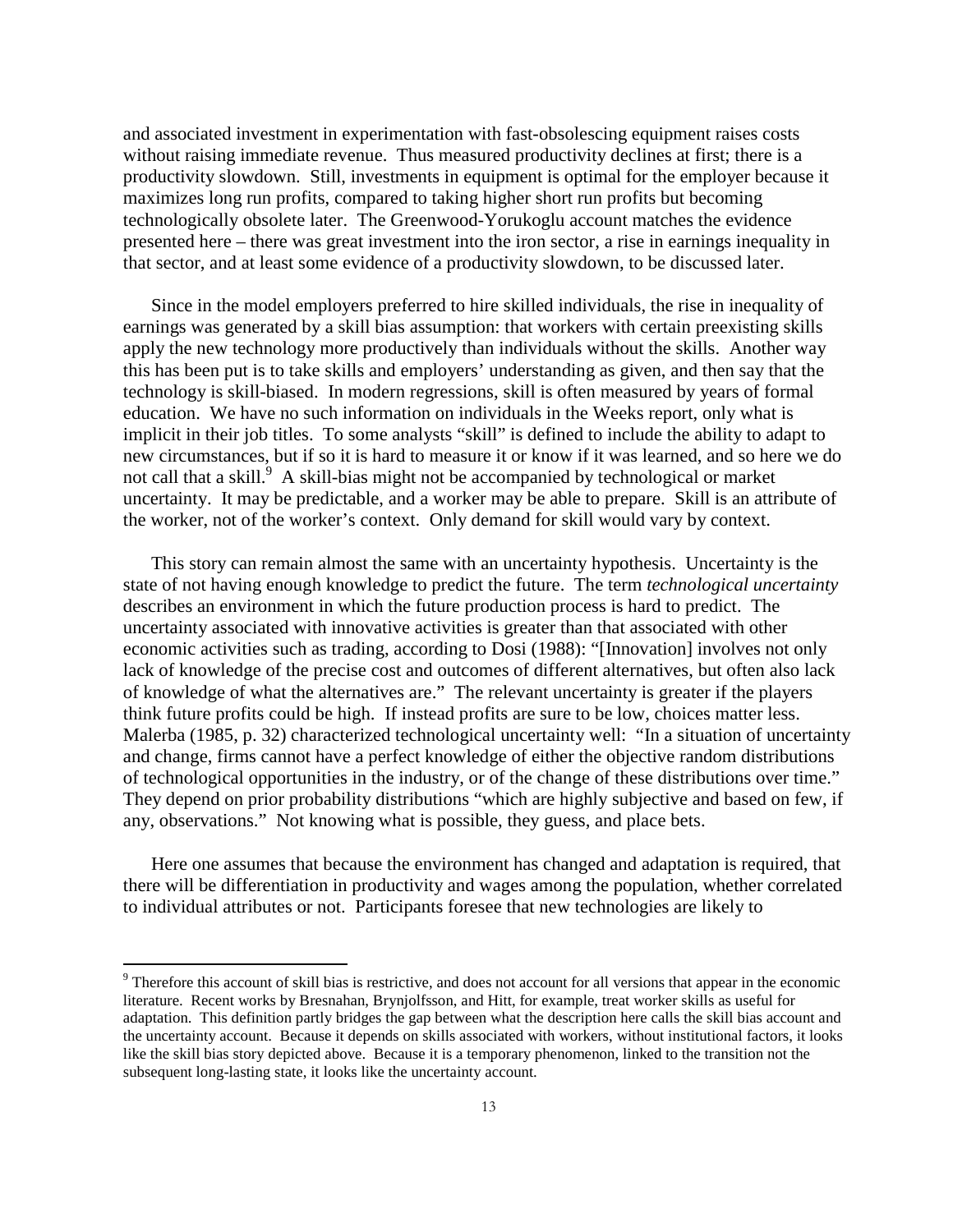outcompete existing ones but cannot take over yet because too little is known.<sup>10</sup> A learning process gradually reduces the uncertainty – improving each technology through experience, and testing out and selecting among technologies, materials, and ways of organizing work processes within and among firms. So if in the history of the period we see various players (investors, firms, or workers) making extra efforts to obtain information, we have evidence that they were responding to uncertainty. One difference between the hypotheses is that skill-bias might be entirely predictable, whereas if technological uncertainty were also important, then productivity and wages are uncertain too. $^{11}$ 

A story of the social process of technology change underlies the uncertainty hypothesis. In the Tushman and Anderson (1991) account, a *technological discontinuity* is a break between underlying technologies that creates a new product class, or has the prospect of radically improving the performance of existing products or processes. A period of technological uncertainty follows. There is a kind of gold rush toward new opportunities. New businesses start up and bid for employees. They try to make relevant products as the new technology becomes the basis of an industry. In this period of ferment, various players face new opportunities, choices, and problems. Their ability to forecast the outcomes is poor. Because they make divergent choices, some do poorly and others well. Underlying the wage determination process, for example, beliefs vary about the probability of possible outcomes. During this period, early customers get a sense of what the technology is useful for and what can be expected from it. Eventually a standardized *dominant design* emerges for the product category (Abernathy and Utterback, 1978) and there is a shakeout of producers in the industry. With time the dominant design becomes well understood and user-friendly. Reliable forms of the technology are incorporated into standard operating procedure. Producers and users then experiment less, so outcomes and wages are more predictable than they were during the uncertainty phase.

Variations in outcomes could be a function of the circumstances, not differences among workers per se, since different forecasts about tomorrow's market, customers, technologies, products, or prices would drive employers to make different choices. Some take new opportunities while others compete against them. The appearance of new opportunities and varied responses produces winners and losers, bringing about a rise in wage inequality among workers who may be similar ex ante.

<sup>&</sup>lt;sup>10</sup> The term comes from Tushman and Anderson (1986, p. 44) and Rosenberg (1996). Tushman and Anderson (1986) measure this uncertainty by the forecasting errors of industry analysts predicting demand growth in the industry. They show that a technological discontinuity is followed by an expansion in these errors. After the dominant design appears, further innovations change the production process more than the product design.

The word "uncertainty" applies when there is qualitative or unanticipated variation in possible outcomes such as the form of a product or process. The more common economic language of *risk* presumes that the outcomes are quantitatively measurable and comparable to one another. (Rosenberg, 1996; Dosi, 1988).

<sup>11</sup> Other formal models using an uncertainty-like assumption, under various names, include Caselli (1997), Rubenstein and Tsiddon (1998), Galor and Moav (2000), and Aghion (2001). In all these, something like variation in ability leads to a rise in the dispersion of productivity and wages among workers during a new technology's takeoff. Schultz (1975) discusses the ability to adapt to economic disequilibrium situations, perhaps like technological uncertainty. Evidence presented there implies that education predicts this ability.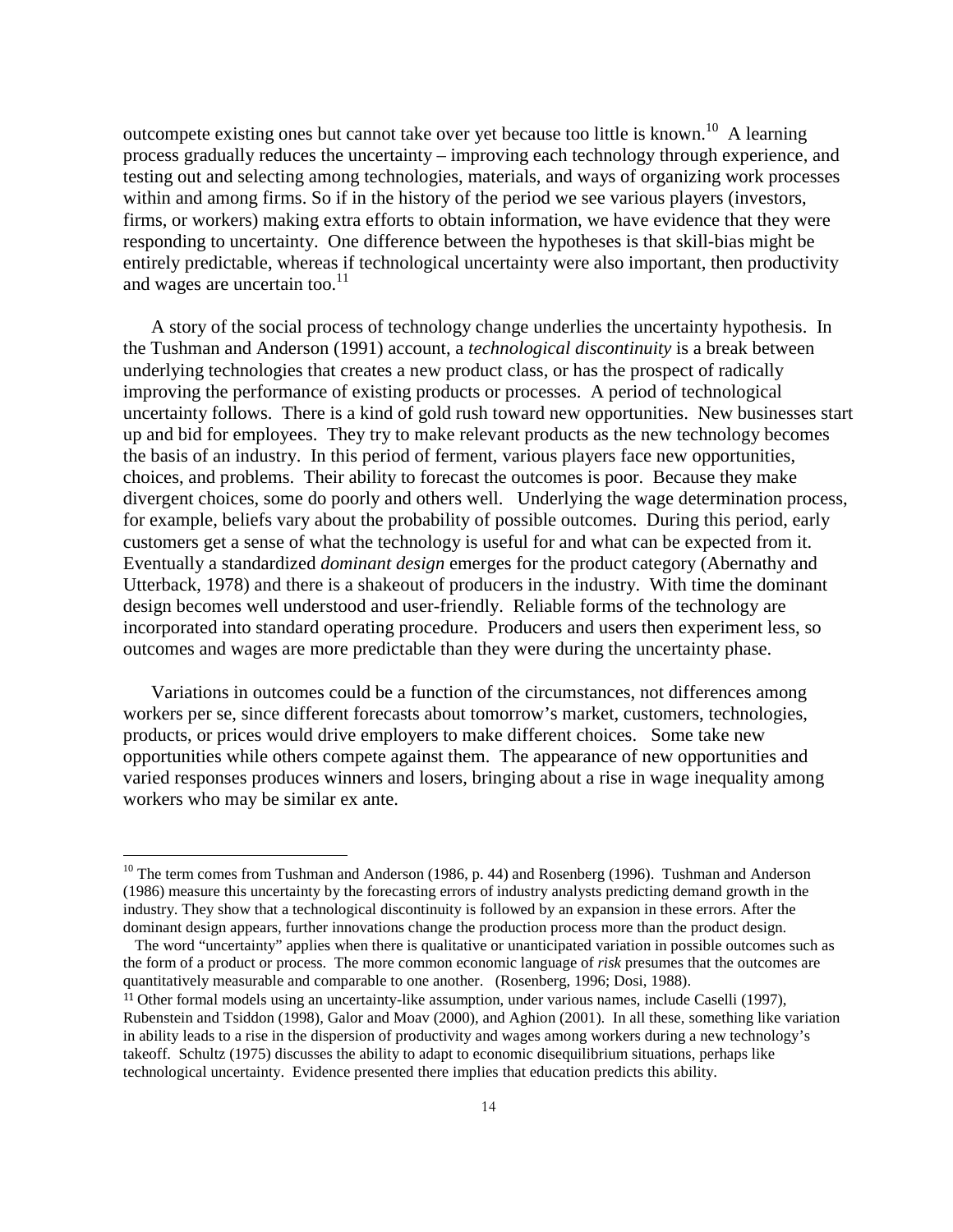To sum up, the skill-bias hypothesis depicted above is that:

New technology appears  $\rightarrow$  Better-skilled workers make relative wage gains

Whereas the technological uncertainty prediction is:

New technology produces divergent choices, under uncertainty  $\rightarrow$  earnings inequality rises As the technology grows older  $\rightarrow$  Producers standardize and customers have more complete information  $\rightarrow$  Earnings inequality declines

Levels of inequality need not be the same before and afterward. Only an increase in inequality, then a decrease, is predicted by any of these paradigms.<sup>12</sup>

These theories are not specified sharply enough to distinguish between them with a single statistical test. But the uncertainty hypothesis suggests that productivity measures would be noisy, and wages hard to predict. A skill-bias hypothesis instead suggests that if we could identify the key skills, the importance of those skills would rise, but wages need not be less predictable. So we will look at residuals from wage regressions.

#### **4.1 A statistical test of uncertainty**

 $\overline{a}$ 

During times of technological uncertainty, measures of skill level should predict wages less well than during times of technological stability. To test this, Figures 2a and 2b display the average squared deviation of the log wage from the amount predicted by the regression in Table 8, which had measures of year, state, business-cyclical factors, job content, and rank. These residuals will be high when the predictive power of the wage regression is low.

Figures 3a and 3b show that in the industries in which the Bessemer process was applied - blast furnaces and rolling mills -- the wage predictions fit less well after 1870; but this is not the case in other industries. If employers had different information sets, and guessed at production technologies and wages, wages would be less predictable, analogous perhaps to a period of volatility in asset prices. In a predictable transition as described by a Kuznets curve or a pure skill-bias theory, this would not be the case.

 $12$  For completeness, the Kuznets curve prediction is: Earnings distribution is stable, then new technology appears  $\rightarrow$  Workers on new technology earn more  $\rightarrow$  Old technology is abandoned  $\rightarrow$  All workers use new technology and earnings distribution is stable.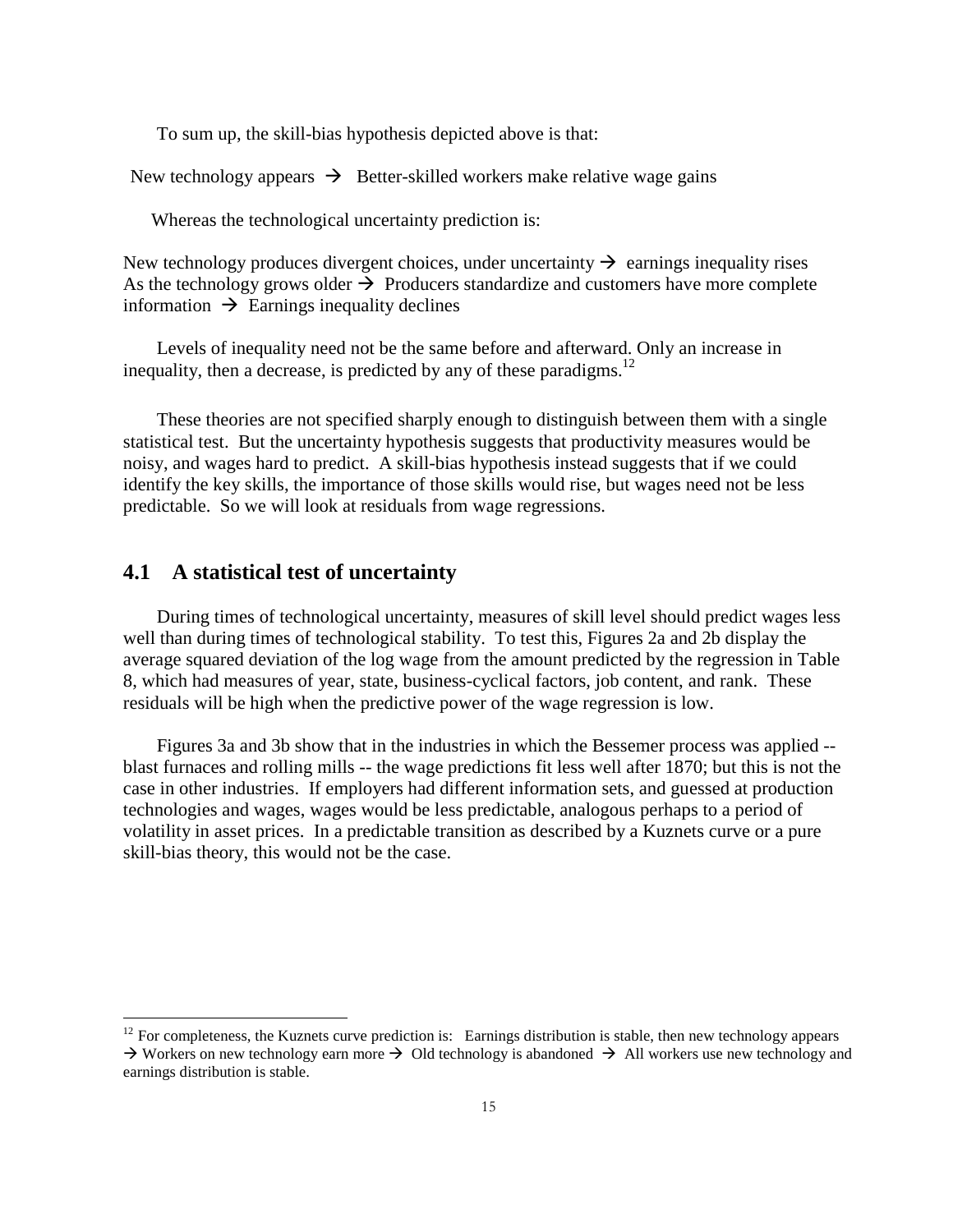

Figure 3a and 3b. Yearly-averaged squared wage residuals in (a) metalwork industries, (b) iron and steel versus other sectors. Blast furnaces and rolling mills are the industries with lines connecting them. In rolling mills particularly, wages were less well predicted by the regression in Table 8 after 1869 than they had been before. We do not see the same phenomenon for other industries.

This fall in the predictive power of the wage regression could have been evident using data up through 1874. A forecaster applying the Greenwood-Yorukoglu idea could have foreseen a productivity slowdown, even during a period where prices were falling and output growing. Taking the steel case as a prototype, a model of uncertainty could be applied prospectively.

# **5.0 Occupations and institutions relevant to the steel market**

#### **5.1 Ambiguity about the product**

 $\overline{a}$ 

The definition of steel was ambiguous in the 1870s. By one definition, steel could be distinguished from wrought iron by chemical attributes -- these material would be defined by their content of iron, carbon, and other elements. An alternative, physical definition, was that a material would be considered steel if it responded in certain ways to compression, twisting, and other mechanical tests. The U.S. military preferred this approach and took a lead in mechanical testing. A third possibility was a process definition according to which an iron material would be called steel if it had been completely molten ("fused") during its creation.<sup>13</sup>

There was substantive debate among chemists, metallurgists, and engineers about which definition was appropriate. Financial forces were in play too. Interested firms took explicit positions in the debate, and funded advocates for their preferred position. For example, railroad

16

 $13$  This discussion is drawn from Misa (1995) and Gordon (1996), pp 11-25. There are analogous definitional problems in the information age, such as whether algorithms and genetic material are patentable, whether cryptographic programs represent freedom of speech and are legal to export, and whether software-making should be categorized as manufacturing or service. After standardization, definitions are clearer.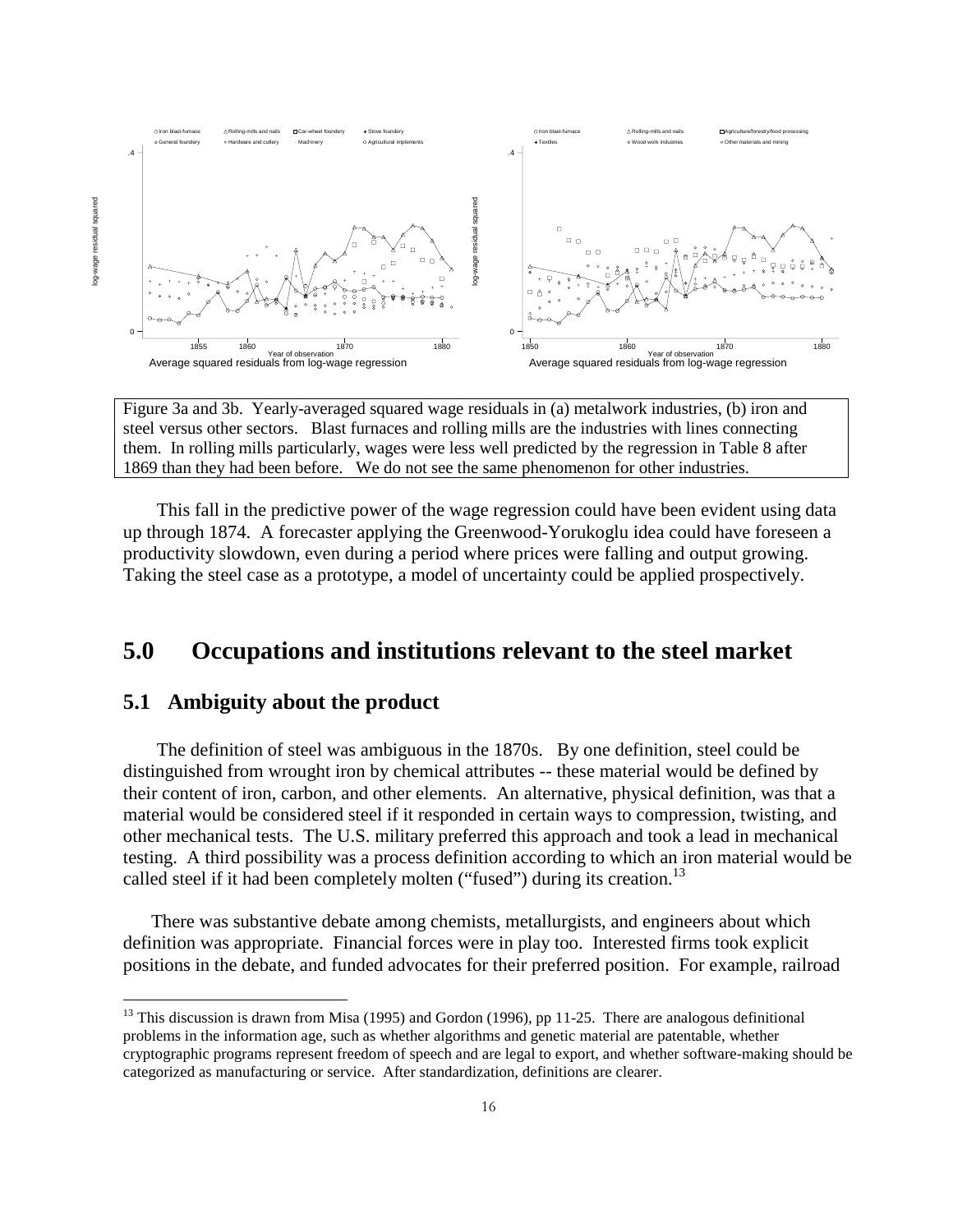interests were served by a process definition since the key feature at issue for rails was whether they would crack, and a "fused" (homogeneously melted) material would tend not to crack, whether it had the carbon content we now associate with steel or the lower carbon content of wrought iron. Whether a material was iron or steel would affect the import duties levied on it, which led to some allegedly scientific opinions.

It was clear however that British-made Bessemer steel rails were definitely better than iron ones. A related financial effect was that a material would have a much higher price if it could be labeled steel, and a railroad's appeal to investors would increase if the rails it laid were steel. "Adopting steel rails," noted one financial analyst, "was an effective strategy to inflate the value of rail stock for speculative purposes."<sup>14</sup>

To steel producers, quality control was a pressing issue. Steel makers were among the early users of chemical tests of iron inputs. By contrast, foundries still had experienced employees ("blenders") who selected and mixed the iron inputs on the basis of experience, not chemical analysis, for many years afterward.<sup>15</sup>

By 1880, steel had a standard definition -- the fusion definition distinguished between steel and other categories of iron, but steels would be distinguished from one another by chemical attributes.<sup>16</sup> Railroads also specified a chemical composition in their contracts to buy rails. In 1881 Carnegie's firm published a handbook that defined standard steel product lines (Misa, 1995, p. 73), clarifying a previously chaotic market. Iron columns were sometimes used in structures, but it was not still well understood which steels were safe to build structures and ships with until the 1880s (Misa, 1995, and Nelson, 1995, p. 15).

Since steel was not well defined at the beginning of this period, there was literally technological uncertainty about the product. Many purchasers of iron or steel could not test its chemistry or microstructure but would buy on the basis of what ore had been used and who the iron master was (Gordon, pp. 5 and 11). These were only meaningful locally, and declined in importance over time in an increasingly national-scale market. Thus the price of steel probably had more variation than it did later, and its market may not have been well defined as it was later.

 $14$  Misa, p. 37. Likewise in the dot-com boom, a company could show its commitment to the Web by putting ".com" in its name. This alone might lift its stock price. Cooper et al (2001) found that "A mere association with the Internet seems enough to provide a firm with a large and permanent value increase." The value attributed by investors in both cases may reflect their recognition that in unpredictable ways these technologies were likely to improve dramatically. The official commitment to the new technology represented by the name change is then informative and could signal an actual change in value.

<sup>&</sup>lt;sup>15</sup> *Foundries* use pig iron to make wrought iron or castings. In 1893 it was forecast that foundries would follow steelmaking and replace instincts of blenders with chemical analysis (Gordon, 1983, p. 624-5).

 $16$  A 1913 metallurgy textbook did not find the subject closed yet. "At the best, however, the definition of steel is in a shockingly bad condition, and has been brought to it by a series of events which shows the carelessness of the buying public and the greed of men who will appropriate the name for their product that will bring them the best price without regard to whether the name really fits or not." (Stoughton, 1913, p. 7)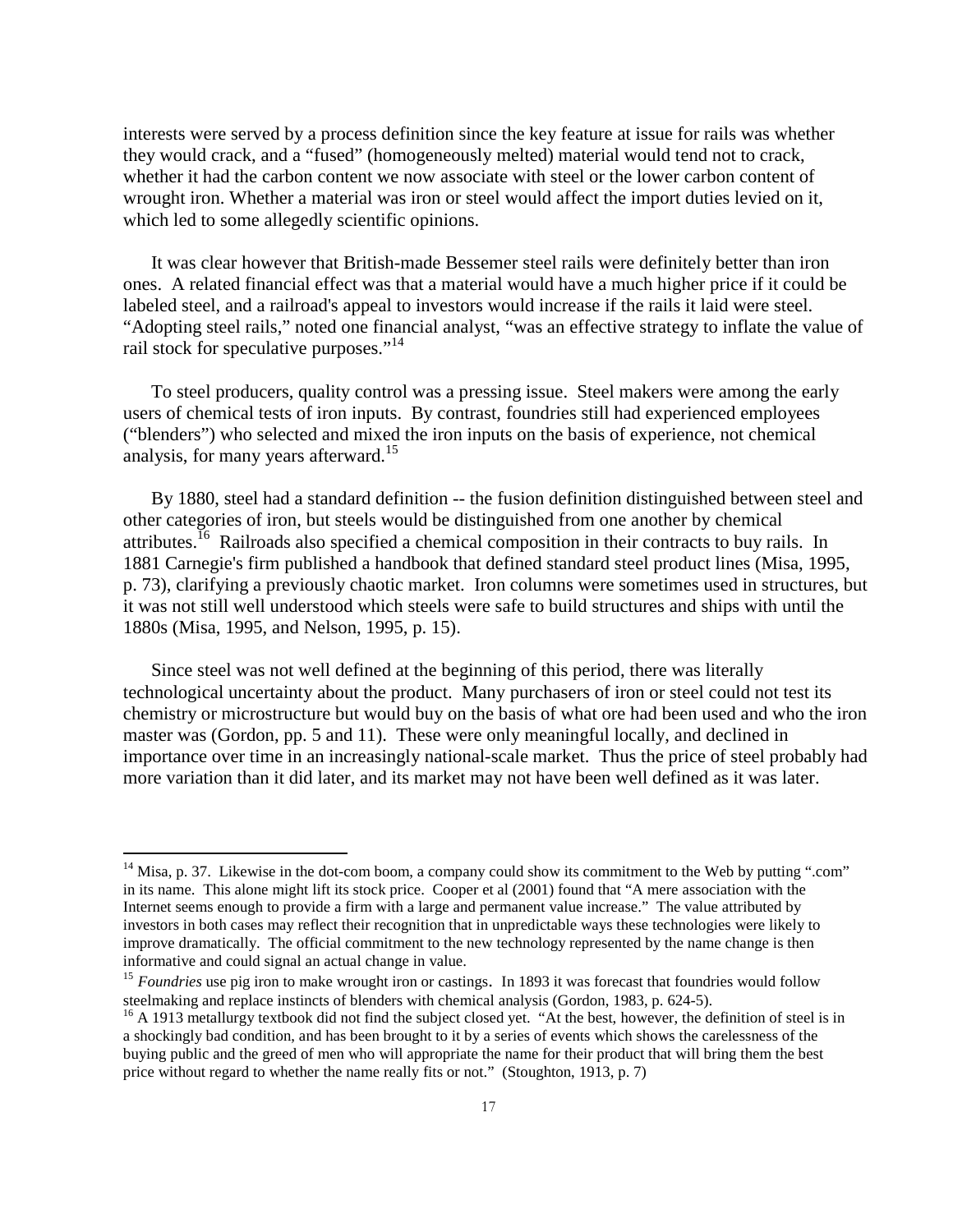#### **5.2 Innovators: from hobbyists to formal R&D**

No American iron and steel firms had a research department in 1866. The great inventions in the technology if iron and steel during this period came from isolated inventors. During the period under study, shared institutions of collective invention arose (Meyer, 2003). By the end, systematic firm-sponsored research and development was established at every large iron or steel firm.

The new steel technologies were first invented by isolated or idiosyncratically trained inventors, principally in Britain, who were not backed by major firms. Their financial returns from these inventions varied greatly. Examples:

- British inventor Henry Bessemer had no history in the iron industry and little experience with iron production, but he was inspired in 1856 to adapt an invention he had applied to glassmaking. It happened that Bessemer used a particular iron input with the right mixture of elements to produce a good output. Partly because of his determined self-promotion, his invention was recognized. It did not always work however, and a number of licensees gave up. Bessemer started his own firm in Sheffield, England, improved the invention, undersold competitors, and became a millionaire.
- Kentucky ironmaster William Kelly "boiled" iron like Bessemer, without actually making steel. He held an essential patent.
- Metallurgist Robert Mushet solved a problem in Bessemer's process which made its output brittle. Mushet depended on a Welsh ironmaking firm to renew his British patent but the firm blundered and did not. Mushet lost all subsequent British proceeds from his invention, and was poor the rest of his life.<sup>17</sup>
- Sidney Thomas worked as a London court clerk full time, but was fascinated by chemistry. He became determined to find a way to make open hearth steel out of iron with phosphorus impurities, though experts had failed at this. He ran experiments in the evenings at home. After six years he persuaded an ironworks chemist to help him. By 1878 the process worked. 18

"Thomas solved a problem that had engaged the attention of some of Europe's most highly trained engineers for years. He was one of the last and perhaps the most important of the line of tinkerers that had made the Industrial Revolution. After him, the professionals just about had the field to themselves." (Landes, 1969, pp 258-9)

 $17$  Carr and Taplin, p. 23. Mushet's struggle is starkly illustrative. His contribution was essential and yet he lost out almost totally while Bessemer made millions. If Mushet had run his own firm or been an established professional employee, perhaps he could have protected himself. In recent high tech period, Tim Paterson's case is analogous. Paterson wrote an early PC operating system and sold it for \$50,000 in 1980 to Microsoft. Microsoft adapted it to make MS-DOS which became enormously profitable, eventually earning billions of dollars and market power. Also analogously, Tim Berners-Lee invented the World Wide Web, but did not own it, and the financial benefits went mainly to others. Uncertain environments characteristically produce these extremely dispersed outcomes. When well-established institutions dominate, outcomes vary less. That happened in the Bessemer steel case after 1880. <sup>18</sup> A prestigious metallurgist did not accept that Thomas had done it. (Carr and Taplin, 1962, p. 99.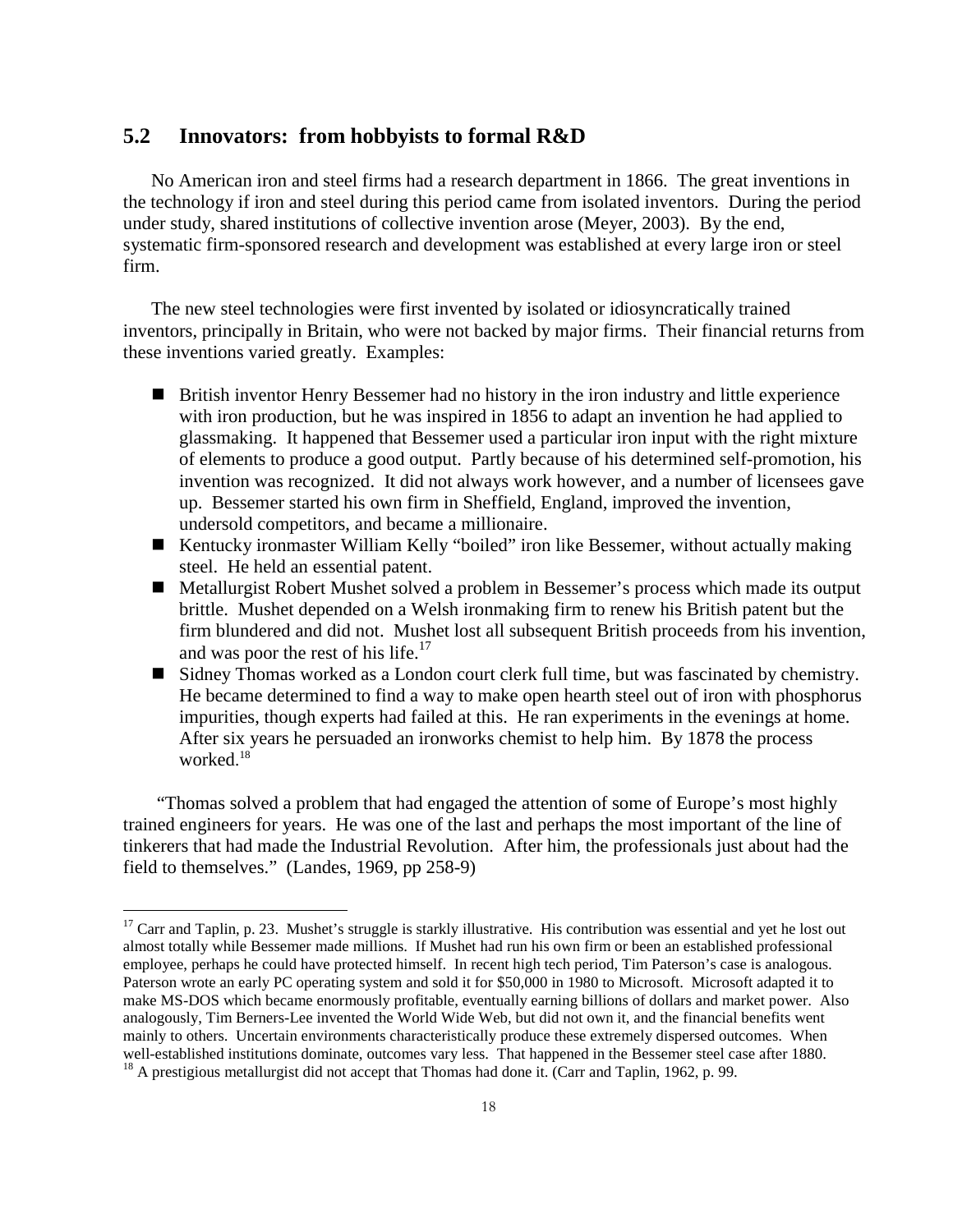Relatedly, in the 1860s, the general perception in the U.S. industry was that chemistry was not of any industrial use. No chemists were employed in the U.S. iron and steel business, and metallurgical and chemical knowledge there was poor. Two U.S. books by experts from the 1850s asserted incorrectly that phosphorus impurities in iron would not prevent steel from being made from it (Gordon, 1983, p. 616). British experts knew the opposite was true, and that this fact was crucial in choosing ores and technologies in steelmaking.

In the U.S. a number of institutions arose starting in 1866 to make it possible for various organizations and individuals to work together to advance the new steel technologies. Among the pathways of shared effort were:

- **a** a pool of patents held in common by the new Bessemer Association
- an expert engineering consultant, Alexander Holley, working for and representing the Association's. Holley helped design most of the early Bessemer plants, and recommended employees to employers and vice versa (McHugh, p. 260).
- $\blacksquare$  other common consultants, meetings<sup>19</sup>, and high turnover between plants which resulted in shared information, and
- several new professional associations and technical journals related to iron.<sup>20</sup>

Such institutions of collective invention or aspects of the environment sustained investment, experimentation, and discovery.<sup>21</sup> During this intermediate period chemists first appeared in the iron and steel business. One reason they were needed was that the processing of materials was increasingly mechanical. There was less and less human participation to correct imbalances in materials. For example, puddling is a mechanical craft in which an expert carefully watches the bubbling iron, but in a Bessemer converter the operators have little ability to see what is happening or to control it. Yet it was not clear that chemists, examining the input materials, could help in time. The variation of opinion is illustrated by two key quotes. In 1872, the general manager of a substantial iron works wrote

The president of our company thinks we ought to follow the fashion and have a chemist. To my mind it is a waste of money. When I want an analysis I can have it made – and that is very seldom; for the furnace manager who needs a chemist to tell him the quality of ore or limestone, or whether his pig-iron is soft or hard, had better resign and go to farming. However, if the president says chemist, chemist it is. My object in writing is to know if you can recommend a young man competent to fit up a laboratory and take charge of it.  $\ldots$  [It] is desirable that he should be a gentleman. My wife plays the piano and I do a little on the flute; and if we can get a chemist who plays the violin, we could have some music evenings. If you can suggest a man who combines these qualifications,

<sup>&</sup>lt;sup>19</sup> Managers and technical experts moved between firms and "the five or six top engineers of the industry [met frequently] to discuss common problems." (Temin, 1964, p. 133).

<sup>&</sup>lt;sup>20</sup> In 1871 the American Institute of Mining Engineers began its journal *Transactions*, which was the most important one for steel development. In 1879 a professional journal of mechanical engineers began publication, and in 1880 a journal of charcoal iron workers began.

 $^{21}$  This argument is made in detail in Meyer (2003a) which makes the case that the phenomenon has occurred in several cases of technological uncertainty, and that when the technology is better understood, such institutions tend to be replaced by private research and development. The term *collective invention* comes from Allen (1983).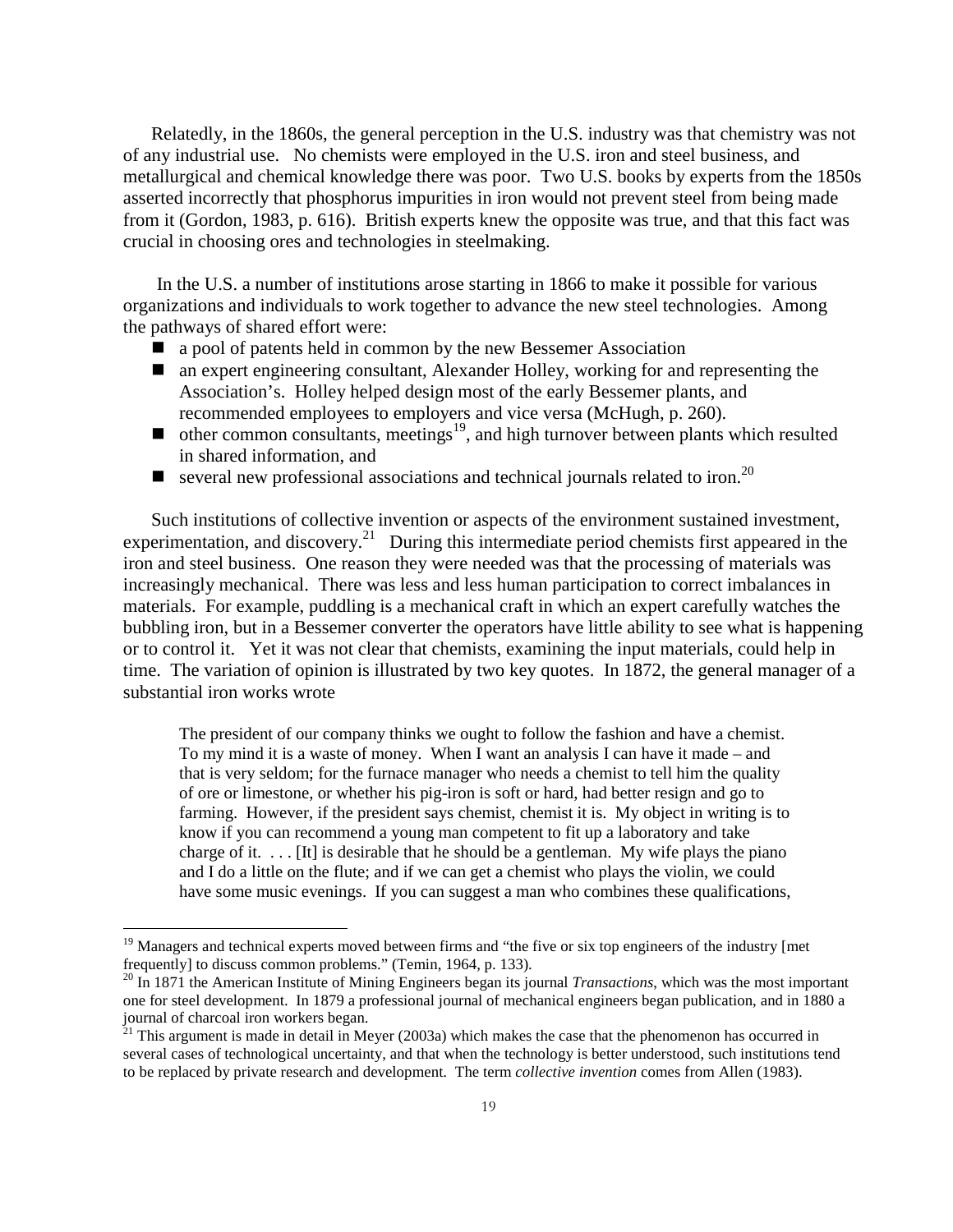I could employ him. I do not know what a chemist would expect; but I should not care to pay more than \$10 a week.<sup>22</sup>

This point of view was dying out. Around the same time Andrew Carnegie wrote:

We found . . . a learned German, Dr. Fricke, and great secrets did the doctor open up to us. [Iron ore] from mines that had a high reputation was found to contain ten, fifteen, and even twenty per cent less iron than it had been credited with. Mines that hitherto had a poor reputation we found to be now yielding superior ore. . . . Nine-tenths of all the uncertainties of pig iron making were dispelled under the burning sun of chemical knowledge.

What fools we had been! But then there was this consolation: we were not as great fools as our competitors. . . . [They] said they could not afford to employ a chemist. Had they known the truth then, they would have known they could not afford to be without one.<sup>23</sup>

Carnegie was overoptimistic – a chemist could not dispel 90% of the uncertainty – but had identified a basic truth. The previously quoted manager seems dramatically mistaken. By the end of the decade managers would not write so flippantly about the issue. Hiring chemists was a gamble which sometimes paid off. Proper adaptation might require hiring experts.<sup>24</sup> The Wyandotte, Michigan company attempting to use Kelly's patent and process employed a chemist briefly (Temin, p. 156). Pennsylvania Steel hired a chemist by 1868 (Misa, 1995, p. 34). A Connecticut crucible steelworks in 1868 seeked to hire "a qualified 'scientific' man to operate [the] steelworks." (Gordon, p. 628) Carnegie's firm hired a chemist by 1872. These were early adopters. An observer reported that "until about 1875 the fact that iron smelting was a chemical process was not generally accepted." (Temin, 1964, p. 156) Instead some thought the process was strictly physical – that iron and other metals were just melting out of the ore under tremendous heat. In fact, several chemical reactions create slag, gases, and iron from the ore. It was not well understood at this time, but both its chemistry and its microstructure of the resulting metal affect its strength and other properties. (Gordon, 1996)

Once the technology progressed to be profitable on a large scale, the large firms had a financial incentive to form their own research laboratories. This changed the innovative environment permanently. After 1880, all significant inventions in this field came from experts in the major firms and laboratories.<sup>25</sup> Chemists conducted systematic research at the leading iron and steel works and many had been promoted into management.<sup>26</sup> Uncertainty about

 $^{22}$  McHugh, p. 185. This wage seems implausibly low. There are no chemists in the Weeks data to compare it to.

<sup>&</sup>lt;sup>23</sup> Misa attributes this to Livesay's 1975 book on Andrew Carnegie, p. 114.

<sup>&</sup>lt;sup>24</sup> In the recent period this is better understood. Bartel and Lichtenberg (1987) looked for implications of the assumption that "when a new product or process has been recently introduced, there is 'more (remaining) to be learned' about the technology, and there is a greater premium on the superior 'signal-extraction' capability of educated labor." They reported empirical results in which the introduction of new technology (measured by the introduction of new equipment) correlates with relative demand for educated workers, and that this difference was seen more strongly in R&D-intensive industries.

<sup>&</sup>lt;sup>25</sup> An analogous change occurred in recent years. There was a flow of desktop computer hardware innovations from hobbyists and startup firms in the 1970s and 1980s but few since then.

 $26$  Swank, p. 154; Temin; McHugh.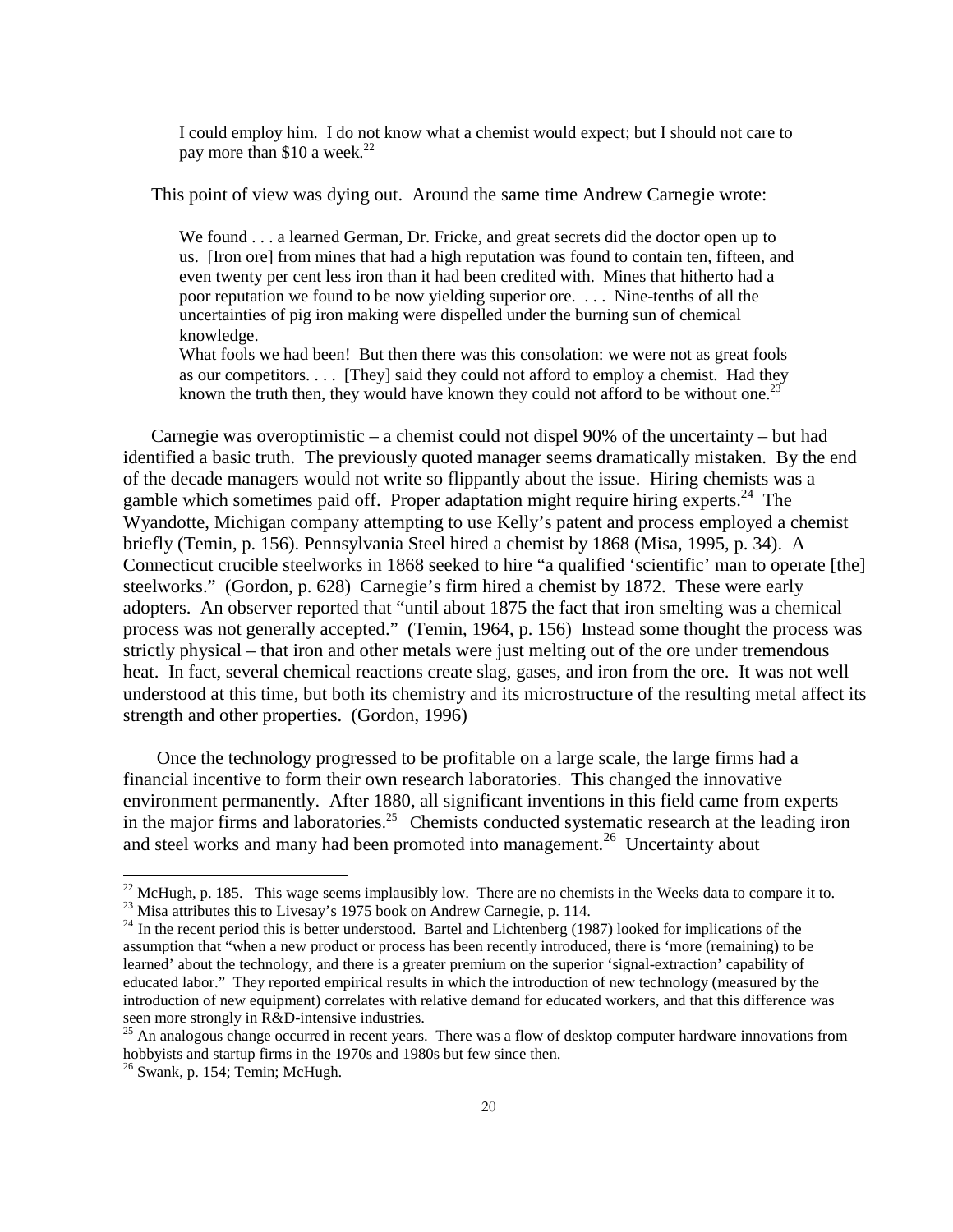technological direction had been reduced by strategic investments in research and development, with well-defined training and professional standards and practices. Technological change continued and productivity and industry profits improved in the succeeding decades.

To review: in the mid-1860s, lab chemistry was perceived to be unimportant and the great inventions came from amateurs by surprise. In an intervening period, professional associations and journals arose and innovations were generated collectively. Toward the end of the period, chemists were established at all the large firms. Chemists arrived in response to opportunities and dangers their employers perceived. Employers did not share a common expectation in advance about whether the gamble would work out well.

#### **5.3 Occupations: puddlers, rollers, and inside contracting**

Extreme variation in incomes was possible because of a special kind of labor contract. Skilled workers in iron and steel (including puddlers and rollers, discussed below) were usually *inside contractors*. Negotiations between contractors or their union and the firms determined the piece rates of pay to the group. Contractors hired and organized their own employees, agreeing to pay each one some percentage of the income.

The inside contracting system was common in the iron and steel industry and in interchangeable parts manufacturing, possibly because the contracting system was flexible in response to circumstances and these were the most technologically advanced kinds of manufacturing. Because they were paid by the piece, contractors had strong financial incentives to improve the technology and organization of work. They made many innovations. As prices fell and production efficiency improved over the years, establishment managers negotiated the pay rates down. Contractors attempted to hide their technology and cost information so as to improve their bargaining position and worsen the outcome for the firm if they failed to come to agreement. But the establishment could hire the contractor's employees away from him and get the information that way. Negotiations usually occurred annually, but when demand was high, employers allowed inside contractors to make extraordinary incomes, and waited to renegotiate until demand was lower and the contractor was in a weaker position. $27$ 

Consider now two skilled iron and steel production jobs. The job of a *puddler* was to stir liquefied pig iron in a furnace for hours while impurities either burned off or separated away as slag. The resulting bar iron was highly valued. Puddling was the iron and steel craft requiring the highest skill, by many accounts.<sup>28</sup> If pure skill bias were an important factor in the technology change, an observer at the time might incorrectly have predicted puddlers to gain from it. In fact, improving mass production technologies competed against them.<sup>29</sup>

<sup>&</sup>lt;sup>27</sup> This section on inside contracting is drawn from especially from Clawson (1980), and also from Nelson pp 38-39, Montgomery, Stone, Fitch, Brody, [and Englander]. These sources generally agree on the facts and issues.

<sup>&</sup>lt;sup>28</sup> Jardini estimated the numbers of years of apprenticeship and training various iron workers had. Puddlers had more than any other occupation. All sources seem to agree, e.g., Clawson pp 139-141; Nuwer; Gordon; Davis.

<sup>&</sup>lt;sup>29</sup> In Jardini's study (pp 177-182) the skill levels of the Bessemer converter crew were measured to be much lower than those of wrought iron workers (puddlers).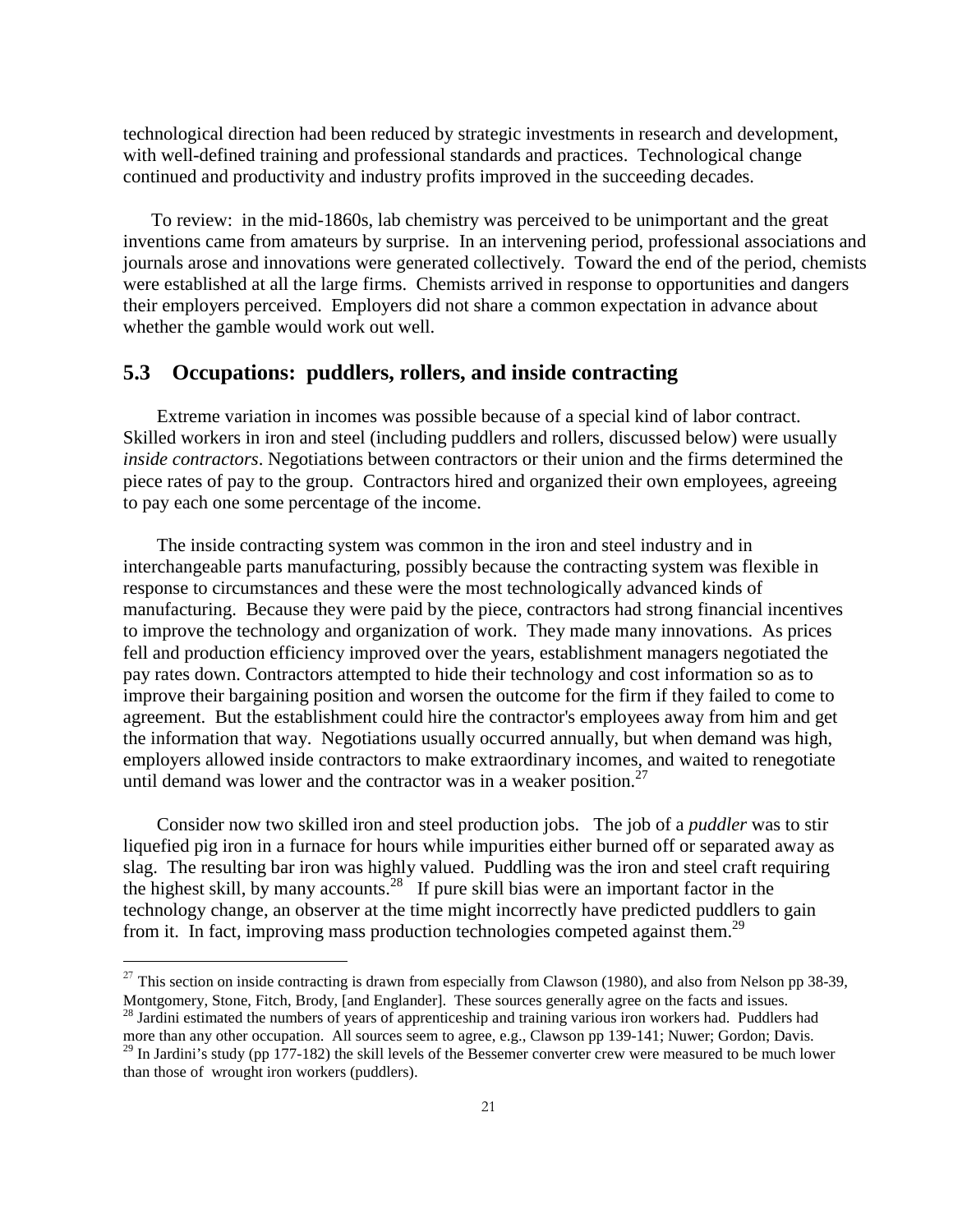The new steel methods did not directly affect the craft of puddling except competing with its output, bar iron. Bessemer steel was sometimes cheap enough, and open hearth steel was usually good enough, to compete against bar iron. At the time it was widely believed that that open hearth steel would displace bar iron for most purposes. This was correct, but it took longer than many people expected. By 1905, puddling was permanently in decline.

*Rollers* had another skilled job. They received iron or steel slabs which were usually still hot from their creation in a furnace or Bessemer converter. The rollers sent this input material slabs through slits between turning rolls of metal to compress the input material, squeeze away slag, and shape it into rails for the railroads, sheets, or some other product. Rollers and coworkers sent the material several times through the rolls, controlling it with tongs, and adjusted the gap between the rolls by hand or with hand tools. Technology changes affected them and they affected the technology change in several ways. The new steel materials affected them directly, because steel was tougher than bar iron and broke the rolls designed for iron in the early efforts (McHugh, 1980). There were several ways of adapting. One was to make larger, heavier, rolls. Another was to leave more room between the rolls so that the input material would not be reshaped as much in a single pass. This then required many more passes between the rolls. In the long run, the equipment was designed to have many rolls with pre-set gaps between them, on a long conveyor belt so less individual handling of each slab was required. Rollers were intimately tied up in these technological changes.

In the Weeks report one firm distinguished iron rollers from steel rollers, and the steel rollers were paid much higher – about twenty percent more, per day. The piece rate difference was greater than that, because steel rollers made less output per day.

Figures 4a and 4b display nominal wages of puddlers and rollers, including their helpers, in the Weeks data. The dispersion of pay rose visibly among the rollers in the later part of the period. For comparison, Figure 6 compares these to other jobs, and Figure 7 shows that high inflation during the Civil War period raised nominal wages generally and the depression following the Panic of 1873 lowered wages through 1878.



**Figures 4a and 4b. Wages of puddlers and rollers, including their helpers**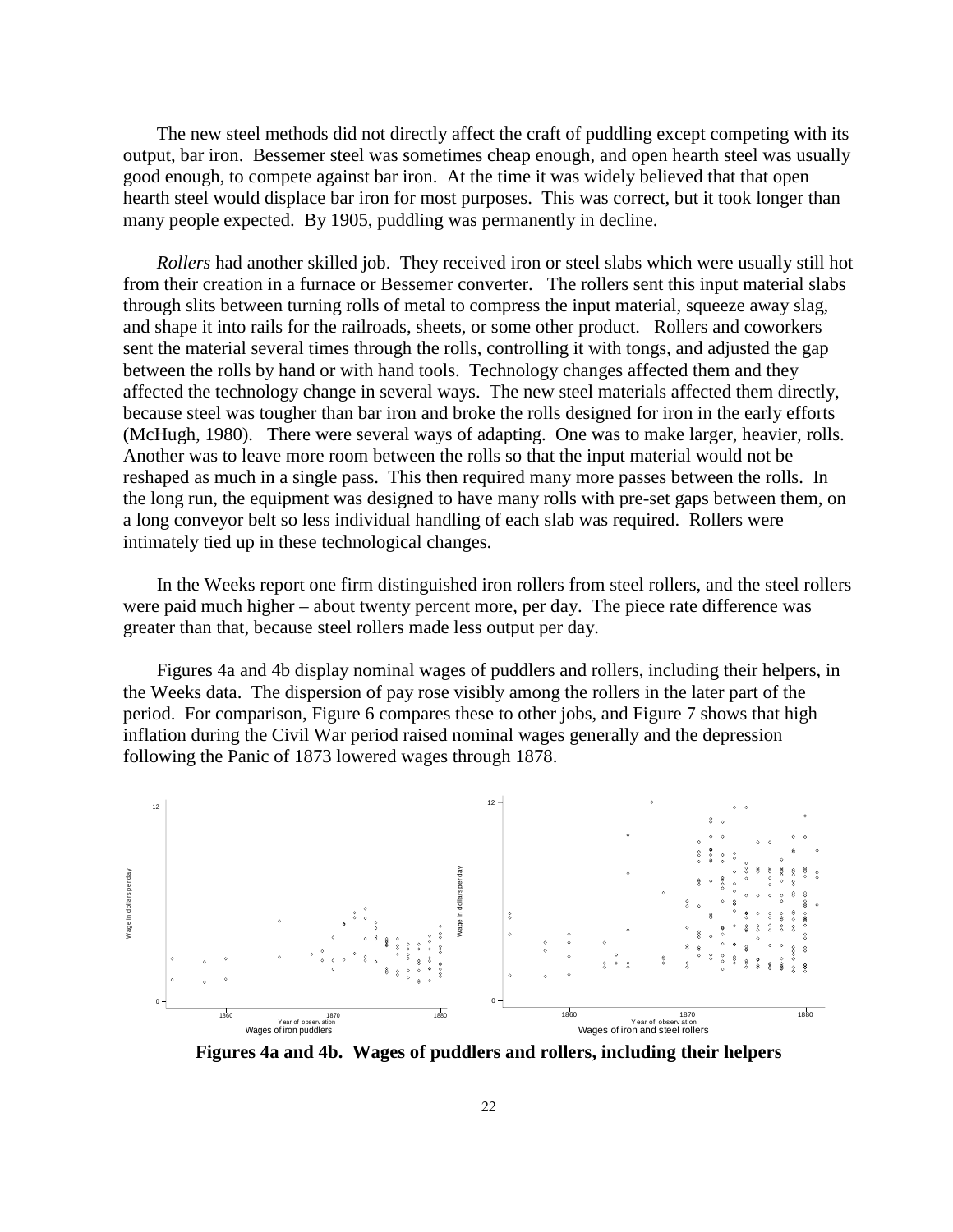The Weeks report is not the only evidence of this change. In 1882 a puddler near Pittsburgh complained to the *Pittsburgh Post* that puddlers made \$3.00 to \$3.50 per day, but rollers made \$10.00 to \$15.00.<sup>30</sup> The Pennsylvania Bureau of Industrial Statistics reported that rollers were paid an average of 50% more than puddlers in 1874, but 200% more in 1887, and that rollers made 100% more than roughers in 1874 but 250% more in  $1887<sup>31</sup>$ 

This interaction can be analyzed as an information game. After each negotiation was complete, contractors had strong incentives to improve the technology and organization of work. If they succeeded at this, they could earn a lot in the short run. But as production rose, output prices fell, and furthermore any innovations by the contractors seeped into the possession of management. So external circumstances pressed against contractors in succeeding negotiations. Thus technological or organizational improvements made by contractors gradually and permanently became the property of the establishment. The short-run negotiation produced as a side effect a permanent change in the technology in general use.<sup>32</sup>

After 1880, inside contracting was decreasingly common. One possible explanation is that the technology had stabilized and establishment managers did not gain further from trying to extract further discoveries from the inside contractors. (Clawson, 1980, p. 28). Instead of giving production workers extraordinary incentives, managers carefully controlled the production process, and expanded formal research efforts.

The work content of rolling and steel production changed with time, away from handmanaging the process. With greater mechanization and speed, Bessemer converter men and rollers had to monitor continuous or frequent mechanical processes, rather than use manual skills. Costs were high if they failed since breakdowns could affect processes before and after it in the production line.<sup>33</sup> Historians of technology Michael Nuwer and David Jardini tried to define "diagnostic skills" to characterize this (Nuwer; Jardini, 1997, p. 171) but the term "skills" here breaks down under analysis since the key issues were whether the men were attentive, loyal, and careful with the equipment. Their accounts include the idea of "strategic workers" who were somehow well positioned, or used their positions well as managers and monitors of machines.<sup>34</sup> Here an efficiency wage thesis fits the qualitative evidence better than skill bias

<sup>&</sup>lt;sup>30</sup> Montgomery, p. 32, citing the April 14, 1882 Pittsburgh Post.

<sup>&</sup>lt;sup>31</sup> Montgomery, p. 34. *Roughers* assisted rollers. They received something from a rolling mill and might send it back through the mill. They were usually employees of the roller in the inside contracting system. See also Jardini, pp 186-191.

 $32$  Like inside contracts, modern-day stock options give strong incentives to work well with a team, and to produce technology which will become the employer's property. The inside contract has short-term incentives. Stock options, too, have explicit time limits and also as firms mature, they give out fewer options, and these are less valuable since the stock's greatest rise will be over, and its volatility normally declines. Both inside contracts and stock options are special labor contracts which give financial incentives to workers to improve the firm's technology and have been used at times of special technological opportunity.

<sup>&</sup>lt;sup>33</sup> With computerization a hundred years later steel work took another step in this direction. For example, by one account, when processes like these are computerized the operator is no longer even physically looking at the steel material directly but monitors production processes through video screens and instrument panels. (Shaw, 2002) 34 Jardini, p. 191.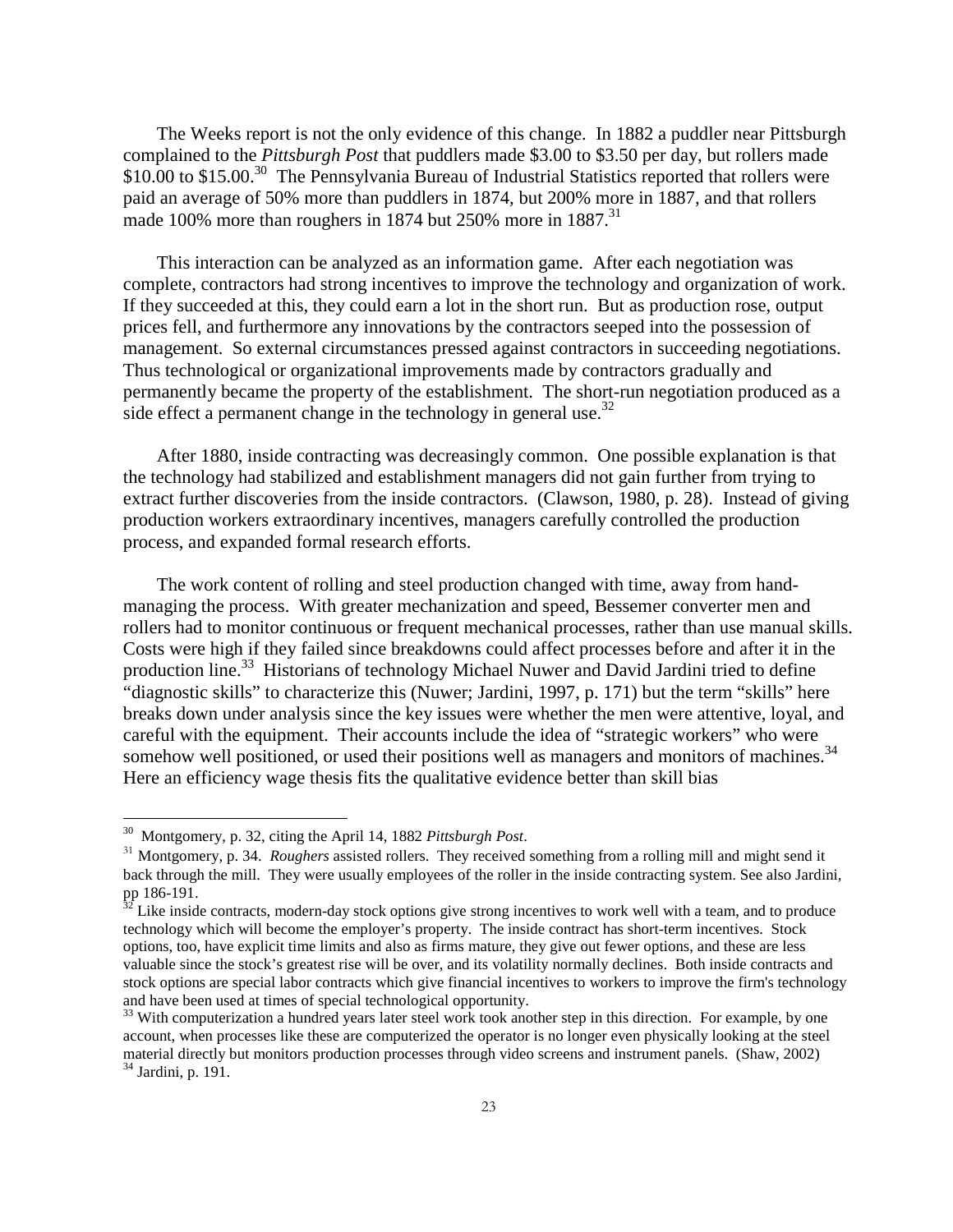At the time, puddling was the most highly skilled of the iron professions. Skill bias did not help them. A clearer relationship between the technological change and the earning inequality is that both puddlers and rollers had strong incentives to improve the technology under inside contracting, but for the puddlers it was not possible to improve it much. Rollers had more opportunities, risks, and random outcomes.

Each of the several skilled iron and steel occupations had a long history as a craft, and had its own union in the 1860s. Because of the turbulence and reorganization in the industry, the various craft unions combined in 1876 to form the Amalgamated Association of Iron and Steel Workers, which continued to expand its membership to include less and less skilled workers, and to include blacks in 1881. This was an early industrial union, replacing the very concept of a craft by a larger entity, more flexible in response to technological change, and potentially more powerful in bargaining.<sup>35</sup> Though this change from craft to industrial unions seems to be a significant indicator of technological uncertainty it is not clear how it affects the available wage data directly. Clearly rollers were not prevented from forming favorable contracts.

#### **5.4 Location effects**

 $\overline{a}$ 

U.S. iron and steel plants supplied local markets in the 1860s. Colonial and state governments had taken an active interest in getting a local iron industry started. Practically every state had iron furnaces, forges, rolling mills, or foundries. Small-scale enterprises did not need the most advanced technology to be viable. Charcoal-fueled furnaces, which tended to be small, produced more and more during the 1800s even as mineral coal fuel was taking over.<sup>36</sup> During the 1800s, growing fractions of the production came from large firms and firms using recently developed technologies.

New iron ore resources were discovered along the Great Lakes especially on Michigan's upper peninsula. Michigan iron ore grew as a fraction of national production from 4% in 1860 to 23% in 1879 (Warren, p. 43). Because transportation was a large fraction of iron and steel production costs, and water transportation was cheaper per mile than any kind of land transportation, it was cheaper to produce steel along the edge of the Great Lakes than elsewhere. Over this period, steel production grew around the Great Lakes cities of Pittsburgh, Cleveland, and Chicago, which took over from previously leading areas such as Scranton, PA, and Troy, New York.

Pittsburgh was well located for iron and steel work because it was near great coal fields and because it had access to the Great Lakes for iron ore. More tons of coal than tons of iron ore is needed to make pig iron, and Pittsburgh producers benefited from nearby sources of coal.<sup>37</sup> The Bessemer steel process did not require coal, but it was most efficient for the Bessemer converter to

<sup>&</sup>lt;sup>35</sup> Montgomery (1987) and Fitch (1989) describe this turbulent transition in detail.

<sup>36</sup> Hundreds of blast furnaces and rolling mills started up in the 1800s, in practically every U.S. state. *Rolling mills* press iron or steel into shapes to make a product, including rails for the railroads.

 $37$  *Coke* is the fuel produced from bituminous coal, and was the main fuel in the Pittsburgh area. Half of the nation's coke production in 1890 came from the Connellsville area near Pittsburgh (Warren, pp 43-49).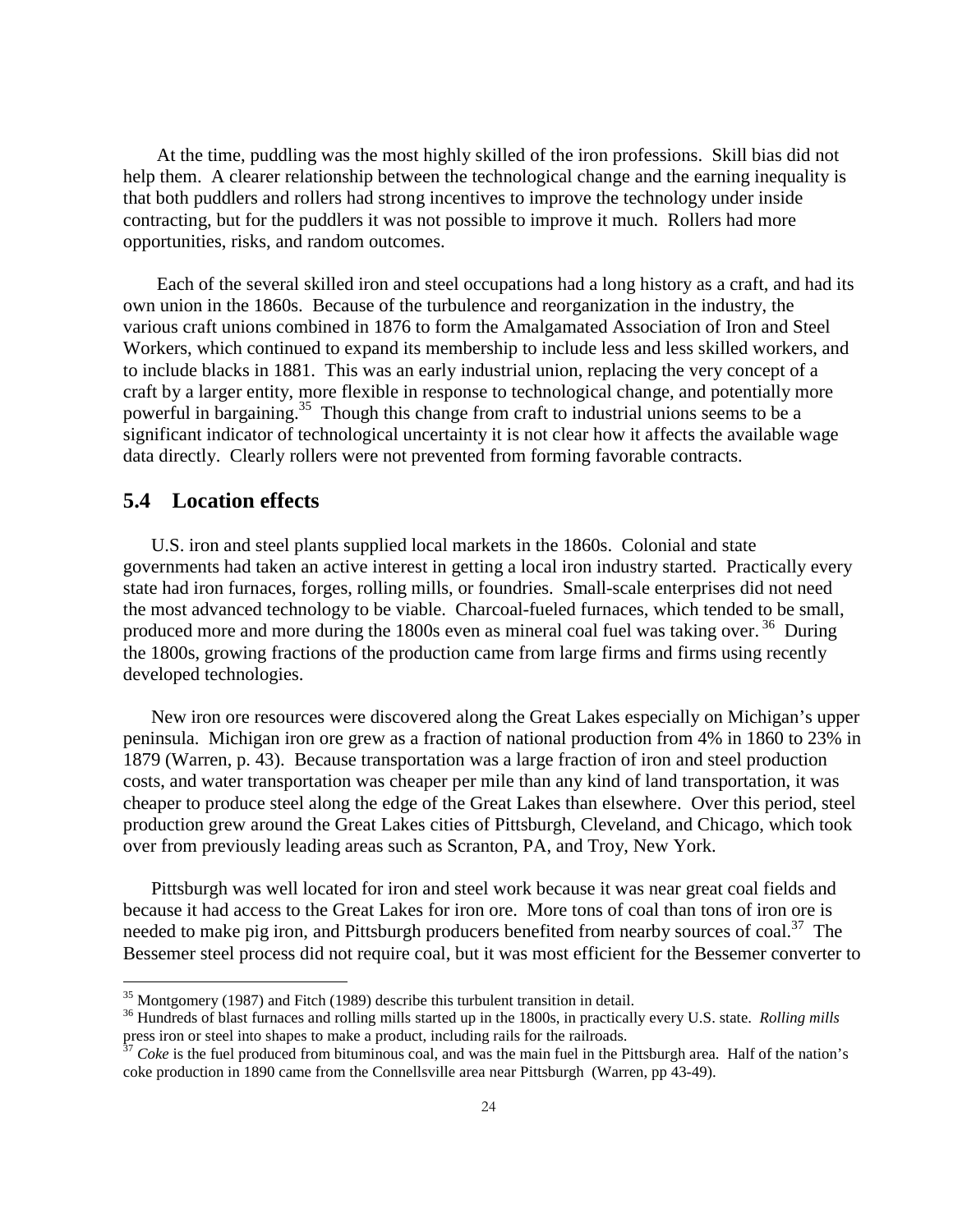receive hot pig iron from nearby blast furnaces which did need great amounts of coal. Making steel near Pittsburgh lowered transportation costs.

Iron and steel workers near the Great Lakes were paid much more than in the east. Some wage inequality can be accounted for by the difference between wages in this area and others. This is not principally a difference in skills; presumably there is no particular skill to living there. Rather the arrival of the industry and its workers around the Great Lakes was a response to opportunities that had been discovered. It is the result of a learning process, partly accidental, in which it became clear that Pittsburgh and the other cities would be steel centers.<sup>38</sup>

The location effects discussion illustrates that gambles taken under technological change may not have been actively chosen by an actor. Founders of establishments in the 1850s who were choosing locations probably did not systematically take into account the possible subsequent invention of steel mass production methods. They may not have forecast the growing availability of iron ore resources in Michigan and Minnesota, the rise of coal mining and processing in southwestern Pennsylvania, and the creation of a national market that followed from all these and the growth of railroads. These changes put them in the position of making a new gamble on their own preselected location.

In the case of an iron plant, its location is a heavy institutional commitment. Physical location can also serve analysts of technological change as a metaphor for other institutional commitments, which can be subject to new strains under the turbulence brought by new technology. Institutions like firms, unions, professions and schools have rules, philosophies, or scripts which are subject to change in the new environment. The gambles that economic actors took under technological change were reframed (or more problematically "caused") by the new environment which might dramatically change the constraints, competitors, and opportunities. The change in environment created new risks and opportunities even for players who had not changed their behavior. These must have been temporarily sources of differentiation and therefore greater inequality.

One such example is that the circumstances of a worker or merchant familiar with iron, and continuing to work with iron, have changed once there is competition from steel. Small businesses in the iron and steel sector continued (Ingham), but in various ways adapted to make way for the large scale establishments. Another example is of the unions. In the iron and steel sector, craft unions were replaced by a national industrial union in the 1870s. Partly this was because workers had lost control of work rules and the length of the work day, and in other ways craft ethics seemed to be under strain. (Montgomery). It is not clear from the data at hand that we can measure any effect on wage inequality here, but there may exist data by which to detect the effects of institutions under strain, producing erratic outcomes, and therefore greater inequality.

<sup>&</sup>lt;sup>38</sup> A regression predicting part of the rise in inequality overall as a result of higher wages along the Great Lakes and increasing numbers of workers there would be helpful. The data is complicated however. Not every establishment is identified with its city. More to the point, one finds positive effects on wage from being located in Pittsburgh, Cleveland, or Chicago regardless of industry, and negative effects in Buffalo. But Buffalo is also along the Great Lakes. Is there an explanation, or is the data noisy, or is this the outcome of a random process of location selection? I am continuing research on this point.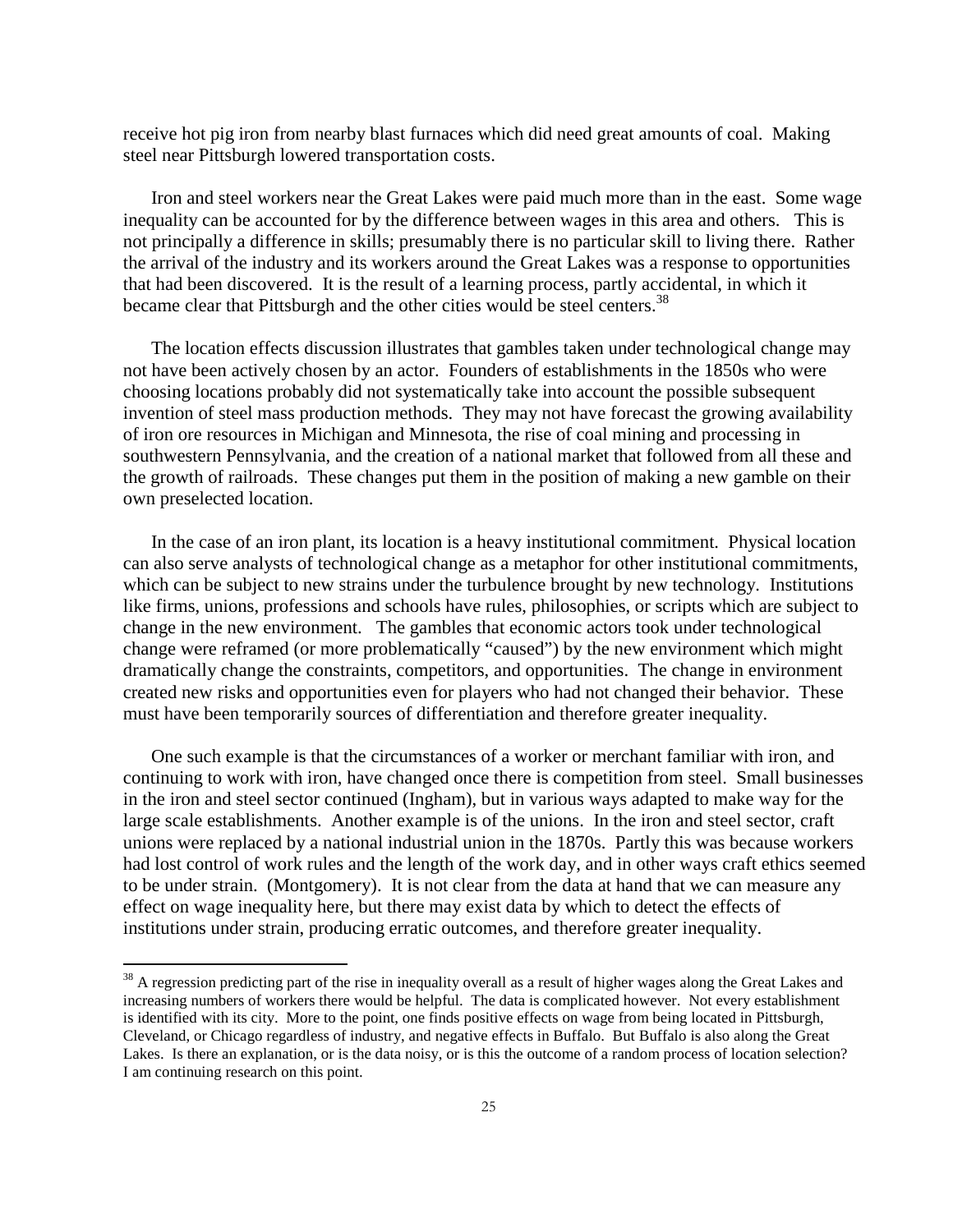#### **5.5 Strategy: Cost accounting, consultants, and the science of management**

One of the difficult issues in the iron industry at the time was whether and how to manage a large plant. Andrew Carnegie was a key player and innovator. Pittsburgh had already been the dominant center of iron production in the U.S. (Ingham; Warren) but had not made steel at all yet by 1875. Yet within five years it was a fast growing center and dominated steel production for many decades afterward.<sup>39</sup> Part of the reason for this was its physical location, but another part, not easily distinguished, came from informational factors: the presence of so much skilled iron and steel labor and expertise, and also the great efficiency enforced in the Carnegie plants through cost accounting. Pittsburgh steelmakers also benefited from the experience that steel plant designers (particularly Holley) had developed by designing and studying other plants. Holley personally participated in the design of eleven of the first thirteen plants and was personally an informationsharing institution between each plant and its successors.

Most iron firms at the start of the period were small, had local customers, and were organized on the basis of artisan or craft principles, without detailed attention to costs.<sup>40</sup> Partly because of the presence of inside contractors, even large blast furnaces and rolling mills did not know their own costs well. (Nelson, p. 41) Workers made basic production decisions, including their use of materials, tools, and inventory. The history of the iron businesses had shown that this kind of management was entirely sufficient and it took some time for other managers in the industry to understand that the rules had changed. Partly the new situation came about because of the much larger plants, the resulting management challenges (for example the greater costs of breakdowns), and also the opportunities to be more efficient through economies of scale. (Nelson, pp 8-10).

Carnegie, a railroad executive, acquired an iron rolling mill in 1864, then gradually over the course of decades took more and more control of the steel industry. The success of the Carnegie firms was due largely to their systematic study and management of production costs. Cost accounting was already standard in the railroads partly because they were such big employers. The Pennsylvania Railroad had one thousand managers and fifty thousand employees in the mid-1870s. The largest manufacturing establishments in American industry in the 1870s made iron and steel.<sup>41</sup> Cambria Iron was the largest, with about 4000 employees in the mid-1870s (Montgomery, 1987, p. 54). They had not adopted careful cost accounting. Part of the reason for this was that inside contracting already aligned incentives and it had not been seen necessary to do anything more precise. But in addition, both iron and steel had been regional businesses, not facing enormous

<sup>&</sup>lt;sup>39</sup> Houpt (2002) carefully argues that the same learning process was prevented in Spain. There the monopoly steel producer was not well located but was too strong to be dislodged, so costs of making Bessemer steel there were always high. Houpt finds there was a negative effect on Spanish industrialization in general. In the U.S. context there was diverse competition and many locations were tried.

<sup>40</sup> Ingham; Warren.

<sup>41</sup> Firm sizes are discussed in Nelson, pp. 6-10; Chandler p. 259; and Montgomery p. 28. New iron and steel plant buildings were larger than any previous industrial buildings. They had internal railroads and used conveying devices and cranes to move materials. (Nelson, p. 19). Plant designers paid more and more attention to efficient design of these large plants (Chander, pp. 260-262, and McHugh, 1980).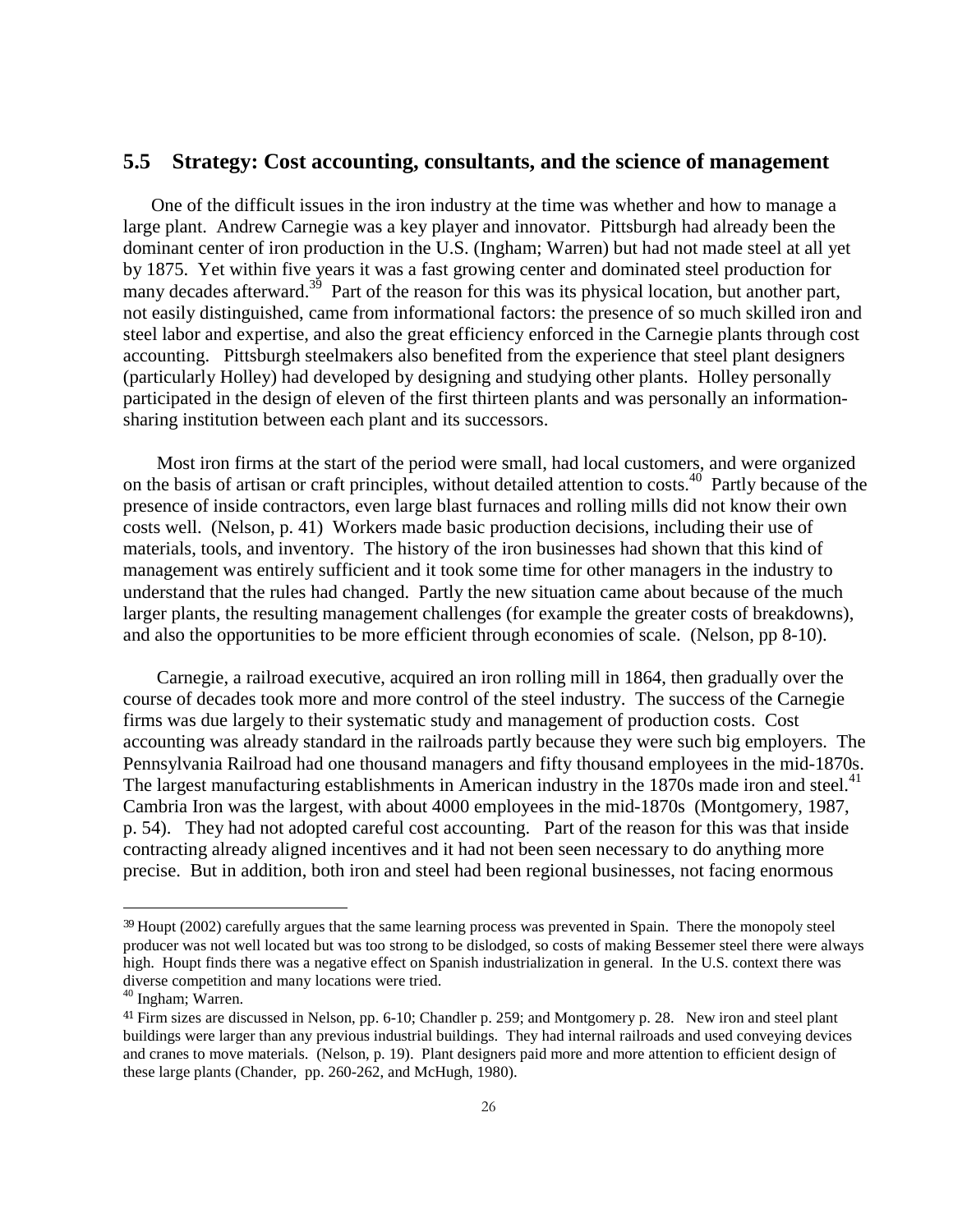competition. With larger and larger plants, the industry became national, facing more precise competition, but also with the potential for gigantic profits.

Managers in Carnegie-controlled plants submitted regular reports to the top management with the amounts and costs of materials and labor used in their departments. Carnegie studied these and compared the performance of each plant with other plants, with its own past performance, and information on costs at competitors. This made it practical to distinguish between more and less profitable contracts. Carnegie's rail mills were highly profitable in the late 1870s, partly because of the innovation of bringing this approach from the railroads to the factories.<sup>42</sup>

During the period under study, Carnegie's plant paid much higher wages than other firms did. "[Carnegie] was willing to pay a higher scale and grant his workers the eight-hour day" (Ingham, p. 66). Workers at the Carnegie-owned Lucy Furnace were among the highest paid at blast furnaces, according to the Weeks report data. Carnegie carefully avoided labor trouble throughout the period of the data. Carnegie's high profits represented a surplus, attributable to Carnegie's systematic management of information and successful focus on profitability, which was shared with the workforce. Carnegie extracted part of this surplus by taking control away from workers who were accustomed to autonomous craft work but had to deal with invasive and controlling management. Carnegie's understanding of costs and benefits was (correctly) that the costs of downtime for the plant was much greater than any possible gain from beating workers in a conflict. At least this was the case while the technology was new. In later decades he encouraged his superintendents to handle workers and unions harshly.

Cost accounting is an approach to locating information and opportunity (Clawson, p. 186). According to the uncertainty interpretation, the workers received a temporary wage premium because of temporary opportunities. As the industry stabilized, these premiums declined.

This interpretation is supported also by the beginning of a journal literature about management in the 1870s, in technical engineering journals (Litterer, 1961). Owners and managers discussed the problem of managing large, complex firms in writing. They did not all agree on its importance: "Articles on bookkeeping [began] by explaining why employers should keep records and how they could make use of them (since most employers did not understand bookkeeping and tended to dismiss it)." (Clawson, p. 183)

Management consulting also arose out of steel work in the 1880s. Frederick Taylor was an apprentice steel patternmaker and machinist at Midvale Steel until 1878. Taylor became a manager and instituted a bureaucratic system of control there in the late 1870s (Chandler, p. 560). He then called himself the first management consultant, advocating "scientific management." His approach, later called Taylorism, was to bring in a team analyze the exact tasks of workers in a production process and to reorganize the work to specialize each worker's role to maximize speed and reduce the decisions the workers would have to make. Taylor wrote that the work of cutting metals at high speed, using the optimally chosen equipment, was a problem of such

 $42$  Chandler (1977), pp. 269 and 258.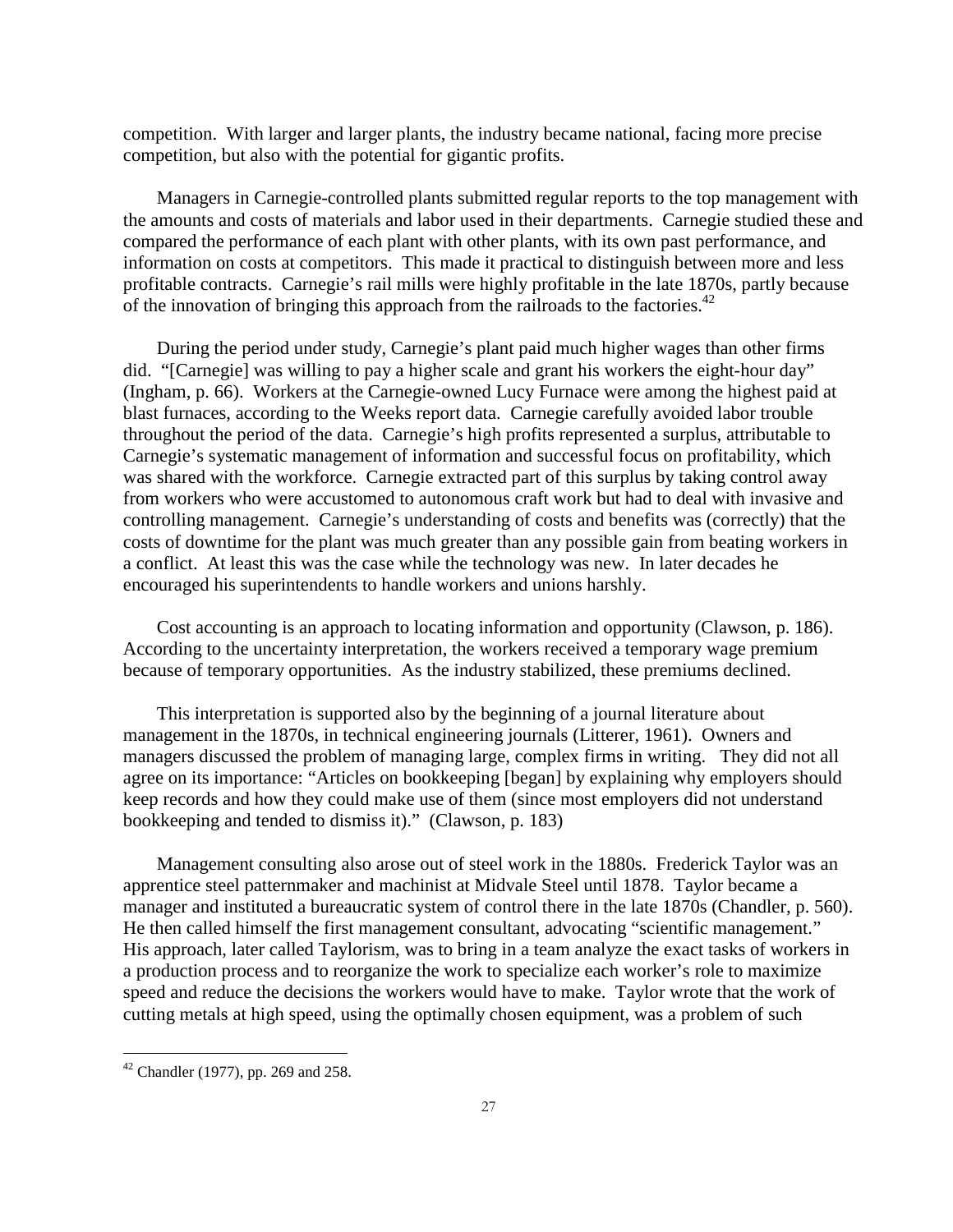complexity that individual workers could not be expected to solve it (Taylor, 1911). Workers usually found this to be alienating and many said it destroyed any satisfaction in craftwork. Taylorism was an extreme extension of cost accounting, and it arose after the period under study was over. Outside consultants compared costs and compensation between firms (Clawson, p. 188). Thus management consultants were information carriers, whose role arose because the technology and necessary organization were new and uncertain. The consultants and managers were trying to standardize work processes and reduce uncertainty and idiosyncrasy.

The Weeks data include wages of managers only from the glass-making industry and the iron blast furnace industry. Figures 5a and 5b compare them. There appears to be a rise in inequality in the iron sector. Presumably the high wages were paid in large firms though this is not clear from the Weeks data. The observations at the same level each year were stable salaries in particular firms. Taking this into account, there are not many independent observations.



**Figures 5a and 5b. Wages of managers** 

In a wage regression with fixed effects for each year and each job, one can add also dummy variables for each establishment. About .70 of the establishment effect in the later period is predicted by the establishment effect in the earlier period, both in the iron sector and outside it. Among new firms, variation in the establishment effects of the iron sector is not as great as the variation outside the iron sector. This data is not shown but is available by request. So establishment effects measured this way do not directly account for the differences in earnings dispersion of the different industries.

In the case of the one Carnegie plant that is identified in the data, its manager was paid near the top of the scale, and the establishment effect is near the highest of them. This evidence conforms to the standard accounts about Carnegie's approach, which was to pay high wages. The Weeks report has estimates of the labor cost portion of all production costs for eighteen blast furnaces. These are shown in Table 11. Here too we see the evidence supporting the standard account of the Carnegie plants – Carnegie's Lucy furnace appears to have lower labor costs per unit of output than did other plants. The plant was efficiently designed and capital-intensive, which explains how it was possible to have low labor costs while paying high wages to managers and workers. This would turn out to be a winning structure.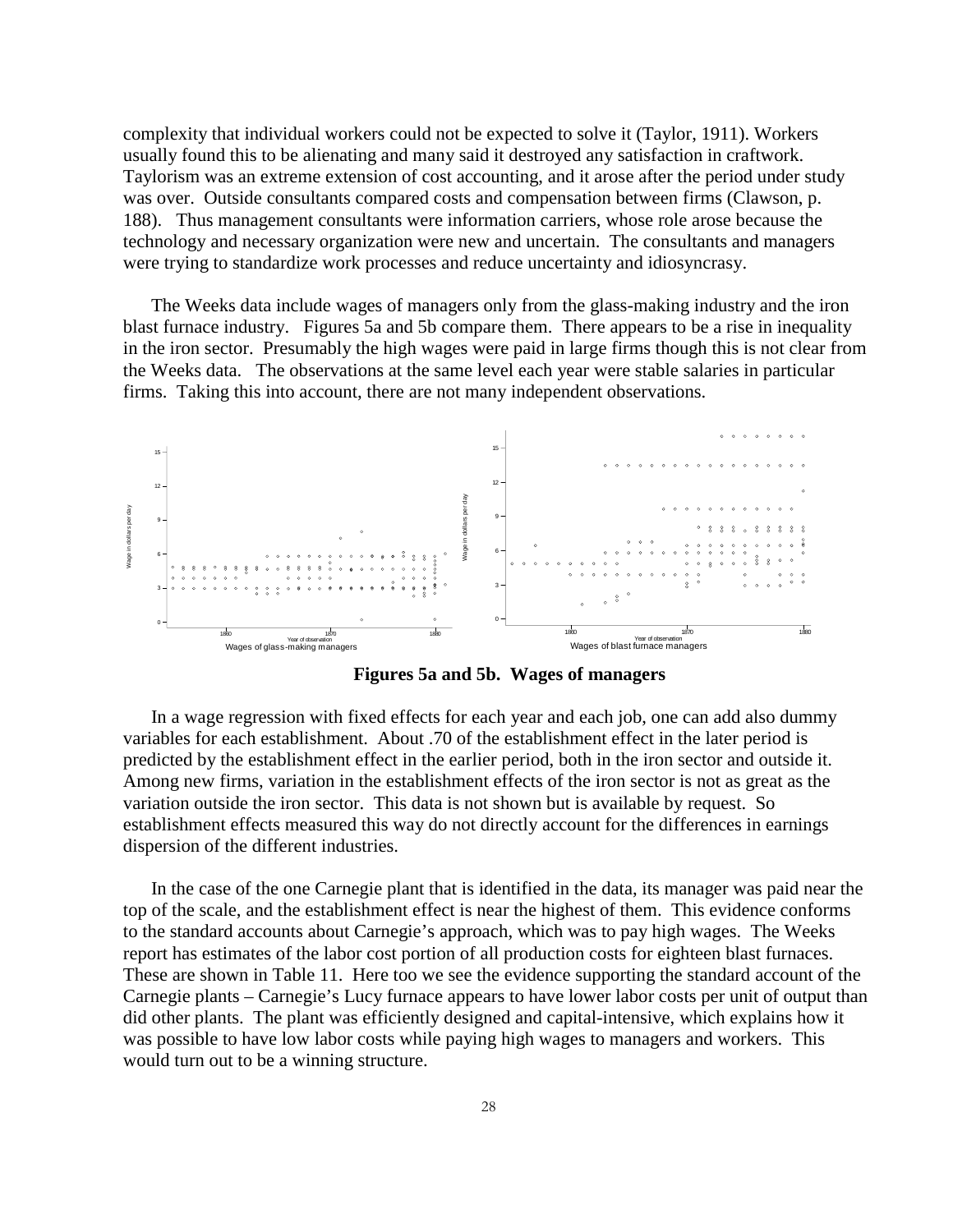#### **5.6 Transition from craft unions to industrial unions**

Until 1876, there were separate unions for several of the skilled iron work crafts. Puddlers, rollers, molders, and nailers had separate unions. In 1876 they joined formed a single group called the Amalgamated Association of Iron and Steel Workers. In the next decade the Amalgamated union expanded much further to include more jobs, unskilled workers, and allowed blacks to join. This transition from small, craft-based unions to a large, industrial-scale union, arose as a response by union members to three related phenomena:

- Bigger, higher-throughput plants were built. Some managers of larger plants (like Carnegie's) insisted on more control over tools and working hours. These demands conflicted with the inherited craft rules. Furthermore, the high-volume producers were large employers, potentially having great bargaining power.
- The national market for iron and steel grew because of the improving and expanding transportation networks, especially the railroads. Local, regional, or otherwise narrowlydefined institutions were therefore declining in importance. For example, local steel prices were affected very much by events in Pittsburgh, not by local events.
- Plants applying new technologies of Bessemer and open-hearth steel might reshape ironwork jobs, by, for example, reducing the importance of puddlers, expanding the number of laborers who were not in the union (Montgomery, p. 24), and potentially mechanizing away some other existing kinds of work (although this had not much happened by 1876). Individual inside contractors, including union members, were actively experimenting with alternative labor arrangements (Montgomery, p. 9 and pp 20-21).

Facing these forces, union members could see that small, narrowly based occupational or regional unions would lose its relevance and its bargaining power. Their response was to unite into the Amalgamated union and then to expand its membership further (to include more crafts, to include blacks, and to include the unskilled) from 1876-1891.

All three of these forces were partly attributable to effects of the transition to Bessemer steel. Thus the technological changes resulted in reshaping of the unions, as well as other institutions. This change in the unions was not guaranteed to work; it was a gamble which was a response to a changing environment. Here too, the iron industry was a leading case. Other industries also developed more rationalized managements, national markets, and changing technologies.

#### **5.7 Summary of aspects of technological uncertainty**

After 1880, the U.S. industry was producing millions of tons of steel annually, and the industry was consolidating. Craft unions had declined and industrial-scale unions appeared in their place. The relevant professions were well defined, and technological changes in the production process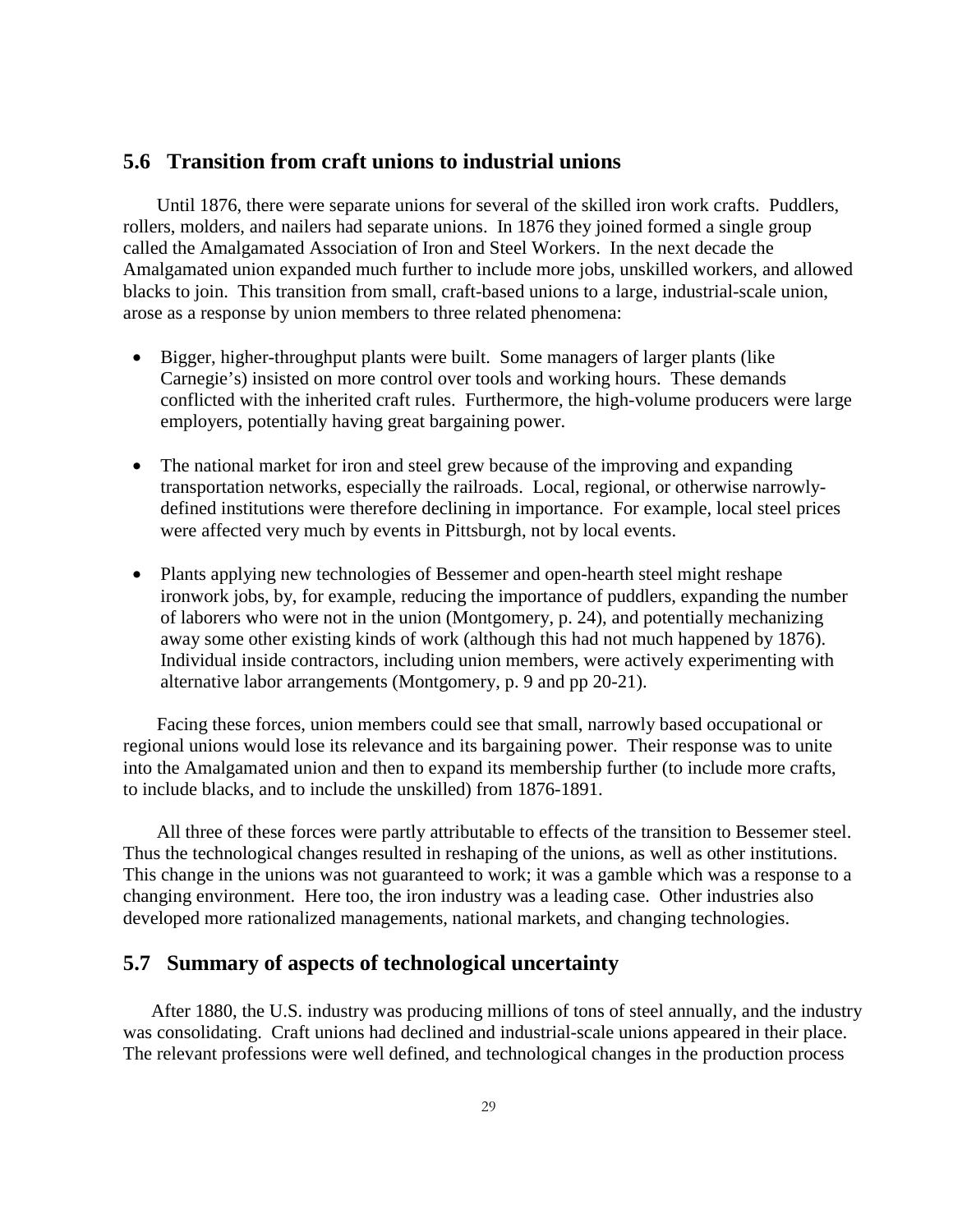came primarily from the large firms or other formally certified research and development sources. Barriers to entry were raised and consolidation was underway. Outsiders were no longer sources of technological surprises. Large plants became the dominant design for steel production.

| Late $1860s$                                     | Around 1880                                       |
|--------------------------------------------------|---------------------------------------------------|
| No mass steel production in the U.S., though the | Over one million tons of Bessemer steel           |
| Bessemer converter invention was known           | produced in 1880, and still growing               |
| Industrial definitions of steel ambiguous        | Industrial definition clear                       |
| Major inventions and discoveries made by         | Chemists and mechanical engineers do R&D in       |
| isolated nonspecialists (Henry Bessemer, Sidney  | the big firms; all improvements are made by       |
| Thomas)                                          | specialists with established sources of funding   |
| Bessemer patents dispute results in licensing    | Association raises barriers to entry (1877).      |
| Association (1867) with low barriers to entry    | Association sets prices (1881). Carnegie          |
|                                                  | controls basic (alkaline) patents (1879).         |
| Holley's Association newsletter distributed      | Association newsletter distribution restricted to |
| freely, starting 1868                            | members (1877)                                    |
| New startups make iron or steel (late 1860s);    | Industry consolidating and integrating vertically |
| Railroad executive Carnegie branched out,        | into mining, railroads, and shipping.             |
| acquiring iron plant (1864)                      | Merger forms Carnegie Steel (1881)                |
| Scattered iron and coal mining. Mineral coal     | Huge, established, ore extraction industry        |
| moved to the iron ore.                           | around Great Lakes and growing shipping           |
|                                                  | industry to move the iron ore to the coal.        |
| Increasingly diverse methods of steel-making     | All were understood; Bessemer and open-hearth     |
| (Bessemer, puddled, cementation, crucible, acid  | were growing industries; puddled and              |
| open-hearth (1867), basic open-hearth (1878))    | cementation process may have disappeared          |
| No full time chemists in the iron industry       | Large firms have chemists doing R&D               |
| No design standards for iron/steel structures    | 1881 handbook defines widely accepted             |
|                                                  | standards                                         |
| Separate craft unions for puddlers, rollers,     | Lasting national cross-job and cross-industry     |
| nailers, molders, and other crafts; no union for | Amalgamated union formed (1876); includes         |
| laborers                                         | laborers in the early 1880s                       |
| Productivity growth sinking                      | Productivity growth rising                        |

**Table 3. Environment of strained or reconstructed institutions**

Thus we see that much redefinition of the iron and steel sector occurred, in resources, methods, products, firms, prices, and markets. It was a turbulent, hard-to-predict, period.

## **6.0 The long run: inequality decline and productivity boom?**

If a temporary uncertainty phenomenon caused a rise in earnings inequality, earnings inequality should have fallen after some period when the technology becomes understood and standardized. The Weeks report data does not extend far enough to test this but there is evidence that after 1890 earnings inequality was declining in the industry. (Stone, pp. 126-7, citing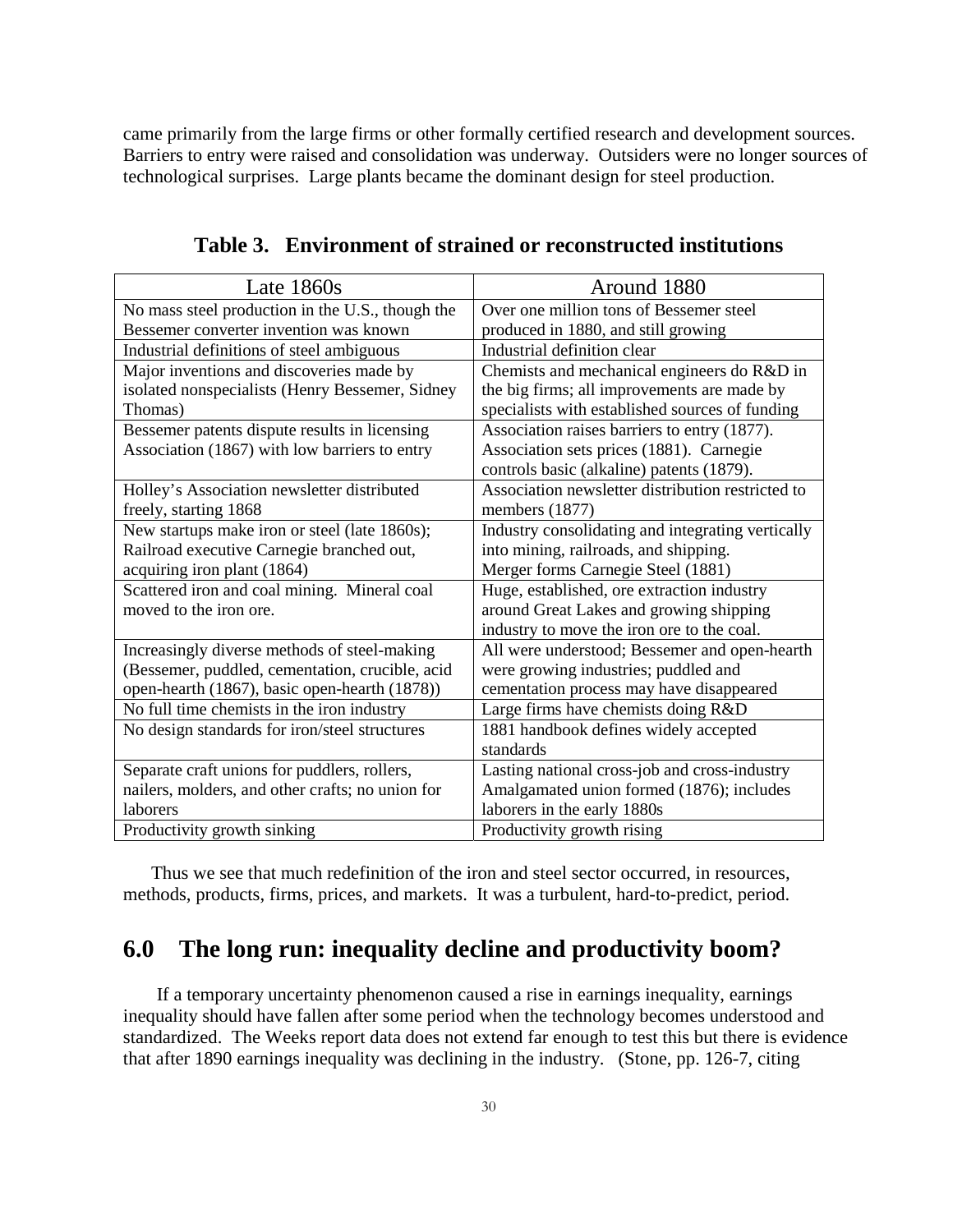Doeringer.) One institutional cause for this was that after 1880, inside contractors were slowly replaced by employees. Most worked for piece rates, and there was an associated rise in managerial attention to measuring the output of each worker separately from the others (Stone, 1973, 127-133). Such distinctions among workers become possible once the technology of production is standardized and worker innovations are not an important source of innovations or differences among workers. Other rollers were put on salary (Montgomery, p. 32). By 1902, an industry manager said the technology was straightforward enough that it would be easy to teach a laborer to be a steel melter. (Stone, p133) Brody and Jardini have further evidence supporting the proposition that wage dispersion declined with time.

Regarding productivity, experimentation with new technology may improve the capital equipment of establishments without contributing directly to output. For example, firms pay research and development costs of developing new technologies before the new better technology is available, and if they are not carefully distinguished in the accounting, exaggerate the costs associated with the earlier technology. More importantly, an organization may reorganize to use a new technology, then discover that because it did not have experience, it did not make a good choice, and must reorganize again. These costs can be large. External to a plant, different methods and markets compete with one another before standardization of products, markets, methods, and customers is worked out. This design competition is necessary but delays the benefits of some economies of scale, scope, and interoperability of suppliers, competitors, and customers.

For these kinds of reasons, in the Greenwood-Yorukoglu (1997) model a new technology brings about a temporary productivity slowdown along with a rise in income inequality. Experimentation also exposes information useful to people searching for jobs, such as where one had to live to work in the developing steel plants, and which jobs were safe. Broadly, society collectively explored the effects of the new form of steelmaking to steel on new supply, demand, and search in labor markets, product markets, and so forth. Gambles and mistakes meant much of the effort did not directly raise output so measured productivity seemed low.

There is scattered evidence of a temporary productivity slowdown in the steel episode. It took years for a Bessemer plant to come up to speed even after the technology was firmly established and understood (Jardini p. 177-179). Part of this delay came from learning by doing and adjustment costs. Allen (1979, pp. 916-7) measured total factor productivity growth of the industry by output growth not directly accountable for by changes in employee count, capital services as measured by mechanical horsepower installed, metallic inputs, or fuel. By this measure output productivity growth was low in rolling mills from 1860 to 1879, rising only 2.6% in the 1860s and less than 2% in the 1870s. Then it jumped 15% in the 1880s. Labor productivity improved faster, 29% from 1860-1879, then 50% in the 1880s, partly because of sharp rises in measured capital.

These measures illustrate a possible productivity slowdown during this period of technological turbulence perhaps analogous to the measured U.S. productivity slowdown from 1973-1996. During these periods, a variety of technologies and organizational designs competed with one another. With time and standardization, the improvements in steel had a large effect on the economy. Fishlow (1966, esp. pp 630-645) evaluated the effect of various innovations on the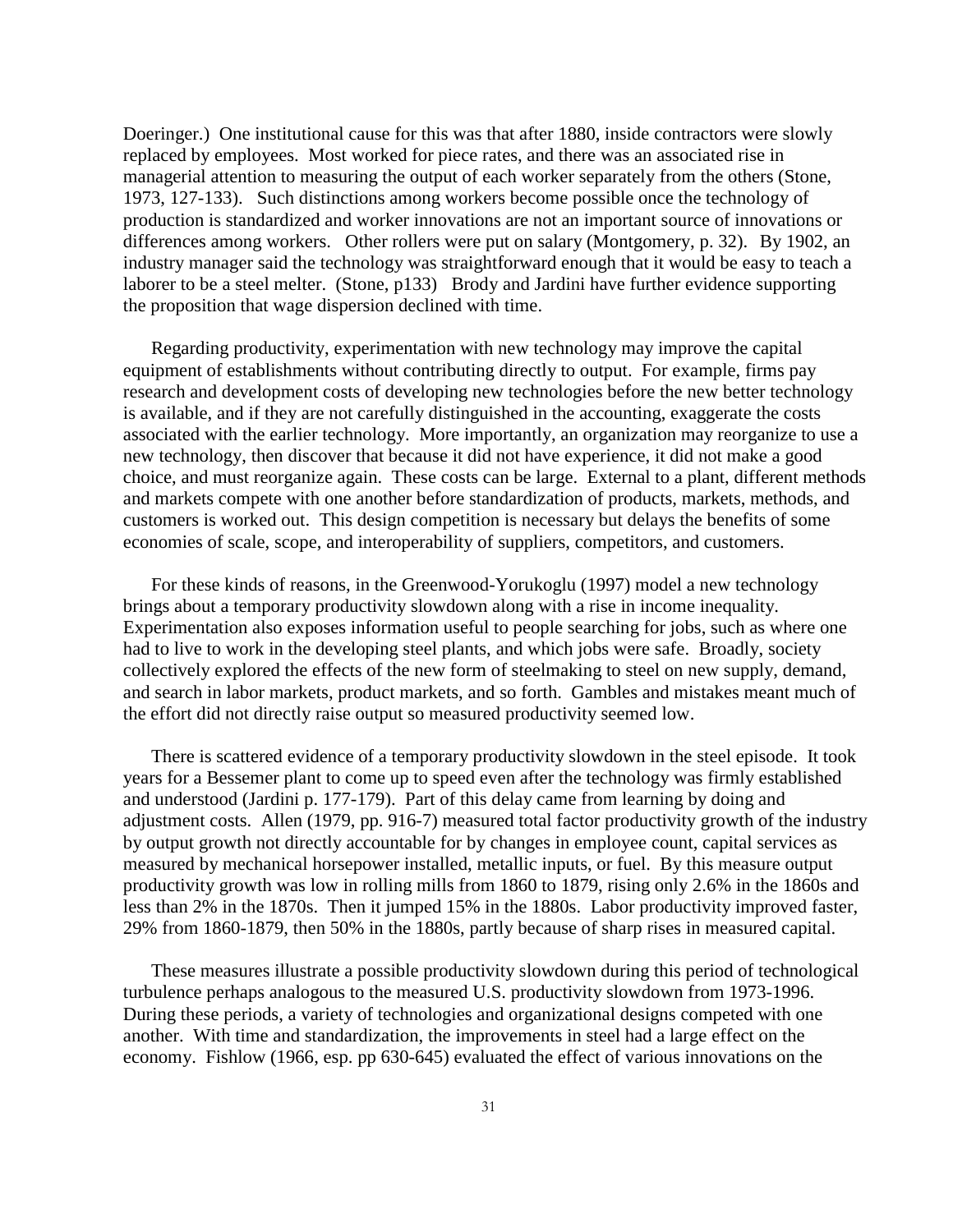productivity of railroads in the late 1800s and found that improvements in steel were more influential than any other identifiable innovation. Steel railroads survived ten times as much stress as iron ones (p. 639) and did not have to be replaced as often. They could also handle heavier and more efficient trains which became standard over the period 1880-1910. Railroad productivity rose sharply during this period and this affected indirectly the price and productivity of all other goods. Here too there is an analogy to recent semiconductors, which lowered prices and raised productivity through a variety of external effects.. For both cheap steel and semiconductors, the productivity boom arrived long after the inventions.

## **7.0 Conclusion**

With the arrival of the new steel technologies to the U.S, the quantity of steel produced grew dramatically and its price fell. Earnings inequality rose within the iron and steel industries but not within other industries. Residuals from wage regression in the iron sector were greater in magnitude in the 1870-1881 period than in the 1850-1869 period. Table 2 showed that this was not a trend in the iron sector but rather a one-time change, and Table 1 showed that no comparable change occurred in the other measured sectors. Technological change was a likely cause for this since the quantity of steel rails produced grew dramatically while they fell in price, and improved in quality.

Players in the iron and steel production game – suppliers, investors, employees, managers, and customers – faced various kinds of turbulence during this period. The product called steel was growing in importance at the beginning of the period but was not well defined. The greatest innovations (Bessemer steel and both acid and basic open hearth steel) came from outside the industry. Scientific investigation did not yet play a regular, consistent role within the industry. Craft unions and small firms predominated. Large, centralized firms were not yet the iconic institutions they would become, and cost accounting was not yet common. Iron, steel, and coal production was scattered, not yet centered on the Great Lakes region. Inside contractors were paid a lot if they improved the production technology. This had the effect of encouraging them to experiment, and invent new skills and ways of organizing. All these aspects of the industry changed fundamentally in the 1866-1881 period, in ways that surprised some people.

The uncertainty argument is that workers, employers, investors, and customers responded to new opportunities with diverse choices, gambles, and adaptations. At the beginning they did not know which kinds of work were safe and efficient, and which institutions would last. They chose among technologies such as Bessemer steel, open hearth steel, crucible steel, puddled steel, and wrought iron for various applications. Their predictions and choices varied from one another. The work of rollers changed over time and among plants, with varying ways of organizing the workers and various kinds of equipment. Ore and coal sources were discovered and applied. Gambles were intrinsic to the changing environment, which partly explains the increased wage inequality.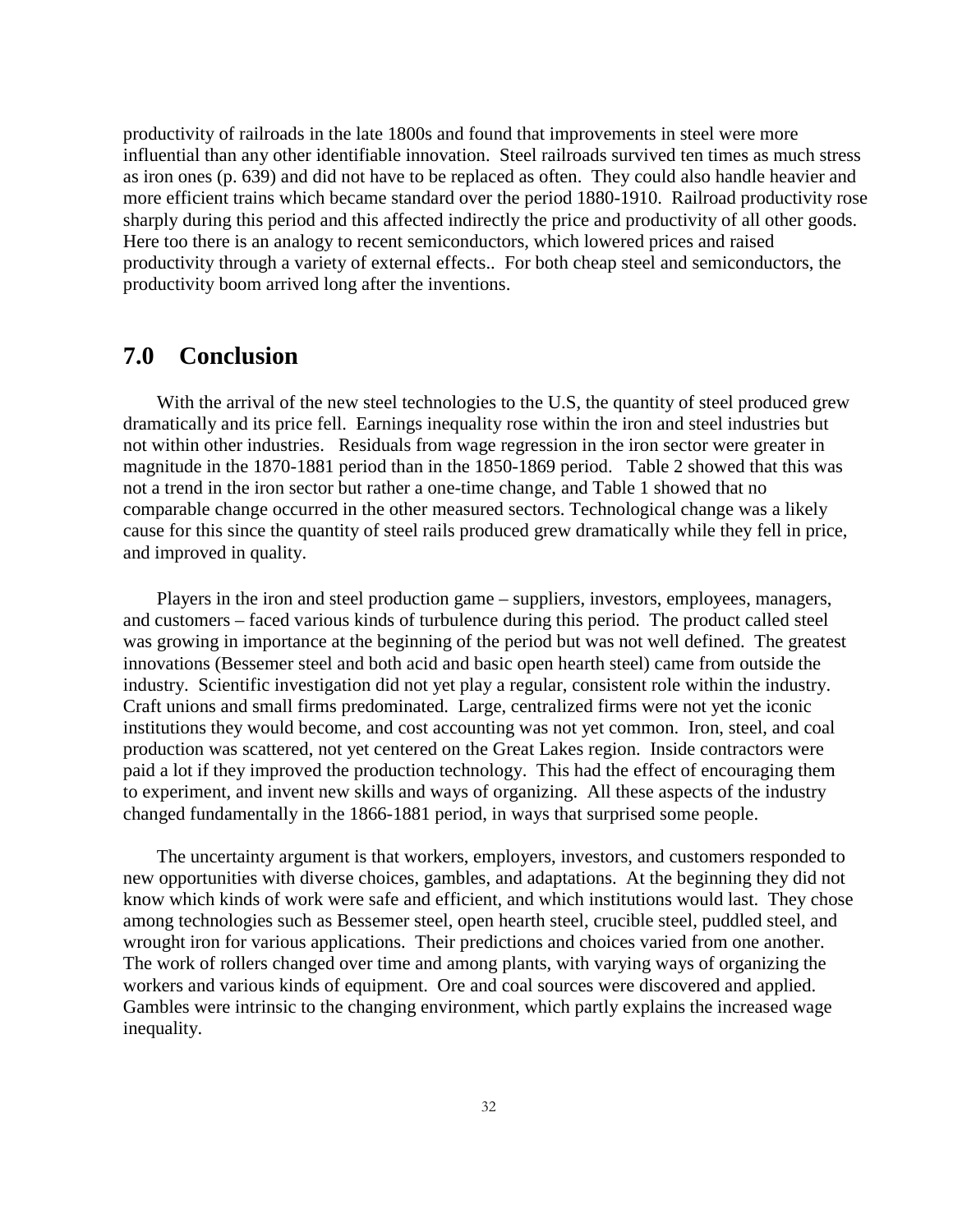The uncertainty idea links this evidence on wages to the breakdown of existing institutions and the rise of new ones. Here are examples. Larger plants were built than any that had ever been built in the U.S. Previously acceptable locations were discovered to be uncompetitive, and new plants were built in places with water access to the Great Lakes. New professional associations appeared. Craft unions merged into an industrial union. The inherited craft and management traditions were partly outmoded -- instead, cost accounting and industrial research were perceived as essential in a large plant.

The players understood that key technologies were changing dramatically and that steel prices would continue to fall. This informational situation fits the Greenwood-Yorukoglu type of theory in which earnings inequality rises at the same time that there is heavy investment in the industry and lowered productivity.

Consider again the skill bias idea. Perhaps pre-existing skills received higher payoffs because of the changing technologies such as the new steel methods, new sources of ore, and improved metallurgy. But the investigations in this paper did not find this. It does not appear for example that the high pay some rollers received was a systematic return to being a roller. Instead, it was a chaotic result of insider contracting and its strong incentives and the opportunities available for new technology and reorganization. The increase in professional research and development brought in *new* skills, not higher-paid existing skills. One might say there was a set of analytic or diagnostic skills or abilities that received a greater payoff. But ex ante, the players did not know this. They confronted an environment of technological change in which they did not share a common expectation of what skills would pay off. So skill bias does not help us understand the behavior of the players at the time. Perhaps the most cogent point about skill bias is that it does not suggest an association to institutional breakdown.

The term "skill bias" also creates a rhetorical conflict. Mass production methods reduced the value of previous craft skills, so historians have described them as "*de-skilling*" (Nuwer, 1988 p. 833). But the skill bias story is that technology change *enhances* the productivity and payoff of skills. One resolution is to reject skill bias, and say instead that technological uncertainty produces a turbulent adaptation process which temporarily induces more inequality, because the transition from one production and industrial structure to another involves creative destruction, experimentation and gambling. Eventually new institutions, skills, and pay levels stabilize.

Thus the concept of *technological uncertainty* has some value for labor economics and the history of technology. It describes an economic environment in which there is a flow of new information which could permanently change production. Players respond opportunistically. Their responses are gambles whether they wished to gamble or not, and we have evidence that this phenomenon brings about episodes of increased earnings inequality.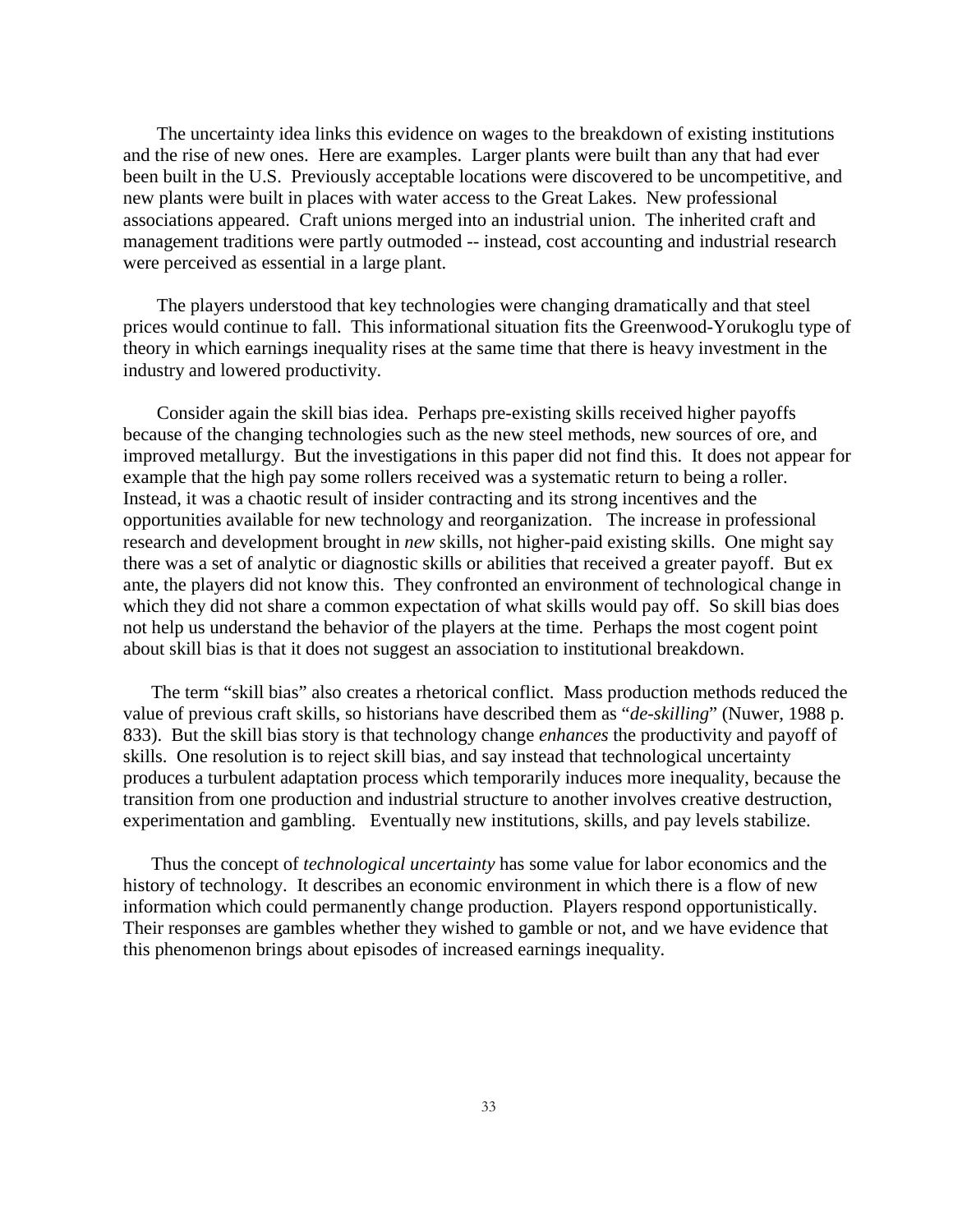# **Table 4. U.S. iron production**

 Compiled by AISA, and drawn from *Historical Statistics* and the series cited in Swank (1883) pp. 127-9 (which is pp. 863-5 of the larger Census volume it is contained in).

|      | <b>Bessemer</b> | <b>Bessemer</b> | Total open-  | Crucible steel  |
|------|-----------------|-----------------|--------------|-----------------|
|      | steel ingots,   | steel rails,    | hearth steel | production, net |
|      | in net tons     | in net tons     | production,  | tons            |
|      |                 |                 | in net tons  |                 |
| 1867 | 3,000           | 2,550           |              | 19,000          |
| 1868 | 9,000           | 7,225           |              | 22,000          |
| 1869 | 12,000          | 9,650           | 1,000        | 22,000          |
| 1870 | 42,000          | 34,000          | 2,000        | 34,000          |
| 1871 | 45,000          | 38,250          | 2,000        | 35,000          |
| 1872 | 120,018         | 94,070          | 3,000        | 37,000          |
| 1873 | 170,652         | 129,015         | 4,000        | 49,000          |
| 1874 | 191,933         | 144,944         | 7,000        | 43,000          |
| 1875 | 375,517         | 290,868         | 9,050        | 52,000          |
| 1876 | 525,996         | 412,461         | 21,490       | 50,000          |
| 1877 | 560,587         | 432,169         | 25,031       | 52,000          |
| 1878 | 732,226         | 550,398         | 36,126       | 51,000          |
| 1879 | 928,972         | 683,964         | 56,290       | 62,000          |
| 1880 | 1,203,173       | 954,460         | 112,953      | 81,000          |
| 1881 | 1,539,000       |                 | 147,000      | 93,000          |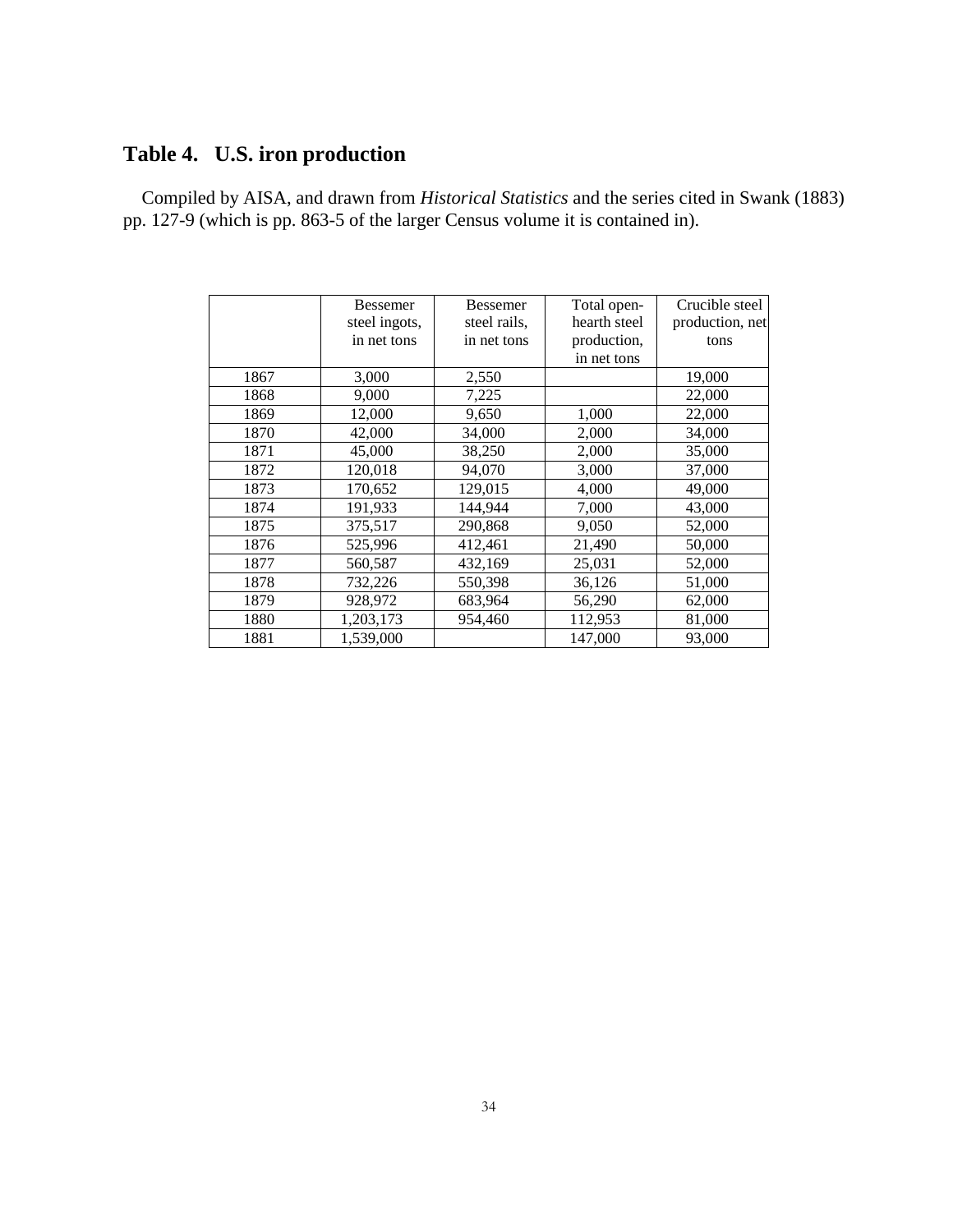|                                 |                                     |                             | Number              |
|---------------------------------|-------------------------------------|-----------------------------|---------------------|
| Industry                        | Industry name                       | Number of                   | of wage             |
| group                           |                                     | establishments              | observations        |
|                                 | Iron blast furnaces                 | 41                          | 5496                |
| Iron and steel                  | Rolling-mills and nails             | 25                          | 6762                |
|                                 | Pins                                | $\mathfrak{2}$              | 148                 |
|                                 | Car-wheel founderies                | 8                           | 421                 |
|                                 | Stove founderies                    | 13                          | 2650                |
|                                 | General founderies                  | 6                           | 677                 |
| Other metal work                | Hardware, cutlery, and edge tools   | 17                          | 2357                |
|                                 | Machinery                           | 39                          | 7623                |
|                                 | Tin and sheet iron works            | $\overline{\mathbf{3}}$     | 304                 |
|                                 | Agricultural implements (and Bells) | 12                          | 1422                |
|                                 | Bridgebuilding                      | $\mathfrak{2}$              | 140                 |
|                                 | Canning                             | 3                           | 121                 |
|                                 | Cigars/tobacco                      | 22                          | 2048                |
|                                 | Flour and grist mills               | 46                          | 3500                |
| Agricultural and                | Pork packing                        | 3                           | 89                  |
| forestry products<br>processing | Ice                                 | $\overline{2}$              | 326                 |
|                                 | Paper manufacture                   | 36                          | 6800                |
|                                 | Sugar-refining                      | 1                           | 216                 |
|                                 | Breweries and distilleries          | 9                           | 406                 |
|                                 | Carpets                             | 3                           | 742                 |
|                                 | Cotton manufacture                  | 37                          | 13596               |
|                                 | Hemp and jute manufacture           | 1                           | 160                 |
|                                 | Silk                                | $\overline{4}$              | 1159                |
| Textiles,<br>clothing,          | Wool                                | 36                          | 10385               |
| and leather                     | Tanneries                           | 22                          | 2620                |
|                                 | Hats                                | $\ensuremath{\mathfrak{Z}}$ | 661                 |
|                                 | Clothing                            | 5                           | 605                 |
|                                 | Boots and shoes                     | 13                          | 2278                |
|                                 | Belting                             | $\overline{4}$              | 151                 |
|                                 | Cooperage                           | $\overline{4}$              | 93                  |
|                                 | Furniture                           | 41                          | 5807                |
|                                 | Saw-mills and planing-mills         | 52                          | 6835                |
| Wood work                       | Ship-carpentry                      | $\overline{4}$              | 437                 |
|                                 | Pianos and organs                   | $\overline{4}$              | 1142                |
|                                 | Carriage and wagon works            | 26                          | 4411                |
|                                 | Car-works                           | 6                           | 476                 |
|                                 | <b>Brickmaking</b>                  | 10                          | 1638                |
|                                 | Iron mining                         | 6                           | 262                 |
|                                 | Coal mining                         | $\overline{8}$              | 624                 |
|                                 | Copper mining                       | $\overline{4}$              | 228                 |
| Mining and                      | Silver mining                       | $\overline{c}$              | 96                  |
| other                           | Stone quarrying                     | 11                          | 486                 |
| materials work                  | Powder (explosive)                  | $\sqrt{2}$                  | 23                  |
|                                 | Paints and white lead               | $\overline{5}$              | 321                 |
|                                 | Marble                              | 3                           | 299                 |
|                                 | Glass                               | 17                          | 5191                |
|                                 | Gas/gas coke                        | 6                           | 303                 |
|                                 | Pottery and earthenware             | 23                          | 1793                |
| Total: 6 groups                 | 48 industries                       | 652 establishments          | 104413 observations |

# **Table 5. Industries represented in the Weeks report sample**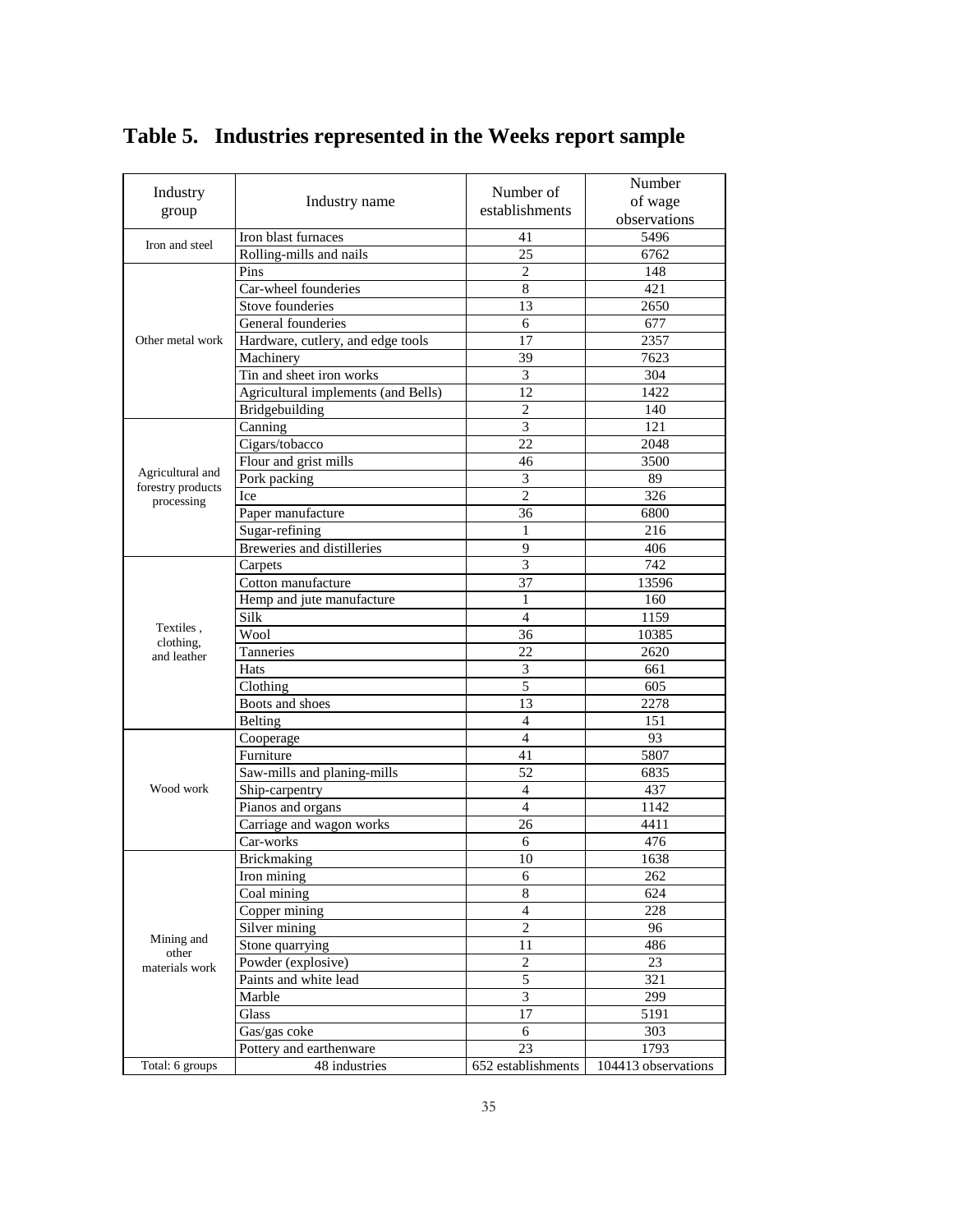### **Table 6. Reports by year in the Weeks data**

The text argues that there is a change in the inequality measures in iron and steel around 1870. There are many more reports from establishments starting then, especially in iron and steel. Comparing the 1870-1881 period to the 1850-1869 period for iron and steel, 84% more establishments report and 145% more wage observations are available in the later period. In other industries taken together, 31% more establishments and wage observations are available in the later period. The number of observations would not bias the inequality measures but the new firms appear to be substantively different from the earlier ones.

|                 | Iron and steel industries<br>(Blast furnaces and rolling mills) |                      | All other industries               |                      |
|-----------------|-----------------------------------------------------------------|----------------------|------------------------------------|----------------------|
| Year            | <b>Establishments</b><br>reporting                              | Wage<br>observations | <b>Establishments</b><br>reporting | Wage<br>observations |
| 1850            | 5                                                               | 72                   | 66                                 | 761                  |
| 1851            | 3                                                               | 21                   | 58                                 | 653                  |
| 1852            | $\overline{c}$                                                  | 20                   | 63                                 | 676                  |
| 1853            | $\overline{c}$                                                  | 20                   | 73                                 | 745                  |
| 1854            | $\overline{4}$                                                  | 27                   | 79                                 | 845                  |
| 1855            | 6                                                               | 83                   | 100                                | 1000                 |
| 1856            | 6                                                               | 51                   | 96                                 | 980                  |
| 1857            | 9                                                               | 67                   | 103                                | 1035                 |
| 1858            | 8                                                               | 102                  | 111                                | 1145                 |
| 1859            | 7                                                               | 54                   | 118                                | 1218                 |
| 1860            | 10                                                              | 148                  | 157                                | 1740                 |
| 1861            | 8                                                               | 99                   | 148                                | 1626                 |
| 1862            | 8                                                               | 90                   | 154                                | 1632                 |
| 1863            | 15                                                              | 173                  | 163                                | 1716                 |
| 1864            | 17                                                              | 199                  | 185                                | 2005                 |
| 1865            | 21                                                              | 230                  | 218                                | 2345                 |
| 1866            | 14                                                              | 135                  | 234                                | 2687                 |
| 1867            | 14                                                              | 144                  | 245                                | 2809                 |
| 1868            | 21                                                              | 257                  | 260                                | 2968                 |
| 1869            | 19                                                              | 180                  | 268                                | 3067                 |
| Total 1850-1869 | 28                                                              | 2172                 | 307                                | 31662                |
| 1870            | 35                                                              | 442                  | 350                                | 3996                 |
| 1871            | 38                                                              | 529                  | 377                                | 4200                 |
| 1872            | 45                                                              | 565                  | 414                                | 4615                 |
| 1873            | 48                                                              | 690                  | 437                                | 4803                 |
| 1874            | 48                                                              | 654                  | 462                                | 5096                 |
| 1875            | 50                                                              | 735                  | 502                                | 5607                 |
| 1876            | 47                                                              | 678                  | $\overline{512}$                   | 5778                 |
| 1877            | 50                                                              | 669                  | 522                                | 5861                 |
| 1878            | 51                                                              | 705                  | 525                                | 5956                 |
| 1879            | 54                                                              | 756                  | 527                                | 5991                 |
| 1880            | 57                                                              | 801                  | 552                                | 6502                 |
| 1881            | 3                                                               | 27                   | 23                                 | 209                  |
| Total 1870-1881 | 66                                                              | 7251                 | 576                                | 58614                |
| Grand total     | 66                                                              | 9423                 | 577                                | 90276                |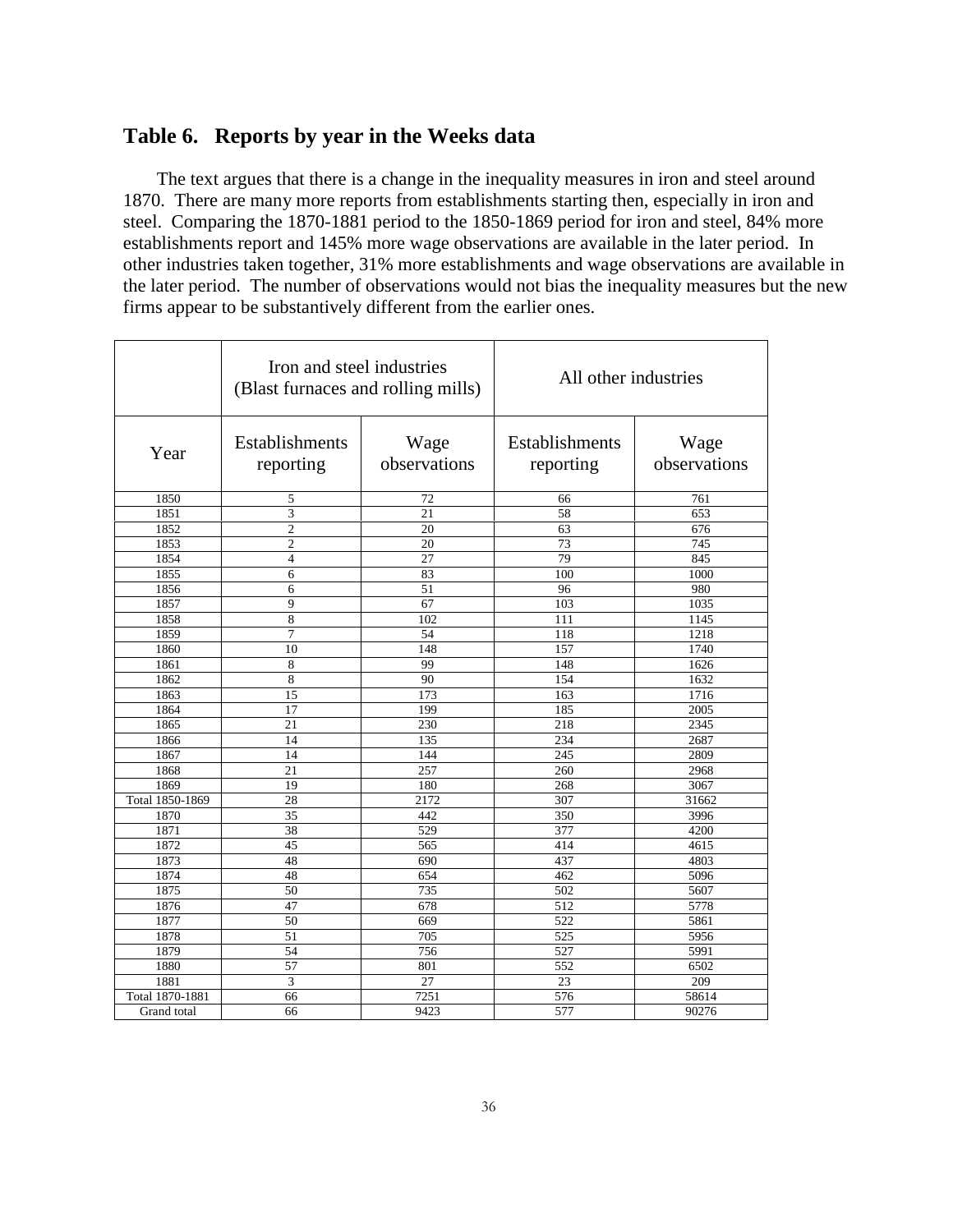### **Table 7. Trend in wages, holding job title fixed**

This regression had a year trend, 173 job category indicators, and a constant. N=99906.  $R^2$  was .48. Source: Weeks report data

| <b>Predictor of log(daywage)</b>   | <b>Coefficient</b> | <b>Robust standard</b><br>error | D-<br>value |
|------------------------------------|--------------------|---------------------------------|-------------|
| Year of observation (1850 to 1882) | .012               | .0002                           | 0.00        |
| 173 job categories                 | Not shown          |                                 |             |
| Constant                           | Not shown          |                                 |             |

Conclusion: Holding job titles fixed, wages trended up about 1.2% per year.

### **Table 8. Wage predictors**

Dependent variable is log of daily wage of weighted sample. Coefficient on constant is not shown. There are 99699 observations, including a number which are not in one of the standardized jobs.  $\mathbb{R}^2$  of regression: .60. Figures especially relevant to iron or steel work are highlighted.

| Predictor of log(daywage)                                                                | <b>Coefficient</b> | <b>Robust</b>  | p-value |  |
|------------------------------------------------------------------------------------------|--------------------|----------------|---------|--|
|                                                                                          |                    | standard error |         |  |
| Year indicators (1850 to 1881)                                                           | Not shown          |                |         |  |
| Job indicators (173 jobs)                                                                | Not shown          |                |         |  |
| Months worked (a business cycle indicator)                                               | .012               | .001           | 0.00    |  |
| <b>Payment practices</b>                                                                 |                    |                |         |  |
| Worker receives pay not counted here                                                     | $-.028$            | .002           | 0.00    |  |
| Piece rate (pay by measured output, not time)                                            | .029               | .007           | 0.00    |  |
| Paid partly in merchandise ("in truck")                                                  | $-060$             | .005           | 0.00    |  |
| <b>Region (as distinct from South)</b>                                                   |                    |                |         |  |
| In Northeast (in Maryland or northeast of Pennsylvania)                                  | .022               | .005           | 0.00    |  |
| In Pennsylvania                                                                          | .034               | .005           | 0.00    |  |
| In Midwest or West                                                                       | .059               | .005           | 0.00    |  |
| Urban (one of 1880's largest nine cities)                                                | .126               | .004           | 0.00    |  |
| <b>Job</b> content                                                                       |                    |                |         |  |
| Wood work (job title contains "wood," "carpentry," etc.)                                 | .127               | .025           | 0.00    |  |
| Metal work (job title contains "bar", "metal", "iron", "shear", "smith", "roller", etc.) | .098               | .016           | 0.00    |  |
| Hot work                                                                                 | .123               | .027           | 0.00    |  |
| Paper work (bookkeeper, clerk, draughtsman)                                              | .282               | .038           | 0.00    |  |
| <b>Worker demographics</b>                                                               |                    |                |         |  |
| Is a woman                                                                               | $-.356$            | .016           | 0.00    |  |
| Is a girl                                                                                | $-.583$            | .013           | 0.00    |  |
| Is a boy                                                                                 | $-.965$            | .011           | 0.00    |  |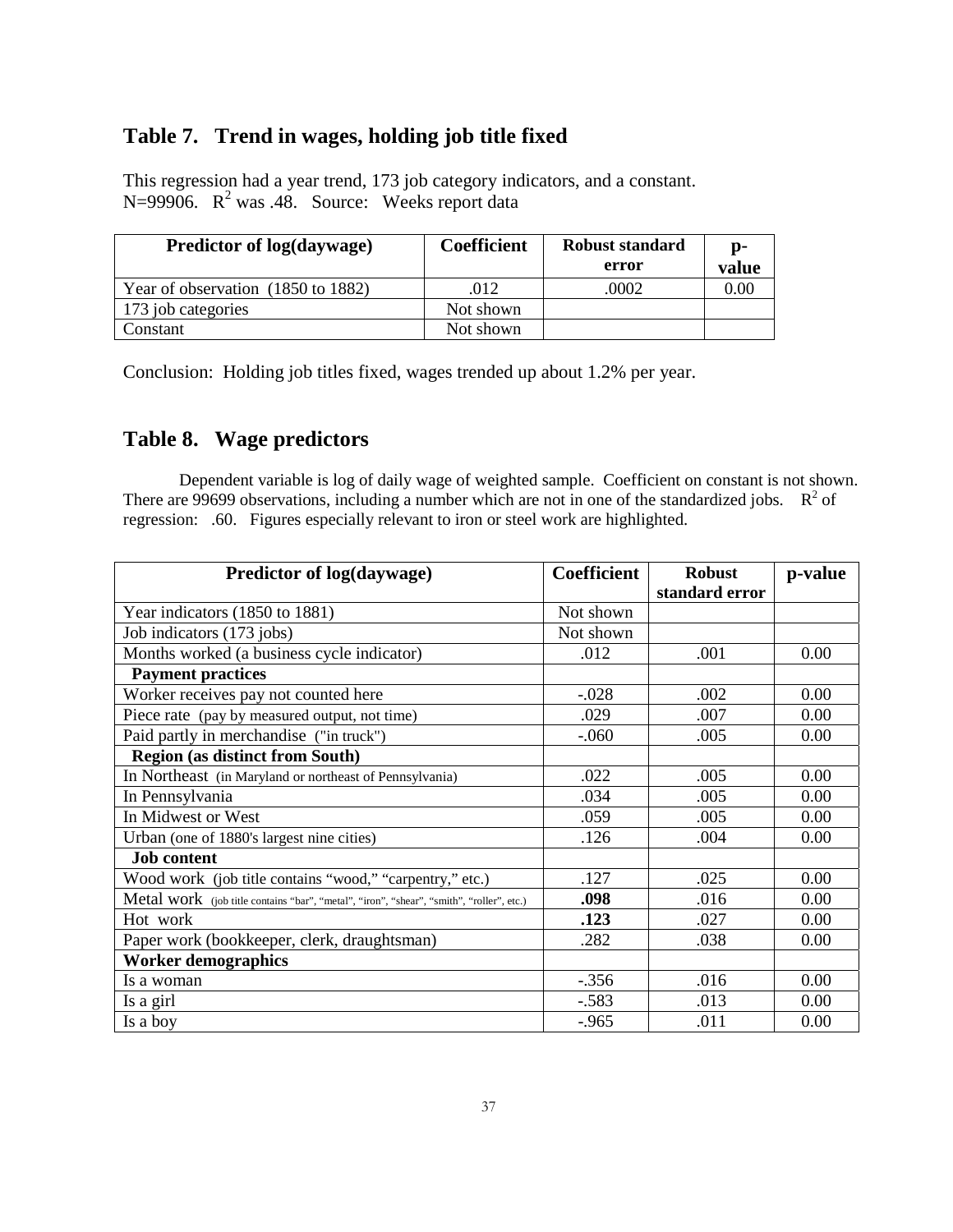### **Table 9. Literacy of workers, from U.S. Censuses 1850-1880**

Three cross-cutting definitions of the groups are used in the table:

- $\blacksquare$  the occupation determined at the time the Census was taken.
- the individual's industry category as recoded by the Census according to their 1950 industry definitions;
- $\blacksquare$  the occupation category per the 1950 Census occupation definitions;

Respondent was described in the Census as literate (able to read and write), not literate (could not read or write) or sometimes in an intermediate category (could read or write, or did not answer). Literacy was higher than average in the iron sector, and increased over time. Laboreres and the general working-age population are shown in the last rows for comparison with iron and steel workers. Data source: online IPUMS U.S. Census data at http://www.ipums.umn.edu. Figures shown are unweighted, and would be slightly changed if Census weights on individual observations were incorporated.

|                                                                     |             | 1850    | 1860    | 1870    | 1880    |
|---------------------------------------------------------------------|-------------|---------|---------|---------|---------|
|                                                                     | yes         | 85.8%   | 85.2%   | 85.7%   | 91.1%   |
| Iron/steel works operatives                                         | other       | 8.8%    | 10.9%   | 4.0%    | 6.5%    |
| (occupation 191)                                                    | no          | 5.4%    | 3.9%    | 10.3%   | 2.4%    |
|                                                                     | N           | 204     | 359     | 700     | 1070    |
|                                                                     | yes         | 92.8%   | 76.0%   | 74.8%   | 93.3%   |
| blast furnace, steel works, and<br>rolling mill operators (industry | other       | 4.4%    | 10.4%   | 5.1%    | 2.4%    |
| 336)                                                                | no          | 2.9%    | 13.6%   | 20.1%   | 4.4%    |
|                                                                     | N           | 69      | 336     | 472     | 757     |
|                                                                     | yes         | 86.5%   | 84.0%   | 71.1%   | 88.2%   |
| furnacemen, smelters, and                                           | other       | 9.4%    | 12.0%   | 3.9%    | 4.1%    |
| pourers (occ1950 641)                                               | no          | 4.2%    | 4.0%    | 25.0%   | 7.7%    |
|                                                                     | $\mathbf N$ | 96      | 75      | 128     | 416     |
|                                                                     | yes         | 83.3%   | 88.2%   | 97.6%   | 97.0%   |
| Molders (occ1950 561)                                               | other       | 10.0%   | 10.7%   | 1.4%    | 0.5%    |
|                                                                     | no          | 6.7%    | 1.1%    | 1.0%    | 2.5%    |
|                                                                     | N           | 90      | 187     | 289     | 403     |
|                                                                     | yes         | 87.7%   | 93.3%   | 98.1%   | 98.6%   |
| Machinists (occ 197)                                                | other       | 11.4%   | 6.8%    | 0.4%    | 0.2%    |
|                                                                     | no          | 0.9%    | $0.0\%$ | 1.4%    | 1.2%    |
|                                                                     | $\mathbf N$ | 228     | 474     | 700     | 934     |
|                                                                     | yes         | 85.0%   | 88.0%   | 92.9%   | 97.4%   |
| Steam boiler makers (occ 248)                                       | other       | 15.0%   | 5.0%    | 3.5%    | 0.9%    |
|                                                                     | no          | 0.0%    | 7.5%    | 3.5%    | 1.7%    |
|                                                                     | $\mathbf N$ | 20      | 40      | 85      | 117     |
|                                                                     | yes         | 69.4%   | 73.4%   | 68.4%   | 66.8%   |
| Laborers (occ 39)                                                   | other       | 14.3%   | 10.7%   | 5.3%    | 4.0%    |
|                                                                     | no          | 16.3%   | 16.0%   | 26.4%   | 29.2%   |
|                                                                     | $\mathbf N$ | 6015    | 7953    | 9766    | 17270   |
|                                                                     | yes         | 72.4%   | 74.6%   | 79.7%   | 83.0%   |
| general population                                                  | other       | 18.9%   | 18.4%   | 3.9%    | 3.1%    |
| aged 15-70                                                          | no          | 8.7%    | 7.1%    | 16.3%   | 13.9%   |
|                                                                     | ${\bf N}$   | 114,328 | 161,504 | 227,717 | 302,450 |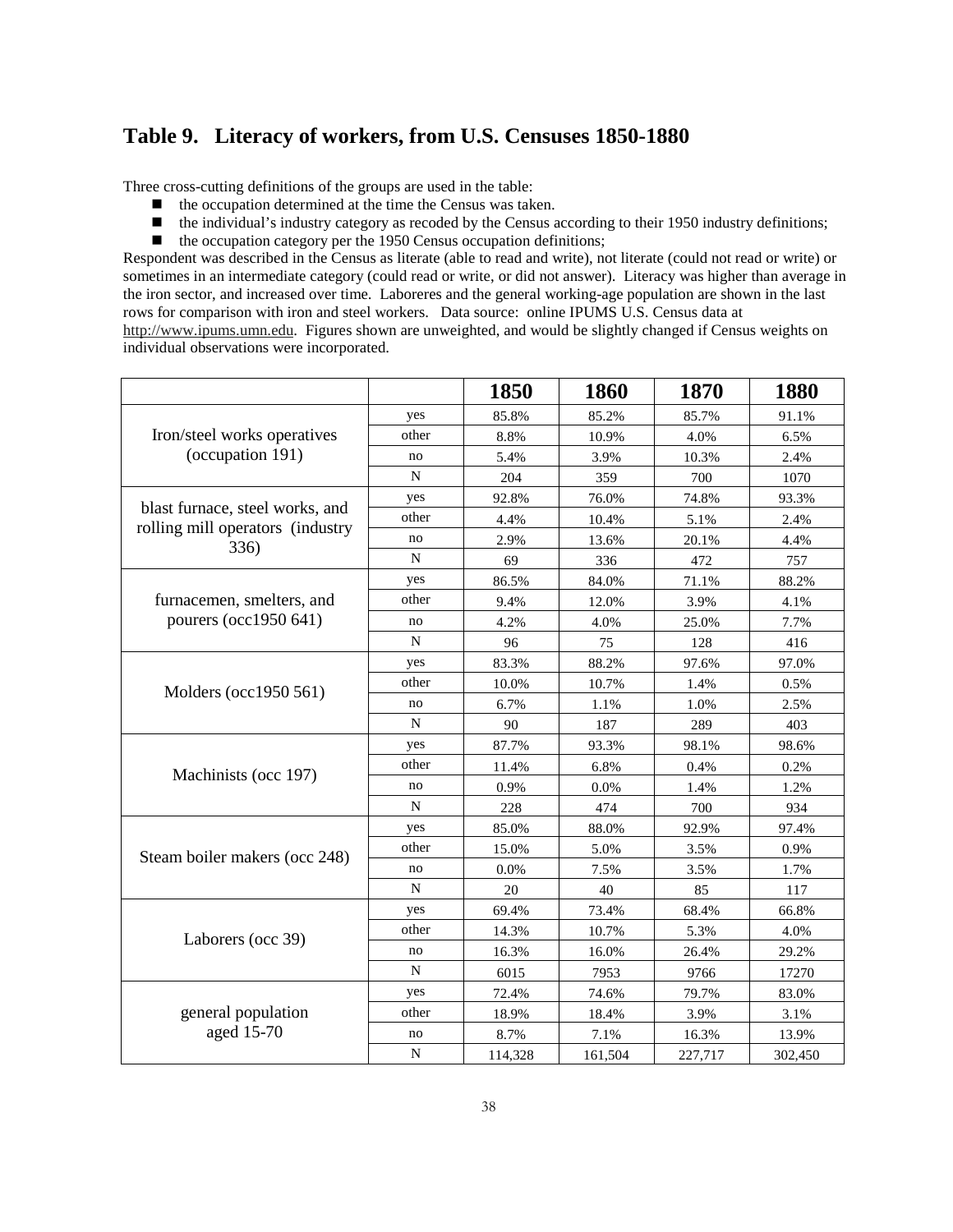# **Table 10. Numbers of iron workers and metal workers**

Three overlapping definitions of the groups are used in the table: the individual's industry category according to the 1950 Census industry definitions, the occupation category per the 1950 Census occupation definitions, and the 1880 occupation definition.

|                                                  | Percentage of U.S. population |         |         |  |  |  |  |
|--------------------------------------------------|-------------------------------|---------|---------|--|--|--|--|
| Group                                            | 1860                          | 1870    | 1880    |  |  |  |  |
| Blast furnace, steel works,                      | .11%                          | .14%    | .15%    |  |  |  |  |
| and rolling mill workers<br>(industry 336)       |                               |         |         |  |  |  |  |
| Furnace men, smelters, and                       | $.02\%$                       | .03%    | .08%    |  |  |  |  |
| pourers<br>$(1950)$ occupation 641)              |                               |         |         |  |  |  |  |
| Iron/steel works operatives<br>(occupation 191)  | .15%                          | .16%    | $.22\%$ |  |  |  |  |
| Machinists (occupation 197)                      | .17%                          | .16%    | .19%    |  |  |  |  |
| Molders (1950 occupation 561)                    | .07%                          | .08%    | .08%    |  |  |  |  |
| Steam boiler makers<br>(occ 248 or 1950 occ 503) | .01%                          | $.02\%$ | $.02\%$ |  |  |  |  |

Occupations affected by innovations in iron and steel grew faster than the population. Source: IPUMS (Ruggles, Sobek, et al 1997)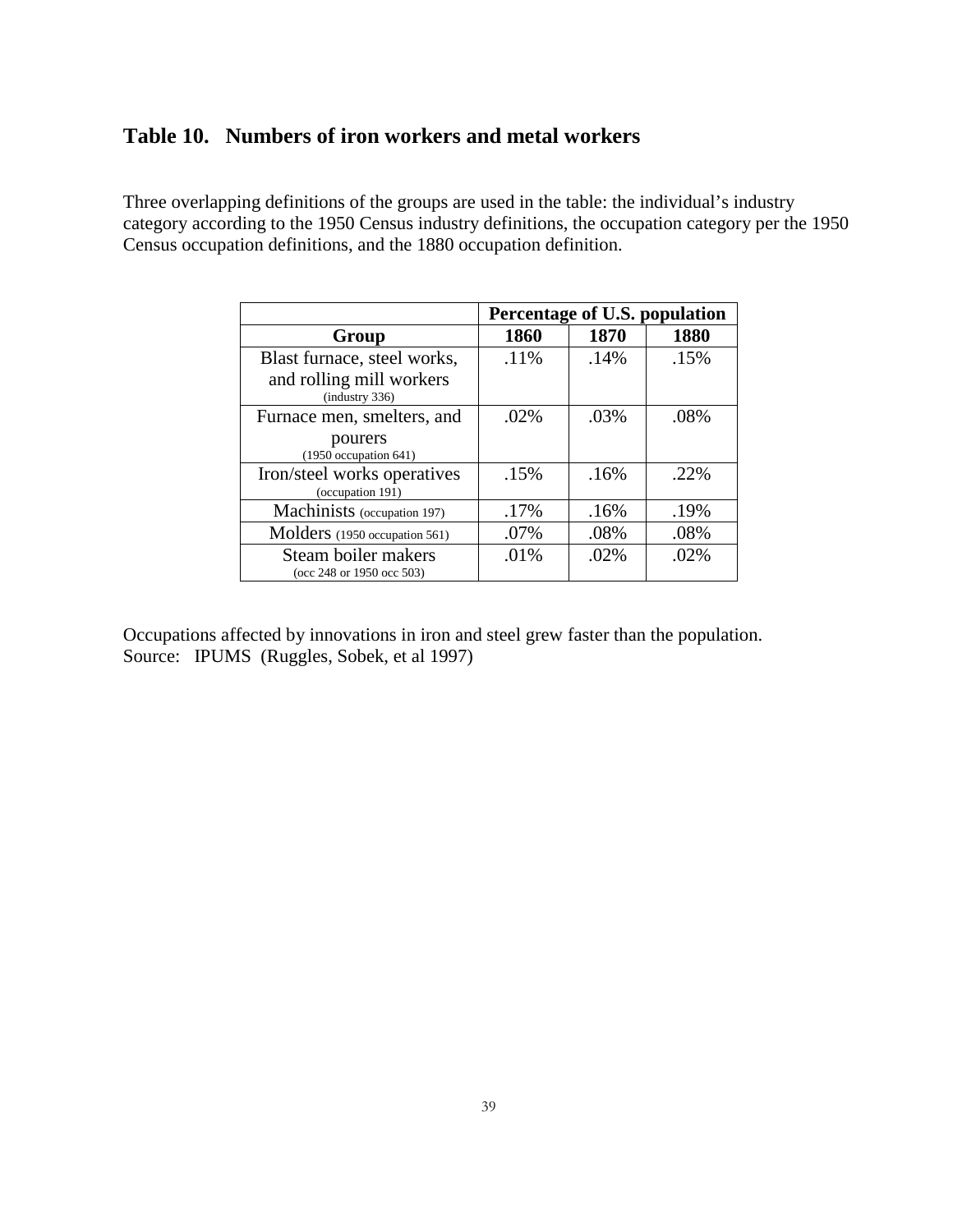### **Table 11. Labor costs in iron blast furnaces**

Some iron blast furnaces reported the fraction of their production costs that went to wages of furnace labor. The respondents may have interpreted the question somewhat differently from one another, since the reports vary so much. Reported charcoal furnace costs seem to be related to the difficulty of obtaining charcoal from wood, which is not strictly furnace labor. The non-charcoal furnaces used mineral coal fuels -- anthracite or bituminous coal. The table leaves out years in which only one establishment reported. Six additional establishments, not included, reported labor costs as a fraction of the *price* of the output. Source: Weeks report (1886).

The point: The Lucy Furnace Company, co-owned by Andrew Carnegie, had among the lowest labor costs per unit of output although it paid high wages. This evidence is consistent with other historical evidence that the Carnegie firms used capital-intensive methods.

|                                          |       |       | 1860   1865   1866   1868   1870   1871   1872   1873   1874   1875   1876   1877   1878   1879   1880 |       |       |       |       |       |       |       |       |       |       |       |          |
|------------------------------------------|-------|-------|--------------------------------------------------------------------------------------------------------|-------|-------|-------|-------|-------|-------|-------|-------|-------|-------|-------|----------|
| Cherrie & Co.,                           |       |       |                                                                                                        |       |       |       |       |       |       |       |       |       |       |       |          |
| Menominee, Michigan                      |       |       |                                                                                                        |       |       |       |       | 7.8%  | 7.8%  | 9.9%  | 9.9%  | 9.9%  | 7.5%  | 7.5%  | 6.5%     |
| (charcoal furnace)                       |       |       |                                                                                                        |       |       |       |       |       |       |       |       |       |       |       |          |
| Lucy Furnace Co.,                        |       |       |                                                                                                        |       |       |       |       |       |       |       |       |       |       |       |          |
| Pittsburgh, Pennsylvania                 |       |       |                                                                                                        |       |       |       |       |       |       | 7.0%  |       |       |       |       | 8.0%     |
| Benwood Iron Works,                      |       |       |                                                                                                        |       | 10.0% |       |       |       |       | 9.0%  |       |       |       |       | 8.0%     |
| Martin's Ferry, Ohio                     |       |       |                                                                                                        |       |       |       |       |       |       |       |       |       |       |       |          |
| An establishment in                      |       |       |                                                                                                        |       |       |       |       |       |       |       |       |       |       |       |          |
| Pennsylvania                             |       |       |                                                                                                        |       |       |       |       |       |       |       |       |       | 9.0%  | 9.0%  | 9.0%     |
| Struthers Iron Co.,                      |       |       |                                                                                                        |       |       |       |       |       |       |       |       |       |       |       |          |
| Struthers, Ohio                          |       |       |                                                                                                        |       |       |       |       |       |       |       |       |       |       |       | 9.0%     |
| Thomas Iron Co.,                         |       |       |                                                                                                        |       |       |       |       |       |       |       |       |       |       |       |          |
| Hokendauqua,                             | 10.9% |       |                                                                                                        | 13.2% |       |       |       |       |       | 10.5% | 10.1% | 11.1% |       | 11.4% | 9.7%     |
| Pennsylvania                             |       |       |                                                                                                        |       |       |       |       |       |       |       |       |       |       |       |          |
| Jefferson Iron Works,                    |       |       | 23.2%                                                                                                  |       | 21.2% |       |       |       |       | 11.3% |       |       |       |       | 11.4%    |
| Steubenville, Ohio                       |       |       |                                                                                                        |       |       |       |       |       |       |       |       |       |       |       |          |
| An establishment in                      |       |       |                                                                                                        |       |       |       |       |       |       |       |       |       |       |       |          |
| Alabama (charcoal                        |       |       |                                                                                                        |       |       |       |       |       |       | 11.2% |       |       |       |       | 12.9%    |
| furnace)                                 |       |       |                                                                                                        |       |       |       |       |       |       |       |       |       |       |       |          |
| An establishment in                      |       |       |                                                                                                        |       |       | 16.0% |       |       |       |       |       | 13.0% | 13.0% | 13.0% |          |
| Pennsylvania                             |       |       |                                                                                                        |       |       |       | 16.0% | 16.0% | 16.0% | 16.0% | 13.0% |       |       |       | 13.0%    |
| Himrod Furnace Co.,                      |       |       |                                                                                                        |       |       |       |       |       | 11.3% | 13.1% | 10.8% | 11.1% | 13.1% | 12.9% | 13.6%    |
| Youngstown, Ohio                         |       |       |                                                                                                        |       |       |       |       |       |       |       |       |       |       |       |          |
| North Western Iron Co.,                  |       |       |                                                                                                        |       |       |       |       |       |       |       |       |       |       |       |          |
| Mayville, Wisconsin                      |       |       |                                                                                                        |       |       |       |       |       |       |       |       |       |       |       | 14.0%    |
| (charcoal furnace)                       |       |       |                                                                                                        |       |       |       |       |       |       |       |       |       |       |       |          |
| Pratt & Co., Buffalo, NY                 |       |       |                                                                                                        |       |       |       |       |       |       |       |       |       |       |       |          |
|                                          |       |       |                                                                                                        |       | 12.7% | 12.7% | 12.7% | 12.7% | 12.7% | 14.0% | 14.0% | 14.6% | 14.6% | 14.6% |          |
| An establishment in the                  | 14.0% | 14.0% | 10.0%                                                                                                  | 13.0% | 12.0% | 11.5% | 11.0% | 10.0% | 9.0%  | 10.0% | 10.0% | 12.0% | 11.0% | 13.0% |          |
| state of New York                        |       |       |                                                                                                        |       |       |       |       |       |       |       |       |       |       |       |          |
| William Ellicott & Son.                  | 30.0% |       |                                                                                                        |       |       |       |       |       |       |       |       |       |       |       | 18.5%    |
| Baltimore, Maryland                      |       |       |                                                                                                        |       |       |       |       |       |       |       |       |       |       |       |          |
| (charcoal furnace)                       |       |       |                                                                                                        |       |       |       |       |       |       |       |       |       |       |       |          |
| The Cherokee Iron Co.,                   |       |       |                                                                                                        |       |       |       |       |       |       |       |       |       |       |       | $56 + $$ |
| Cedartown, Georgia<br>(charcoal furnace) |       |       |                                                                                                        |       |       |       |       |       |       |       |       |       |       |       |          |
| D. Hillman, Centre                       |       |       |                                                                                                        |       |       |       |       |       |       |       |       |       |       |       |          |
| Furnace, Kentucky                        |       | 75.0% |                                                                                                        |       | 80.0% |       |       |       |       | 90.0% |       |       |       |       | 65.0%    |
| (charcoal furnace)                       |       |       |                                                                                                        |       |       |       |       |       |       |       |       |       |       |       |          |
| Salisbury Iron                           |       |       |                                                                                                        |       |       |       |       |       |       |       |       |       |       |       |          |
| Manufacturing Co.,                       |       |       |                                                                                                        |       |       |       |       |       |       |       |       |       |       |       |          |
| Sailsbury Furnace,                       |       |       |                                                                                                        |       |       |       |       |       | 90.0% |       |       |       |       |       |          |
| Virginia (charcoal furnace)              |       |       |                                                                                                        |       |       |       |       |       |       |       |       |       |       |       |          |
| Eastery Kentucky Railway,                |       |       |                                                                                                        |       |       |       |       |       |       |       |       |       |       |       |          |
| Greenup, Kentucky                        |       |       |                                                                                                        |       | 95.0% |       |       |       |       | 95.0% |       |       |       |       | 95.0%    |
| (charcoal furnace)                       |       |       |                                                                                                        |       |       |       |       |       |       |       |       |       |       |       |          |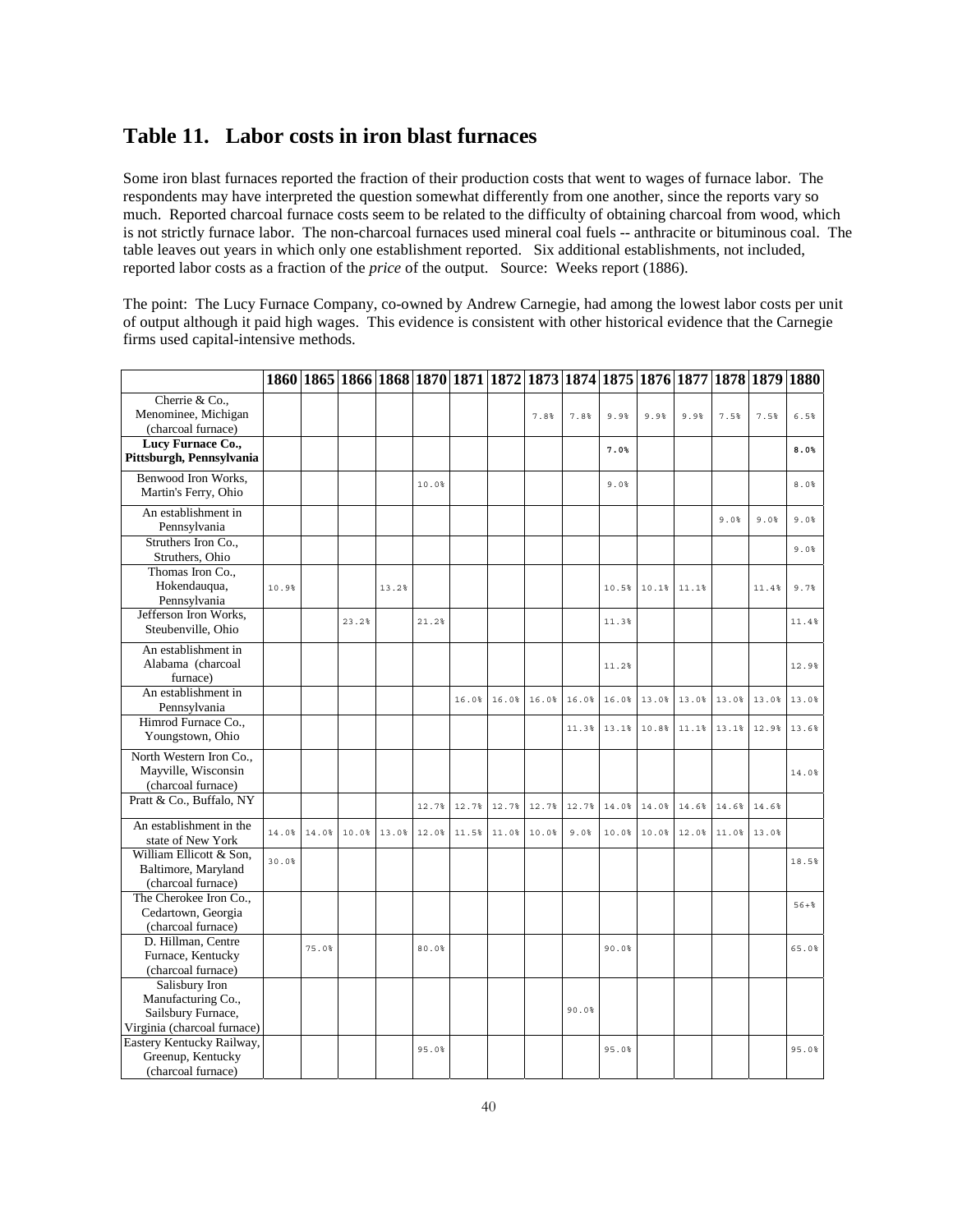**Figure 6a**. These are among the most common occupations in the data set. The figures for N are the numbers of observations since 1855 of the named occupation in the sample from the Weeks report data set. Some observations:

- The highest paid occupations were in metal work pattern-maker, molder, and blacksmith.
- Wages in the data rose by 1.5% per year.
- Nominal wages rose sharply during the Civil War inflation of 1861-65.
- Nominal wages fell in most occupations during the depression of 1873-1879.
- **Apprentices were paid much less than persons in other listed occupation and their wages were** relatively unresponsive to business conditions. Perhaps a major part of an apprentice's earnings were in the form of human capital or social capital, in the form of the right to be promoted into a craft or profession.



Figure 6b. Average wages behaved similarly over time in the different industrial sectors.

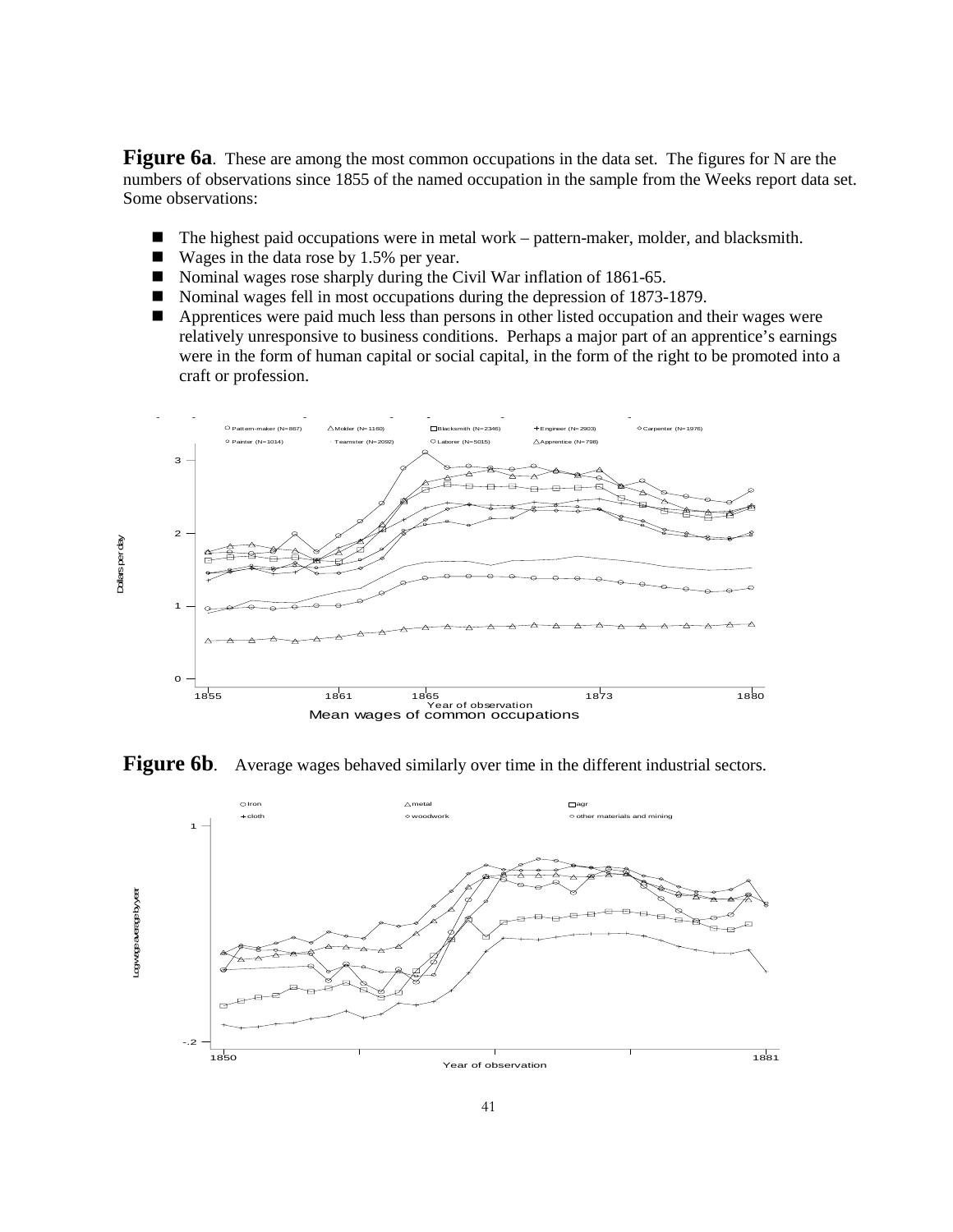**Figure 7a.** Predicted log-wages based on year indicators alone.

These predicted values show the effects of (a) rising wages with time, (b) the enormous inflation during the Civil War (1861-1865), and (c) the fall during the depression after the Panic of 1873. There was a boom starting in 1878. The text takes out these time effects by subtracting this predicted log-wage level from all log-wages, in order to isolate technological effects by industry. Adjusted  $\mathbb{R}^2$  of this regression is 0.55.



Effects of inflation and depression on wages did not vary much by industry. This supports the technique used later of having year indicators draw out business cycle effects. Iron work seemed to have responded more strongly to depressions and booms than others did, perhaps because iron went into durable goods. Food and forestry industries and clothing industries paid less than average throughout the period. Mining and minerals, woodwork, and metal work paid more than average. Points representing fewer than 30 observations are not shown.



**Figure 7b.** Predicted log-wages by industry based on year indicators alone.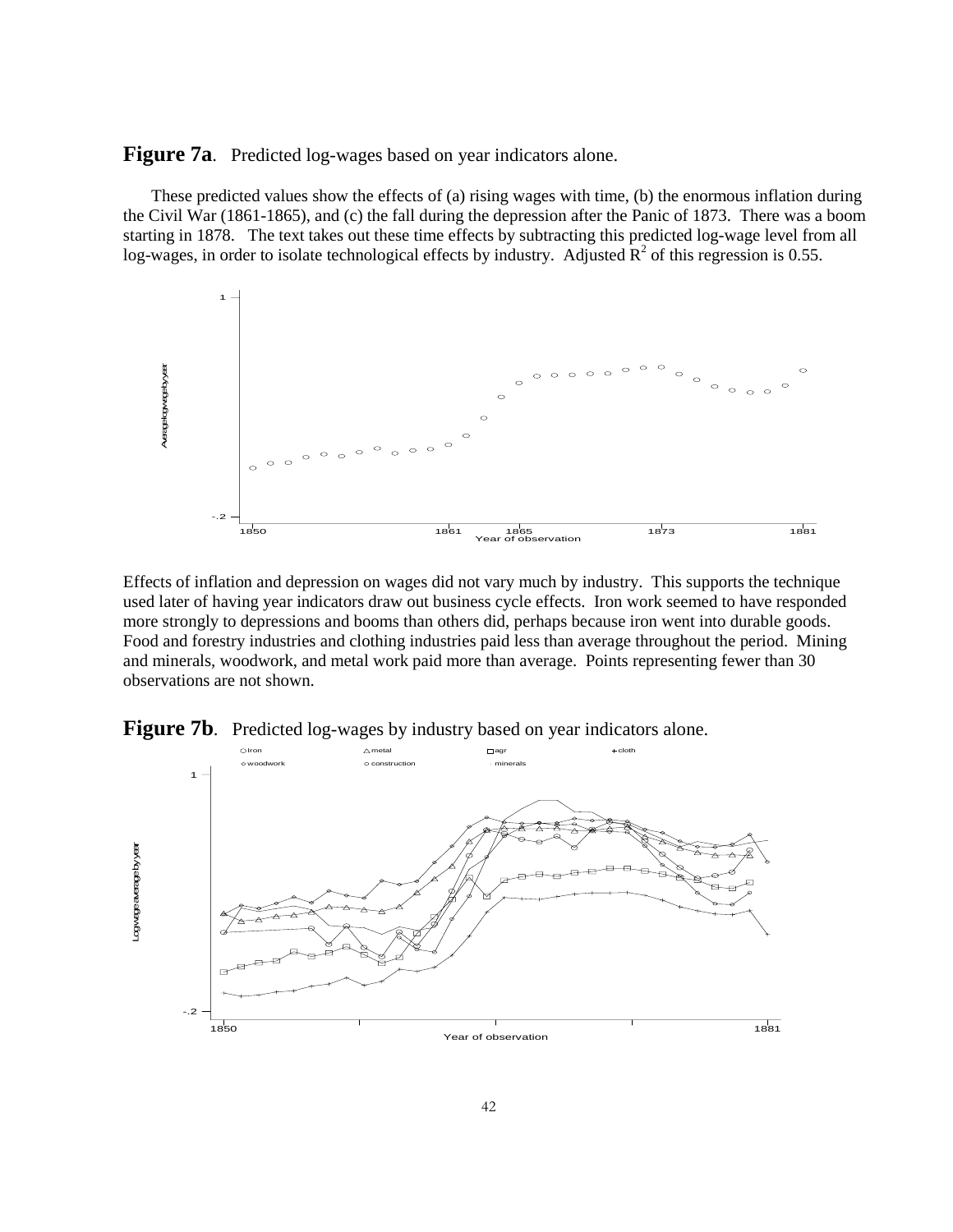#### **References**

- Abernathy W. J. and Utterback, James M. 1978. Patterns of industrial innovation. *Technology Review*, Vol. 80 (June-July).
- Aghion, Philippe. 2001. Schumpeterian Growth Theory and the Dynamics of Income Inequality. Harvard University Working Paper.
- Allen, Robert C. 1979. International Competition in Iron and Steel, 1850-1913. *Journal of Economic History* 39:4, 911- 937.
- Allen, Robert C. Collective invention. *Journal of Economic Behavior and Organization* 4 (1983): 1-24.
- Allen, Steven G. Relative Wage Variability in the United States 1860-1983. *Review of Economics and Statistics* LXIX:4 (Dec 1987), 617-626.
- Atack, Jeremy, Fred Bateman, and Robert Margo. 2000. Rising Wage Dispersion Across American Manufacturing Establishments, 1850-1880. NBER Working Paper No. 7932. October.
- Bartel, Ann P., and Frank R. Lichtenberg. 1987. The comparative advantage of educated workers in implementing new technology. *Review of Economics and Statistics* LXIX:1 (Feb 1987), pp. 1-11.
- Bartel, Ann P. and Nachum Sicherman. Technological Change and Wages: An Interindustry Analysis. *Journal of Political Economy* 107:2 (April, 1999): 285-325.
- Carr, J.C., and W. Taplin, assisted by A.E.G. Wright. 1962. *History of the British Steel Industry.* Basil Blackwell, London.
- Caselli, Francesco. 1997. Technological Revolutions. Draft paper, Graduate School of Business, University of Chicago.
- Chandler, Jr. Alfred D. 1977. *The Visible Hand: The Managerial Revolution in American Business*. Harvard University Press.
- Clawson, Dan. 1980. *Bureaucracy and the Labor Process: The Transformation of U.S. Industry, 1860-1920*. Monthly Review Press.
- Cooper, Michael J., Orlin Dimitrov, and P. Raghavendra Rau. 2001. A Rose.com by any other name. *Journal of Finance* 56:6 (Dec), 2371-88.
- Davis, James J. *An Iron Puddler: My Life in the Rolling Mills*. 1922.
- Dosi, Giovanni. 1988. Sources, Procedures, and Microeconomic Effects of Innovation. *Journal of Economic Literature* 26:3 (Sept.), 1120-1171.
- Feinstein, Charles. 1988. The Rise and Fall of the Williamson Curve. *Journal of Economic History* 48:699-729.
- Fishlow, Albert. 1966. Productivity and technological change in the railroad sector, 1840-1910. In *Output, Employment, and Productivity in the United States after 1800*, vol. 30 of the Studies in Income and Wealth, pp. 583-646. National Bureau of Economic Research and Columbia University Press, New York.
- Fitch, John A. 1989 (republished from 1910 edition) *The Steel Workers*. University of Pittsburgh Press.
- Galor, Oded, and Omer Moav. 2000. Ability Biased Technological Transition, Wage Inequality, and Economic Growth. *Quarterly Journal of Economics* 115, 469-498 (May 2000).
- Gordon, Robert B. 1983. Materials for Manufacturing: The Response of the Connecticut Iron Industry to Technological Change and Limited Resources. *Technology and Culture* 24: 602-634.
- Gordon, Robert B. 1996. *American Iron: 1607-1900*. Johns Hopkins University Press.
- Graeff, Arthur D., editor. 1949. *A History of Steel Casting*. Kutztown, PA: The Kutztown Publishing Company
- Greene, William H. 1997. *Econometric Analysis*, third edition. Prentice-Hall.
- Greenwood, Jeremy. 1997. *The Third Industrial Revolution: Technology, Productivity, and Income Inequality*. Washington, D.C.: The AEI Press.
- Greenwood, Jeremy, and Yorukoglu, Mehmet. 1997. 1974. *Carnegie Rochester Conference Series on Public Policy*, 46 (June 1997): 49-95. http://www.econ.rochester.edu/Faculty/GreenwoodPapers/1974.pdf
- *Historical Statistics of the United States: Colonial times to 1970*. 1975. Bureau of the Census, Washington, DC.
- Houpt, Stefan. 2002. Putting Spanish steel on the map: The location of Spanish integrated steel, 1880-1936. *European Review of Economic History*, 6:2 (August) 193-220.
- Ingham, John. 1991. *Making Iron and Steel*. Ohio State University Press.

Jardini, David. 1997. From Iron to Steel: The Recasting of the Jones and Laughlins Workforce between 1885 and 1896. In *Technology & American History*, edited by Stephen H. Cutcliffe and Terry S. Reynolds. U. of Chicago Press.

Kuznets, Simon. 1955. Economic Growth and Income Inequality. *American Economic Review* 45:1-28.